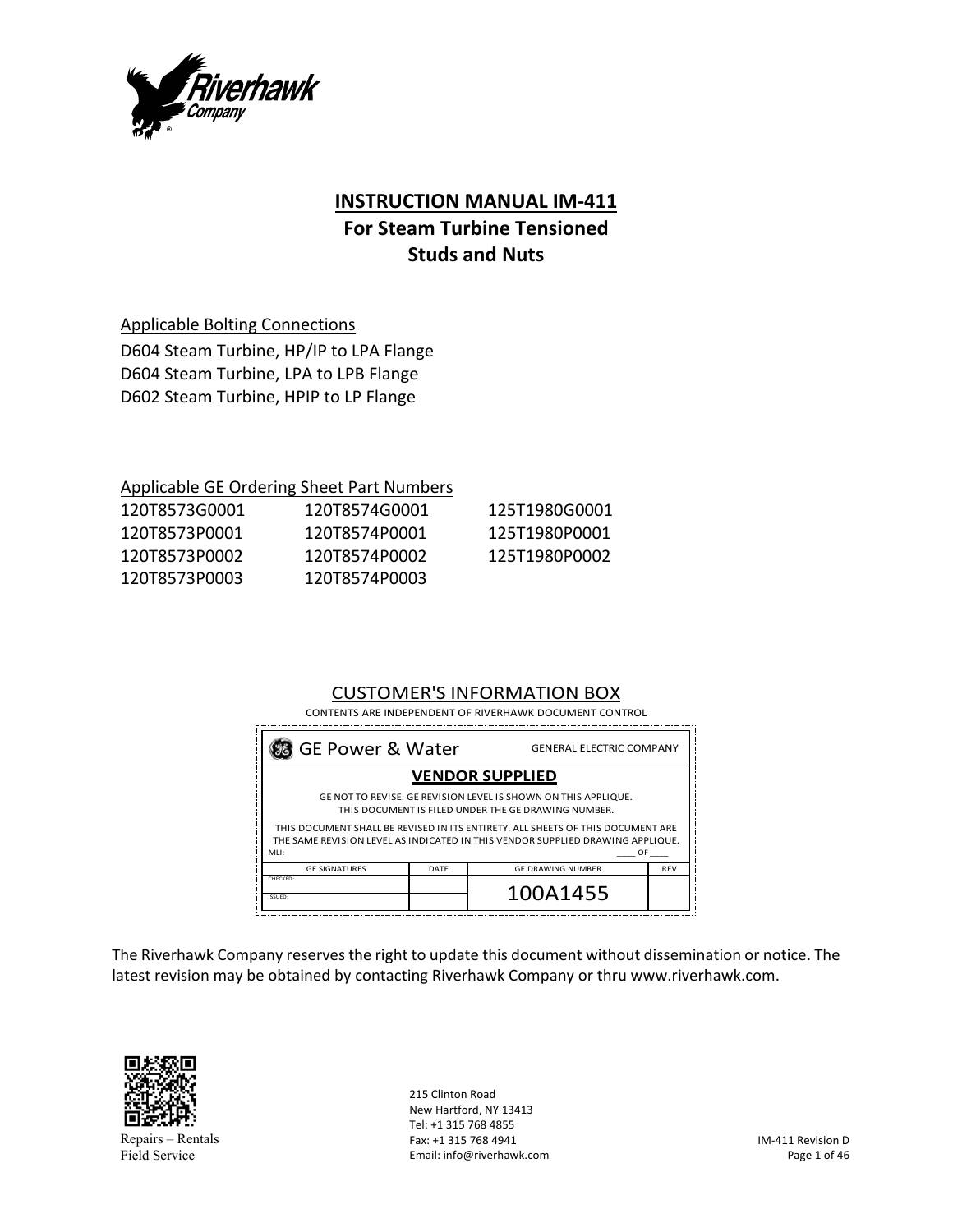# **Table of Contents**

| Section     | Description                                                | Page<br>Number |
|-------------|------------------------------------------------------------|----------------|
| 1.0         | <b>Cautions and Safety Warnings</b>                        | 3              |
| 2.0         | Scope and GE Part Number Cross Reference                   | 4              |
| 3.0         | <b>Quick Checklist</b>                                     | 6              |
| 4.0         | <b>General Preparations</b>                                | 10             |
| 5.0         | <b>Hardware Set Preparations</b>                           | 12             |
| 6.0         | <b>Stud and Nut Assembly</b>                               | 15             |
| 7.0         | <b>Hydraulic Tensioner Equipment Assembly</b>              | 18             |
| 8.0         | Assembly of Tensioner on Stud                              | 21             |
| 9.0         | <b>Stud Tensioning</b>                                     | 26             |
| 10.0        | Thread Locking and Windage Plug Installation               | 29             |
| 11.0        | <b>Stud and Nut Removal</b>                                | 33             |
| 12.0        | <b>Storage Instructions</b>                                | 37             |
| 13.0        | <b>Frequently Asked Questions</b>                          | 38             |
| 14.0        | <b>Revision History</b>                                    | 40             |
| Appendix A1 | <b>EC Declaration of Conformity</b>                        | 42             |
| Appendix A2 | <b>UKCA Declaration of Conformity</b>                      | 43             |
| Appendix B1 | 16-Bolt Tensioning Pattern D604 (HP/IP - LPA) Record Sheet | 44             |
| Appendix B2 | 18-Bolt Tensioning Pattern D604 (LPA - LPB) Record Sheet   | 45             |
| Appendix B3 | 18-Bolt Tensioning Pattern D602 (HPIP - LP) Record Sheet   | 46             |



215 Clinton Road New Hartford, NY 13413 Tel: +1 315 768 4855 Fax: +1 315 768 4941 Email: info@riverhawk.com

| <b>CUSTOMER'S INFORMATION BOX</b><br>CONTENTS ARE INDEPENDENT OF RIVERHAWK DOCUMENT CONTROL |                   |  |
|---------------------------------------------------------------------------------------------|-------------------|--|
| <b>GE DRAWING NUMBER</b>                                                                    | <b>RFV</b>        |  |
| 100A1455                                                                                    |                   |  |
|                                                                                             | IM-411 Revision D |  |

IM‐411 Revision D Page 2 of 46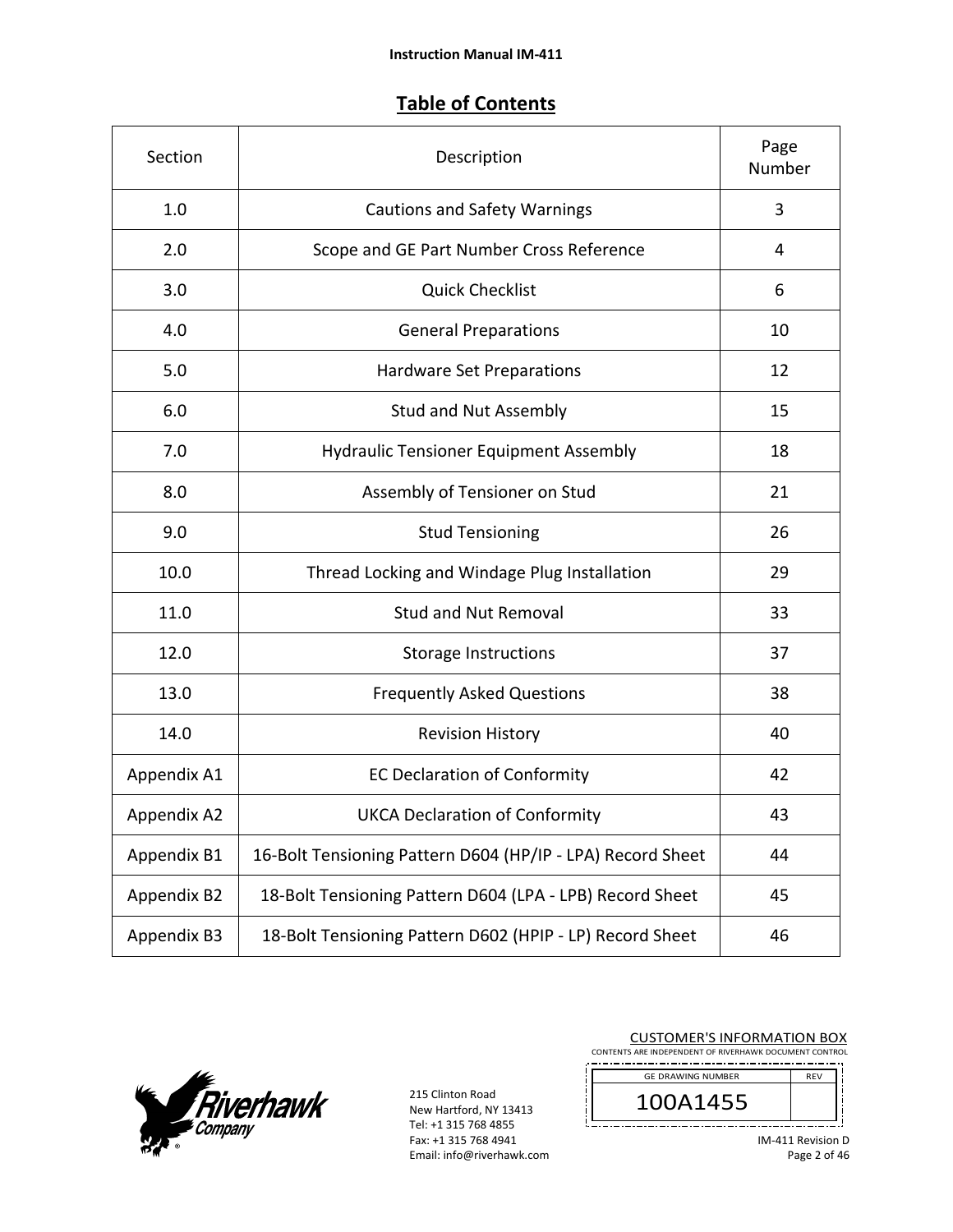## **1.0 Cautions and Safety Warnings**

## **WARNING**

**Improper tool use and the failure to follow the correct procedures are the primary root causes of tool failures and personal injuries. A lack of training or experience can lead to incorrect hardware installation or incorrect tool use. Only trained operators with careful, deliberate actions should use hydraulic tensioners.** 

## **CAUTION**

Personal injury and equipment damage can occur if the proper health and safety codes and procedures are not followed. Contact the site's health and safety office to determine all applicable safety rules and regulations.

## **WARNING**

The proper personal protective equipment must be worn at all times.

## **CAUTION**

It is especially important to check the condition of the conical thread used to tension the stud. Thread damage from previous abuse can lead to failure of the stud or tensioning equipment

## **CAUTION**

Riverhawk recommends that the tensioner should be returned to Riverhawk for periodic inspections. Replacement of obsolete tensioners is recommended. Functional upgrades are also recommended. The Riverhawk Service Returns Coordinator should be notified 3‐6 months prior to a planned outage to schedule an inspection service.

## **WARNING**

A damaged burst disc must be replaced with a burst disc of the same design and pressure rating. Do not substitute a damaged burst disc with a different disc type, a different pressure rating, or a foreign object.

## **WARNING**

To avoid failure, ensure safety, and proper operation, the tensioner assembly must be installed on a stud in the flange before pressurizing the tensioner. Do not use the tensioner at any pressure unless the tool is installed on a stud in a flange.

## **CAUTION**

Personal injury and equipment damage can occur if the puller screw is not securely engaged with the tapered threads of the stud. Proper engagement is achieved when the puller screw is tight in the stud and the tensioner foot is free to turn.



215 Clinton Road New Hartford, NY 13413 Tel: +1 315 768 4855 Fax: +1 315 768 4941 Email: info@riverhawk.com

| CONTENTS ARE INDEPENDENT OF RIVERHAWK DOCUMENT CONTROL |            |  |
|--------------------------------------------------------|------------|--|
|                                                        |            |  |
| <b>GE DRAWING NUMBER</b>                               | <b>RFV</b> |  |
| 100A1455                                               |            |  |
|                                                        |            |  |

CUSTOMER'S INFORMATION BOX

IM‐411 Revision D Page 3 of 46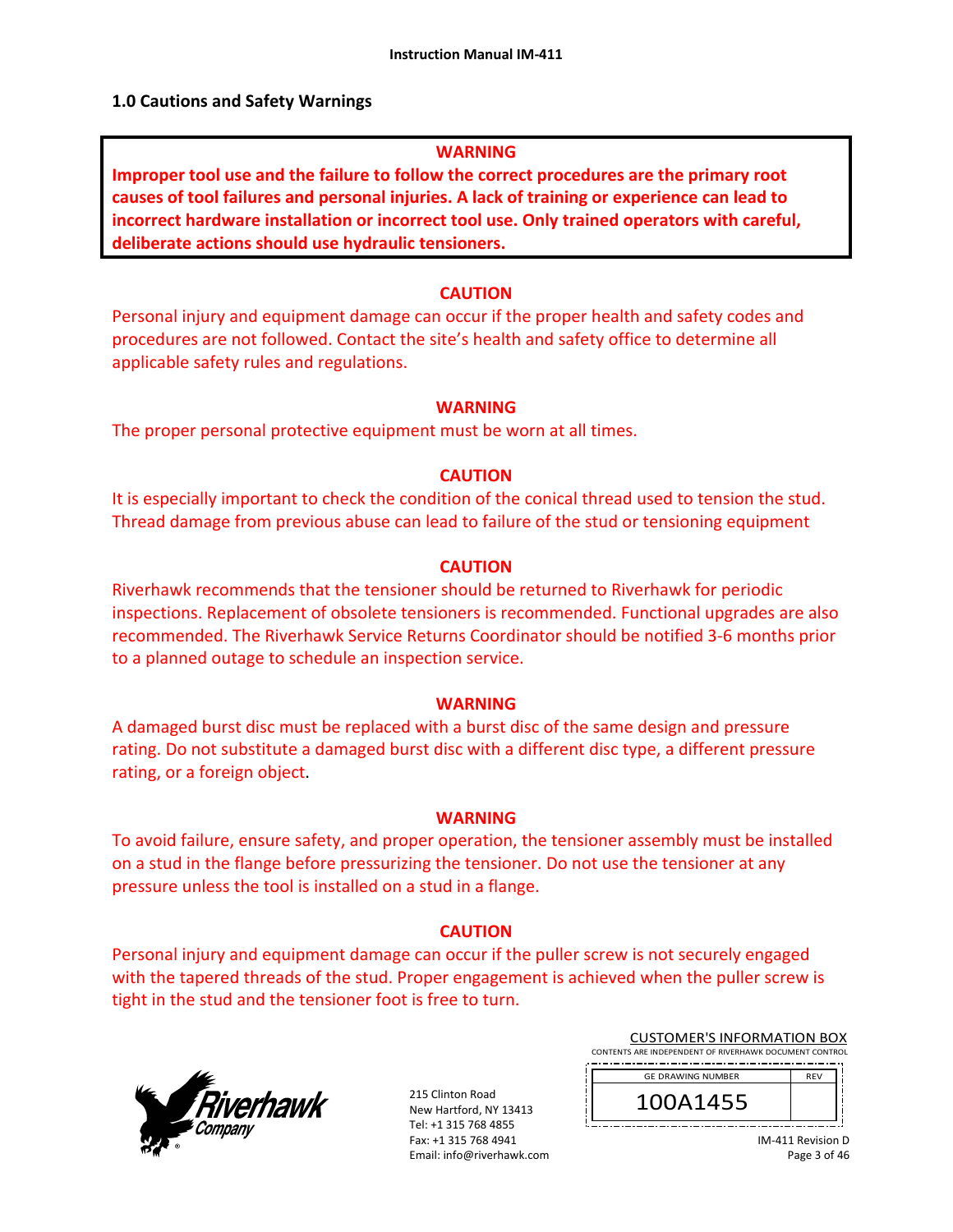## **WARNING**

The safety interlock guard must be in place at all times. When the tensioner is pressurized hands must be kept out of designated areas to avoid any potential for personal injury.

## **CAUTION**

Before threading the puller screw into the stud, carefully check the cleanliness of both the stud's and the puller screw's conical threads. Apply a light coat of clean turbine oil or a spray lubricant to the puller screw. This procedure will ease assembly and assure positive mating of the threads before tightening. Do not use "Never Seize" on the conical threads.

## **CAUTION**

Do not tighten the nut while the tool is coming up to pressure; wait until pressure is achieved before attempting to tighten the nut with the spanner ring. If the tool is not properly installed, the tool could jump off the stud while coming up to pressure.

## **CAUTION**

Do not exceed the maximum pressure marked on the tensioner. Excessive pressure can damage the stud and puller screw.

## **WARNING**

**FIRE HAZARD:** DO NOT heat when tensioner assembly is in place. Personal injury or equipment damage may occur. Use of an Oxy‐Acetylene torch is not recommended

## **WARNING**

Do not use a hydraulic tensioner to remove a stud with damaged conical threads.

## **2.0 Scope and GE Part Number Cross Reference**

This document describes the procedure to be used to install the stud, nut and windage plug sets supplied by the Riverhawk Company in the flanges listed on the cover sheet.

The various frame configurations covered in this manual are listed in Sections 2.1 through 2.4 with differences as related to connective hardware defined. Listed also are the pertinent hardware drawings (HF-xxxx). These drawings as well as tooling drawings (HT-xxxx) form part of this manual and should be available to the personnel using the equipment.



215 Clinton Road New Hartford, NY 13413 Tel: +1 315 768 4855 Fax: +1 315 768 4941 Email: info@riverhawk.com

| CONTENTS ARE INDEPENDENT OF RIVERHAWK DOCUMENT CONTROL |            |
|--------------------------------------------------------|------------|
| <b>GE DRAWING NUMBER</b>                               | <b>RFV</b> |
| 100A1455                                               |            |
|                                                        |            |

CUSTOMER'S INFORMATION BOX

IM‐411 Revision D Page 4 of 46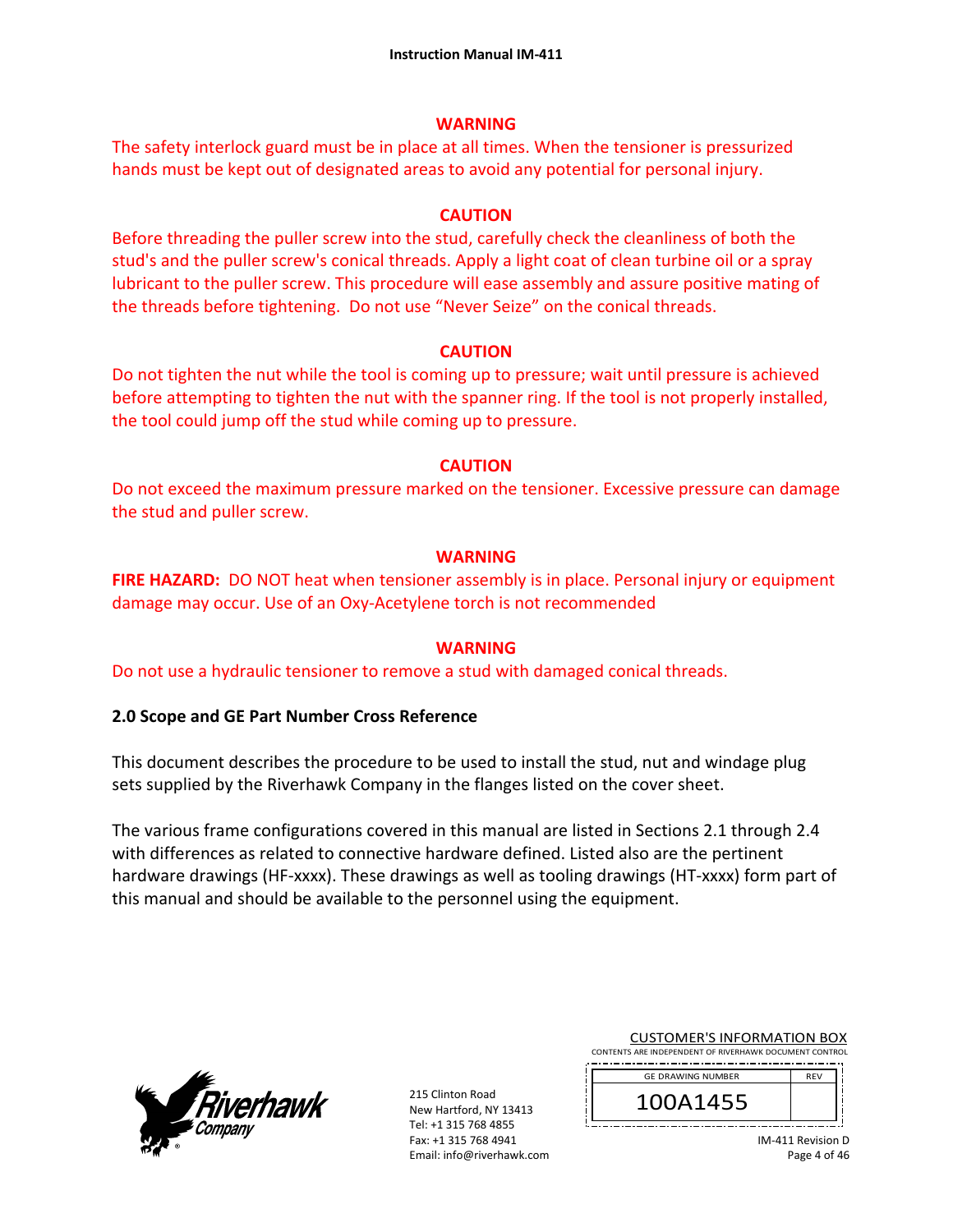## **2.1 Frame D604 Steam Turbine; HP/IP to LPA Flange connection**

| GE Part Number | Riverhawk P/N | <b>GE VENDOC P/N</b> |
|----------------|---------------|----------------------|
| 120T8573G0001  | HF-7658       | GE 101B0687          |
| 120T8573P0001  | HF-7658       | GE 101B0687          |

The hydraulic tooling used for installation and removal is Riverhawk HT‐7707 (GE 101B0697).

These hardware drawings depict the stud, nut and windage plug set for the HP/IP to LPA flange (2‐3/4" size, Qty 16).

# **2.2 Frame D604 Steam Turbine; LPA to LPB Flange Connection**

| GE Part Number | Riverhawk P/N | <b>GE VENDOC P/N</b> |
|----------------|---------------|----------------------|
| 120T8574G0001  | HF-7534       | GE 101B0681          |
| 120T8574P0001  | HF-7534       | GE 101B0681          |

The hydraulic tooling used for installation and removal is Riverhawk HT‐7707 (GE 101B0697).

These hardware drawings depict the stud, nut and windage plug set for the LPA to LPB Flange (3" size, Qty 18).

## **2.3 Frame D602 Steam Turbine; HPIP to LP Flange Connection**

| GE Part Number | Riverhawk P/N | <b>GE VENDOC P/N</b> |
|----------------|---------------|----------------------|
| 125T1980G0001  | HF-8197       | GE 101B0735          |
| 125T1980P0001  | HF-8197       | GE 101B0735          |

The hydraulic tooling used for installation and removal is Riverhawk HT‐8209 (GE 101B0736).

These hardware drawings depict the stud, nut and windage plug set for the HPIP to LP Flange (3" size, Qty 18).

## **2.4 Hydraulic Tooling**

| GE Part Number | Riverhawk P/N | <b>GE VENDOC P/N</b> |
|----------------|---------------|----------------------|
| 120T8573G0001  | HT-7707       | GE 101B0697          |
|                | AP-6048       | GE 269B8768          |



215 Clinton Road New Hartford, NY 13413 Tel: +1 315 768 4855 Fax: +1 315 768 4941 Email: info@riverhawk.com

| CONTENTS ARE INDEPENDENT OF RIVERHAWK DOCUMENT CONTROL |            |
|--------------------------------------------------------|------------|
| <b>GE DRAWING NUMBER</b>                               | <b>RFV</b> |
| 100A1455                                               |            |

CUSTOMER'S INFORMATION BOX

IM‐411 Revision D Page 5 of 46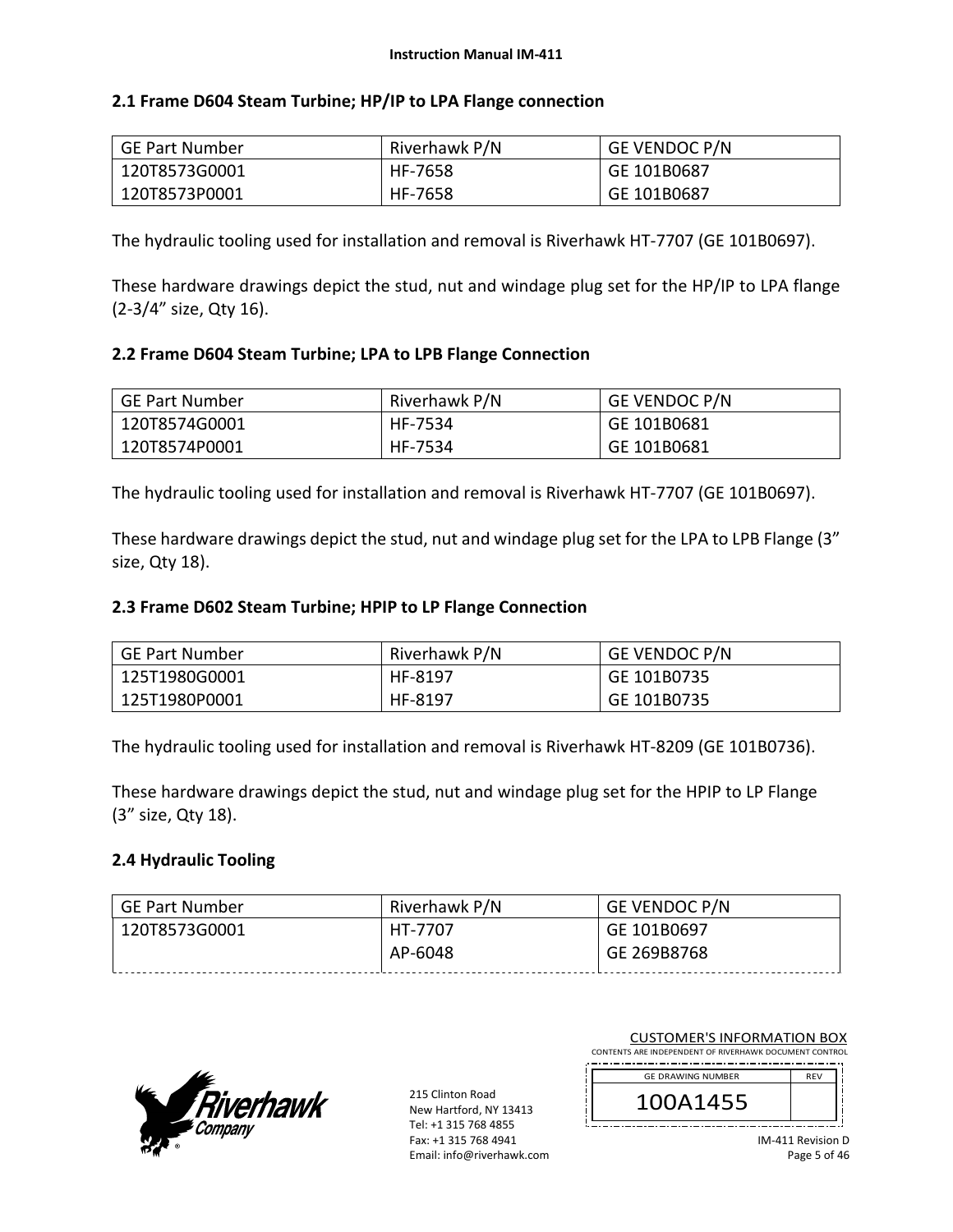| 120T8573P0002 | HT-7707 | GE 101B0697 |
|---------------|---------|-------------|
| 120T8573P0003 | AP-6048 | GE 269B8768 |
| 120T8574G0001 | HT-7707 | GE 101B0697 |
|               | AP-6048 | GE 269B8768 |
| 120T8574P0002 | HT-7707 | GE 101B0697 |
| 120T8574P0003 | AP-6048 | GE 269B8768 |
| 125T1980P0002 | HT-8209 | GE 101B0736 |

## **3.0 Quick Checklist**

The following checklist is intended as a summary of the steps needed to use the Riverhawk‐ supplied equipment. New personnel or those experienced personnel who have not used the Riverhawk equipment recently are encouraged to read the entire manual.

## **EQUIPMENT INSPECTION**

- $\Box$  Check oil level in hydraulic pump.
- $\Box$  Check air pressure at 80psi [5.5 bar] minimum. (For air-driven pumps)
- $\Box$  Check hydraulic hose for damage.



 $\Box$  Inspect tensioner for any damage.

## **NUT AND STUD PREPARATION**

- $\Box$  Inspect studs, nuts and windage plugs for any damage.
- $\Box$  Clean the studs, nuts and windage plugs.
- □ Measure and record stud lengths. (VERY IMPORTANT)



215 Clinton Road New Hartford, NY 13413 Tel: +1 315 768 4855 Fax: +1 315 768 4941 Email: info@riverhawk.com

| CONTENTS ARE INDEPENDENT OF RIVERHAWK DOCUMENT CONTROL |            |
|--------------------------------------------------------|------------|
| <b>GE DRAWING NUMBER</b>                               | <b>RFV</b> |
| 100A1455                                               |            |
|                                                        |            |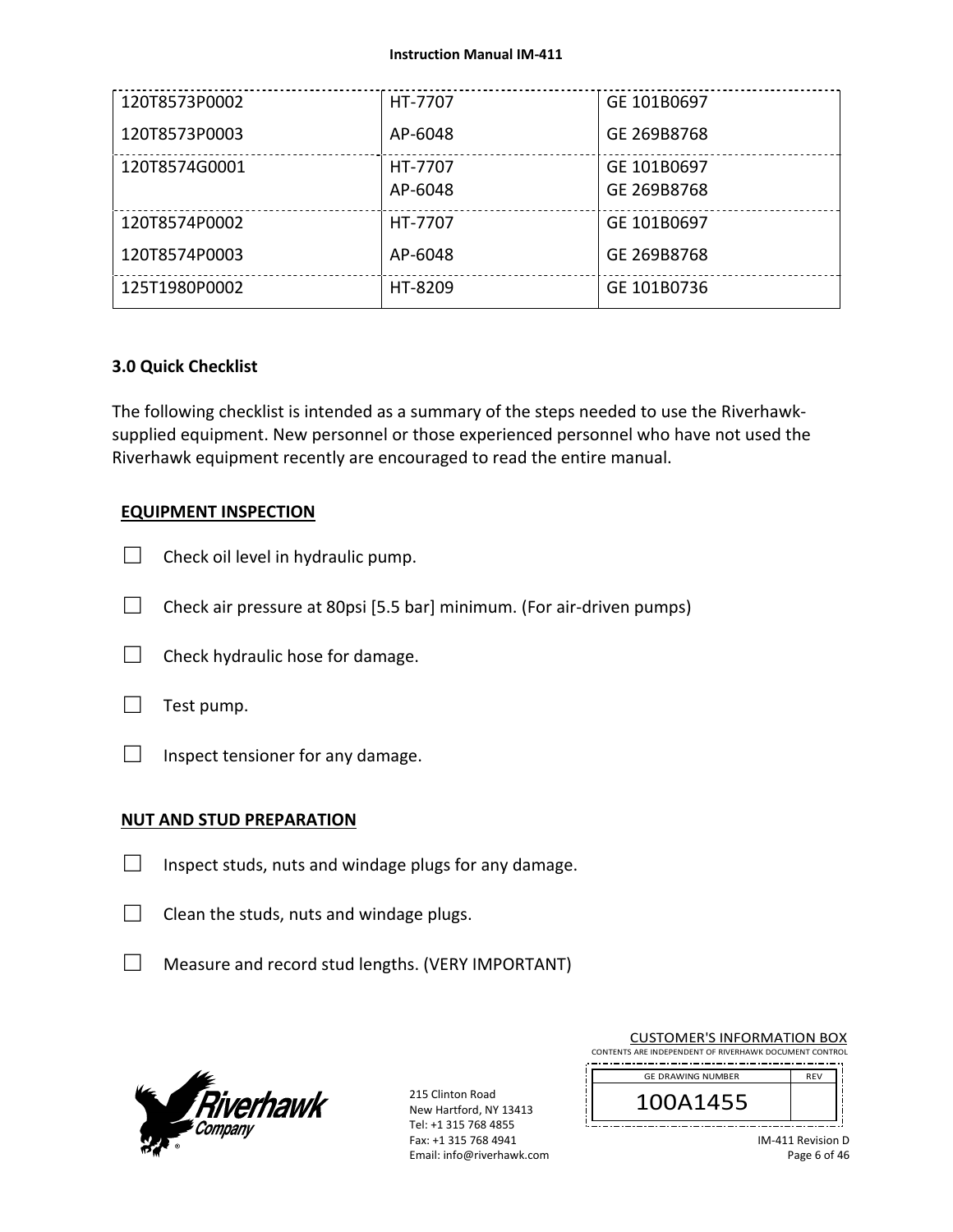$\Box$  Lubricate the stud's threads with clean turbine oil or spray lubricant. Lubricate the nut's threads and nut face with clean turbine oil or spray lubricant.

- $\Box$  Install studs and nuts into the flange
- $\Box$  Set stick-out dimension on the LP flange or HP stub shaft side of the flange.
	- With Allen wrench in backside of stud, firmly seat backside nut using spanner ring and pin wrench.
- □ Verify stick‐out measurement **(VERY IMPORTANT)**

# **TENSIONING (Bolt Installation)**

- □ Check tensioner drawing for correct parts and part numbers. **D604 HP/IP‐LPA and D604 LPB‐LPA use different combinations of spanner rings, feet, and safety guards. Contact Riverhawk if you do not have the Riverhawk tensioner drawing.**
- □ Apply a light coat of clean turbine oil or spray lubricant to the puller screw. **DO NOT USE "NEVER SEIZE" ON THE CONICAL THREADS.**
- $\Box$  Install the spanner ring onto the nut.
- $\Box$  Thread the puller screw into the stud.
- $\Box$  Insert an Allen wrench into the back side of the stud.
- □ Insert another Allen wrench into the puller screw. While holding the stud still, tighten the puller screw until hand tight and then loosen the puller screw 1/2 of a turn. Retighten the puller screw and leave hand tight. **DO NOT BACK OFF PULLER SCREW.**
- $\Box$  Slide the foot assembly over the puller screw and orientate the foot into position.
- Thread the tensioner onto puller screw until it stops. There should be a  $1/16"$  to  $3/16"$  gap between the foot and tensioner.
- $\Box$  Place the guard over the tensioner and position guide pin into the hole in the backside of the stud.



215 Clinton Road New Hartford, NY 13413 Tel: +1 315 768 4855 Fax: +1 315 768 4941 Email: info@riverhawk.com

| CONTENTS ARE INDEPENDENT OF RIVERHAWK DOCUMENT CONTROL |  |  |
|--------------------------------------------------------|--|--|
| <b>RFV</b>                                             |  |  |
|                                                        |  |  |
|                                                        |  |  |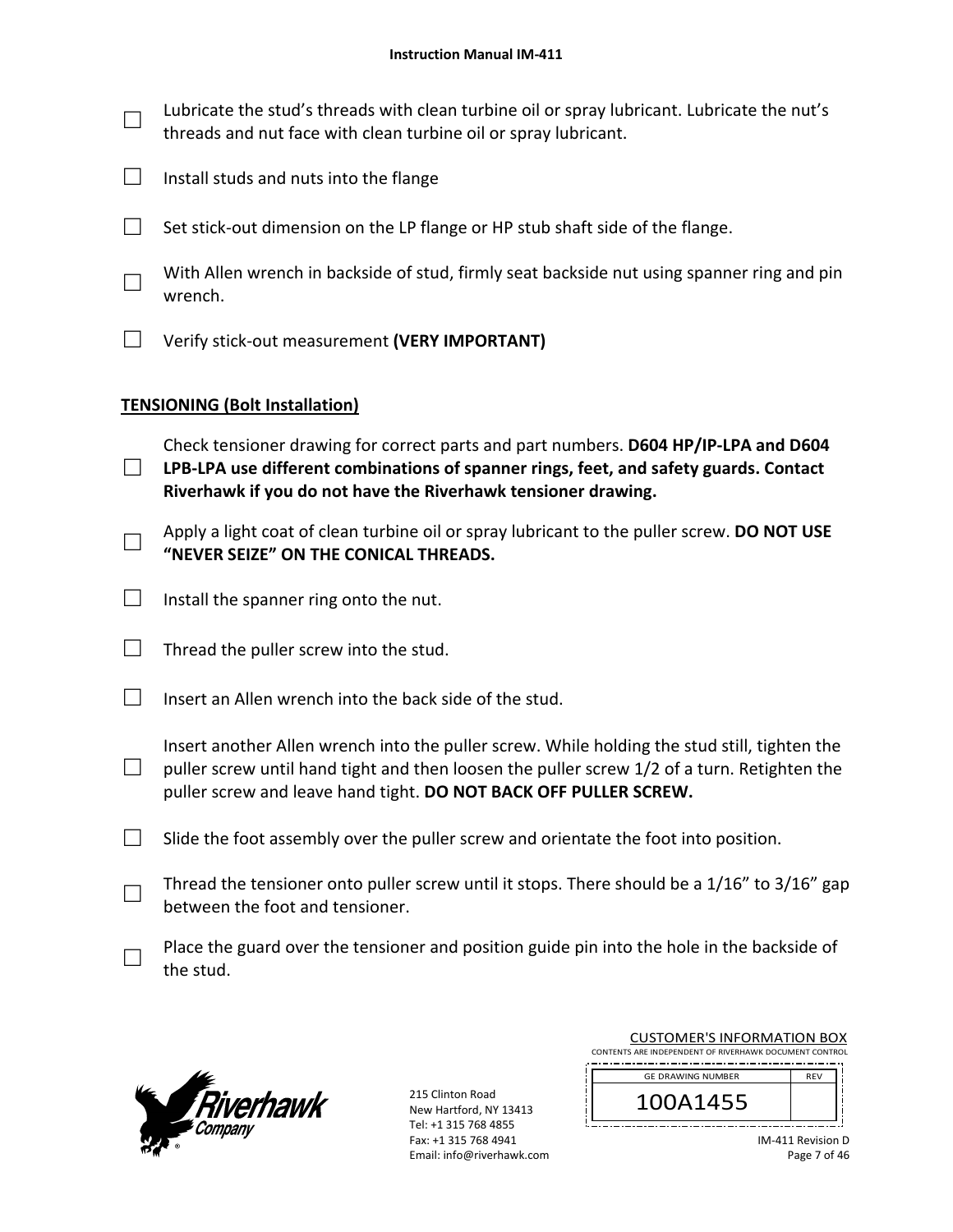|        | Tighten the guard's knurled interlock fitting by hand until it presses firmly against<br>tensioner (no gap).                                                                 |
|--------|------------------------------------------------------------------------------------------------------------------------------------------------------------------------------|
|        | Push the center of the interlock fitting towards the tensioner while pulling back on the<br>fitting's pull tabs until it locks onto the tensioner and release the pull tabs. |
|        | Connect the hydraulic pump to the tensioner and tension to 50%. Consult manual for<br>correct pressure.                                                                      |
|        | Use the pin wrench to turn the spanner ring to firmly tighten nut with 20 ft·lbs [27 N·m] of<br>torque.                                                                      |
|        | Release pressure and allow the tensioner to fully retract.                                                                                                                   |
|        | Disconnect the hose and release the interlock fitting by pushing the center of the interlock<br>fitting towards the tensioner while pulling back on the fitting's pull tabs. |
|        | Loosen the knurled interlock fitting and remove the guard.                                                                                                                   |
|        | Unscrew the tensioner from the puller screw.                                                                                                                                 |
| $\Box$ | Remove the foot, puller screw and spanner ring.                                                                                                                              |
|        | Move to the next stud in the pattern. Tension all studs to 50% before proceeding to final<br>pressure.                                                                       |
|        | Repeat above steps at final pressure.                                                                                                                                        |
|        | Measure final stud length and record on stretch datasheets. Calculate final stretch<br>measurement.                                                                          |
|        | Torque the nuts' set screws.                                                                                                                                                 |
|        | Install the windage plugs and torque their set screws.                                                                                                                       |

## **DETENSIONING (Stud Removal)**

□ Loosen the windage plugs' set screws and remove the windage plugs from the studs.



| <b>CUSTOMER'S INFORMATION BOX</b><br>CONTENTS ARE INDEPENDENT OF RIVERHAWK DOCUMENT CONTROL |            |
|---------------------------------------------------------------------------------------------|------------|
| <b>GE DRAWING NUMBER</b>                                                                    | <b>RFV</b> |
| 100A1455                                                                                    |            |
|                                                                                             |            |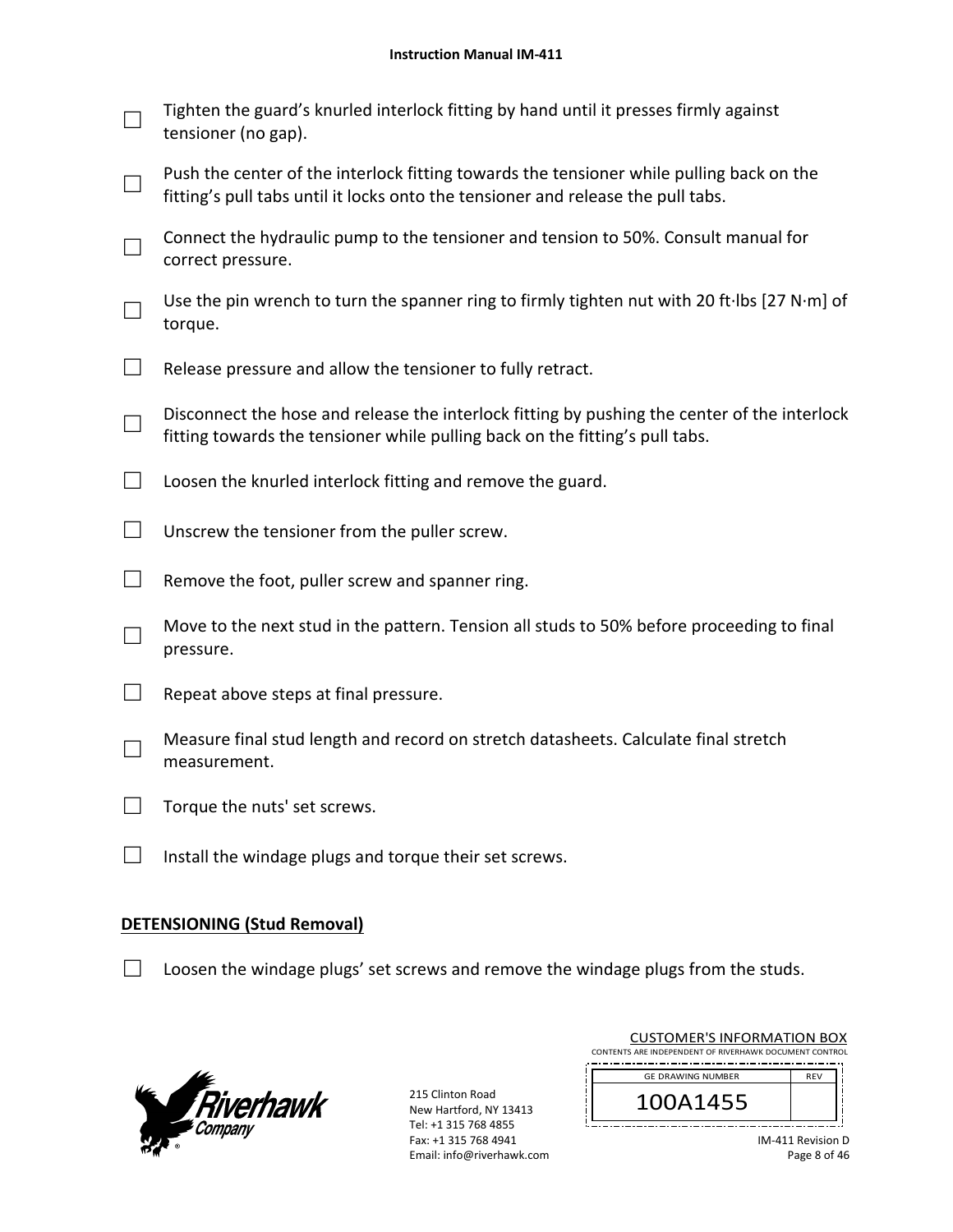|  | $\Box$ Loosen nuts' set screws |
|--|--------------------------------|
|  |                                |

Inspect and clean studs' conical threads. **Do not continue until ALL debris is removed**  from the threads! See instruction manual IM-220. Do not try to use the tensioner to

□ **remove a damaged stud!** 

□ Apply a light coat of clean turbine oil or spray lubricant to the puller screw. **DO NOT USE "NEVER SEIZE" ON THE CONICAL THREADS.**

□ Check tensioner drawing for correct parts and part numbers. **D604 HP/IP‐LPA and D604 LPB‐LPA use different combinations of spanner rings, feet, and safety guards. Contact Riverhawk if you do not have the Riverhawk tensioner drawing.**

 $\Box$  Install the spanner ring onto the nut.

 $\Box$  Thread the puller screw into the stud.

□ Insert an Allen wrench into the puller screw. Tighten the puller screw until hand tight and then loosen the puller screw 1/2 of a turn. Retighten the puller screw and leave hand tight. **DO NOT BACK OFF PULLER SCREW.**

 $\Box$  Slide the foot assembly over the puller screw and orientate the foot into position.

Thread the tensioner onto puller screw until it stops. There should be a  $1/16"$  to  $3/16"$  gap between the foot and tensioner.

 $\Box$  Place the guard over the tensioner and position guide pin into the hole in the backside of the stud.

 $\Box$  Tighten the guard's knurled interlock fitting by hand until it presses firmly against tensioner (no gap).

 $\Box$  Push the center of the interlock fitting towards the tensioner while pulling back on the fitting's pull tabs until it locks onto the tensioner and release the pull tabs.

 $\Box$  Connect the hydraulic pump to the tensioner and tension to final pressure. Consult manual for correct pressure.

 $\Box$  Loosen nut with the spanner ring and pin wrench approximately  $\frac{1}{2}$  of a turn.

 $\Box$  Release pressure and allow the tensioner to fully retract.



215 Clinton Road New Hartford, NY 13413 Tel: +1 315 768 4855 Fax: +1 315 768 4941 Email: info@riverhawk.com

| COSTOIVIEI\ 9 II\I OI\IVII \I IOI\ DOM                 |            |  |  |  |
|--------------------------------------------------------|------------|--|--|--|
| CONTENTS ARE INDEPENDENT OF RIVERHAWK DOCUMENT CONTROL |            |  |  |  |
| <b>GE DRAWING NUMBER</b>                               | <b>REV</b> |  |  |  |
| 100A1455                                               |            |  |  |  |
|                                                        |            |  |  |  |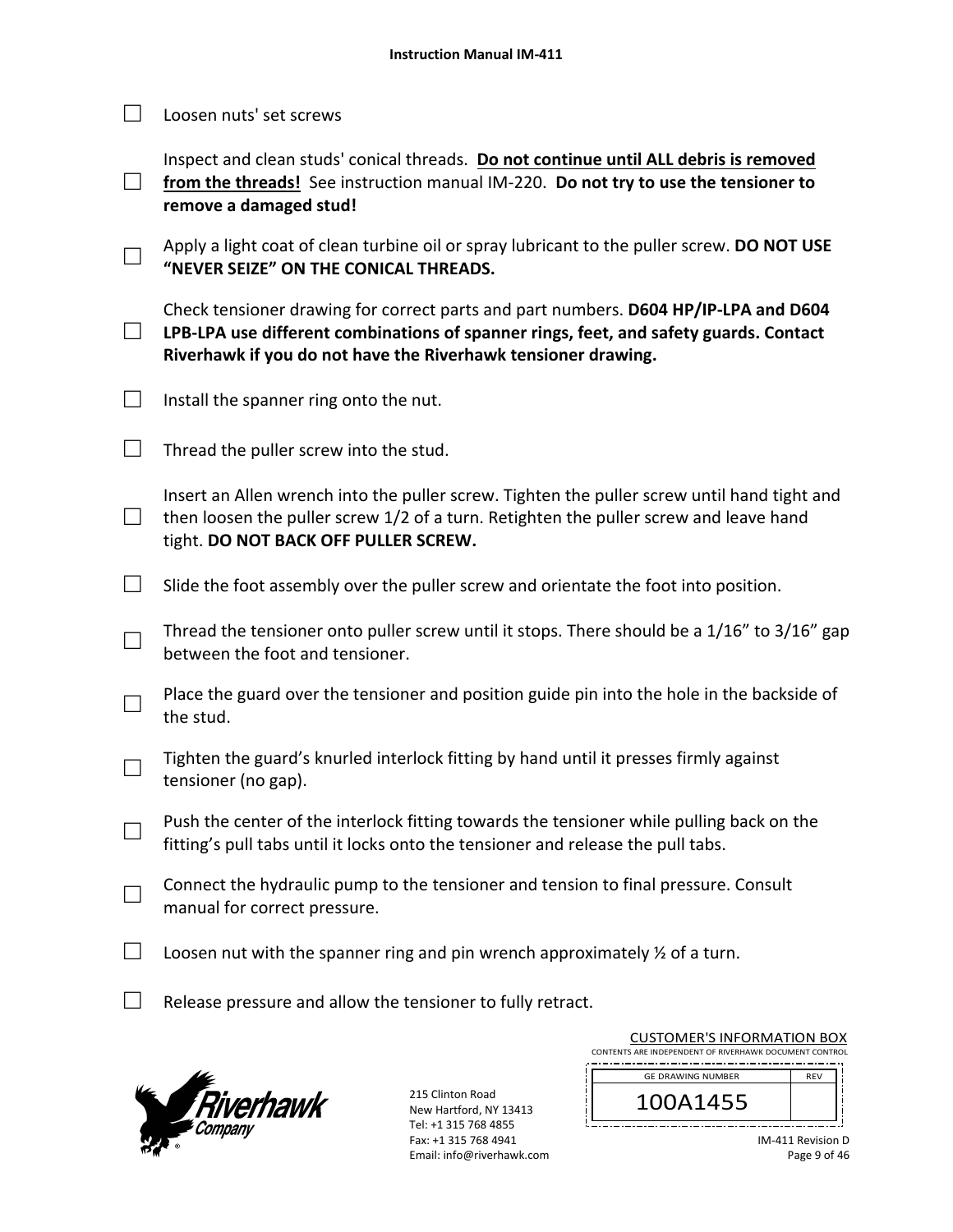| Disconnect the hose and release the interlock fitting by pushing the center of the interlock<br>fitting towards the tensioner while pulling back on the fitting's pull tabs. |
|------------------------------------------------------------------------------------------------------------------------------------------------------------------------------|
| Loosen the knurled interlock fitting and remove the guard.                                                                                                                   |
| Unscrew the tensioner cylinder from the puller screw.                                                                                                                        |
| Remove the foot, puller screw, and spanner ring. It may be necessary to insert an Allen<br>wrench into the backside of the stud to remove the puller screw.                  |
| Move to next stud in pattern                                                                                                                                                 |

# **4.0 General Preparations**

Read and understand all instructions before installing and tensioning studs.

Operators should be trained or have previous experience using Riverhawk tensioning equipment. Training will minimize the chance of improper use of the equipment.

The hydraulic tooling including the hydraulic hoses should be inspected prior to use. Inspection guidelines are listed in the following sub‐sections.

This equipment produces very high hydraulic pressures and very high forces. Operators must exercise caution and wear the appropriate personal protective equipment when handling and operating the hydraulic tooling.

High-pressure oil from the hydraulic pump pressurizes the tensioner which generates a very large force that actually stretches the stud. As the stud is stretched the nut lifts off the flange. The nut is then turned by hand using the supplied spanner ring. Once the nut is tight against the flange, the pressure in the tensioner is released. The hardware is now clamping the flange together.

## **4.1 Machine Preparation**

The flange to be tensioned must be fully closed prior to positioning of studs in the flanges. Turning the rotor shafts is not required, but may be useful. Also, it will be advantageous to remove as many obstructions as possible from the flange area, such as speed probes, shipping plates, and conduit.



215 Clinton Road New Hartford, NY 13413 Tel: +1 315 768 4855 Fax: +1 315 768 4941 Email: info@riverhawk.com

| CONTENTS ARE INDEPENDENT OF RIVERHAWK DOCUMENT CONTROL |            |  |
|--------------------------------------------------------|------------|--|
| <b>GE DRAWING NUMBER</b>                               | <b>RFV</b> |  |
| 100A1455                                               |            |  |

CUSTOMER'S INFORMATION BOX

IM‐411 Revision D Page 10 of 46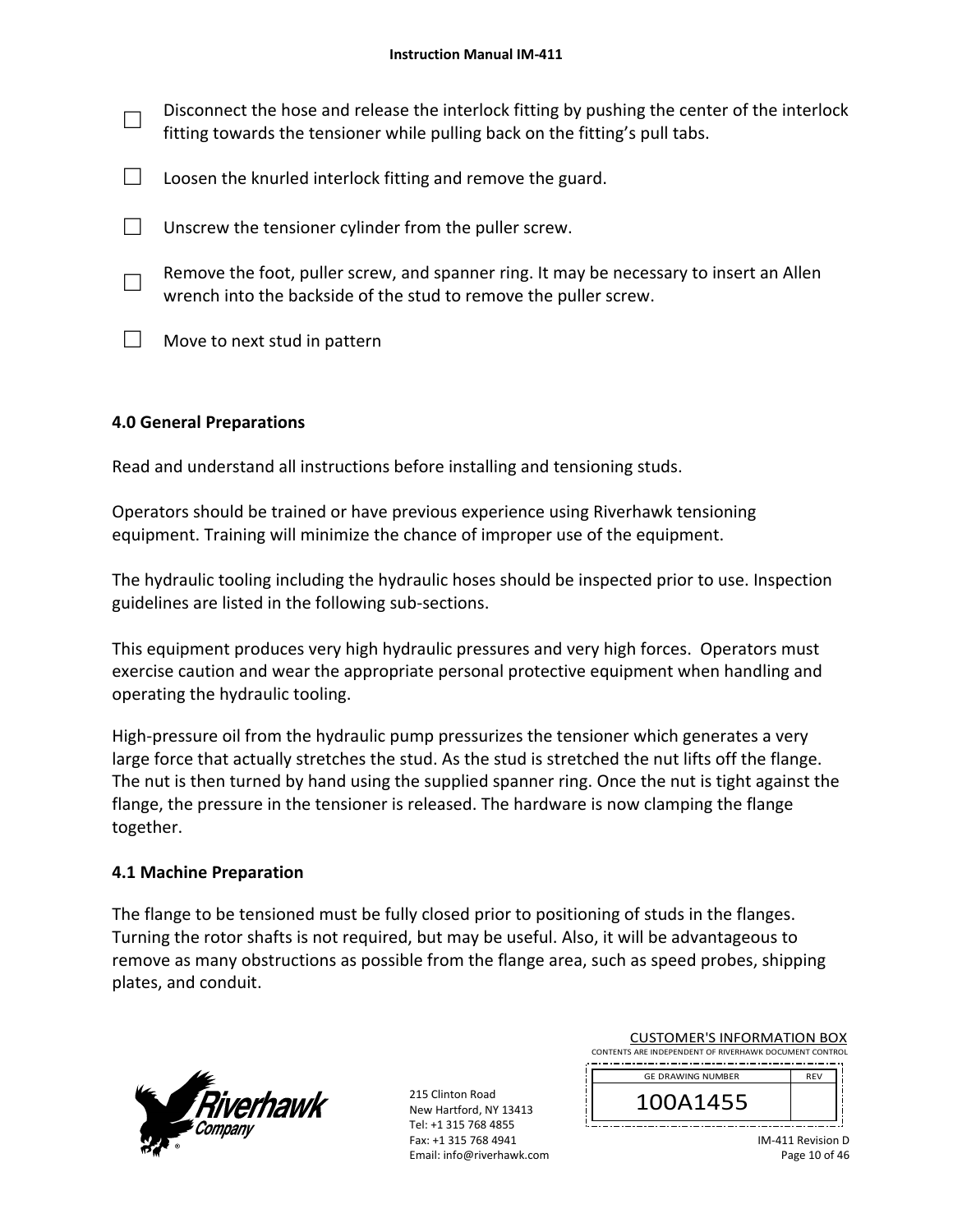## **4.2 Hardware – Balance**

The studs are supplied in component balanced sets. A stud can be exchanged with another in its set without affected the overall balance of the equipment. Do not exchange a stud from one set with another stud from a different set. When shipped from Riverhawk, the studs are not assigned to any specific hole in the flange; this is optional and can be done at the installation site. The set size is determined by the relevant GE order drawing (see section 2.0).

The nuts are supplied in component balanced sets. A nut can be exchanged with another in its set without affecting the overall balance of the equipment. Do not exchange a nut from one set with another nut from a different set. When shipped from Riverhawk, the nuts are not assigned to any specific hole in the flange; this is optional and can be done at the installation site. The set size is determined by the relevant GE order drawing (see section 2.0).

A weight balance certification is supplied with each order. Store this certification in an appropriate location as it will be needed for the purchase of replacement equipment.

## **4.3 Tensioner – Care and Handling**

When not in use, the tensioner shall be maintained in a clean environment and all caps and plugs for hydraulic openings and fittings must be in place.

When in use, the tensioner shall be protected from sand and grit.

See section 12 for long term storage requirements.

## **4.4 Hand Tools**

Several hand wrenches and micrometers may be required to perform installation and measurement of the studs:

5/8" Wrench 3/4" Wrench 13/16" Wrench A set of Allen Wrenches 3' to 4' Breaker Bar 12" to 13" Micrometer or Caliper 14" to 15" Micrometer or Caliper



215 Clinton Road New Hartford, NY 13413 Tel: +1 315 768 4855 Fax: +1 315 768 4941 Email: info@riverhawk.com

| CONTENTS ARE INDEPENDENT OF RIVERHAWK DOCUMENT CONTROL |            |  |
|--------------------------------------------------------|------------|--|
| <b>GE DRAWING NUMBER</b>                               | <b>RFV</b> |  |
| 100A1455                                               |            |  |

CUSTOMER'S INFORMATION BOX

IM‐411 Revision D Page 11 of 46

Jį.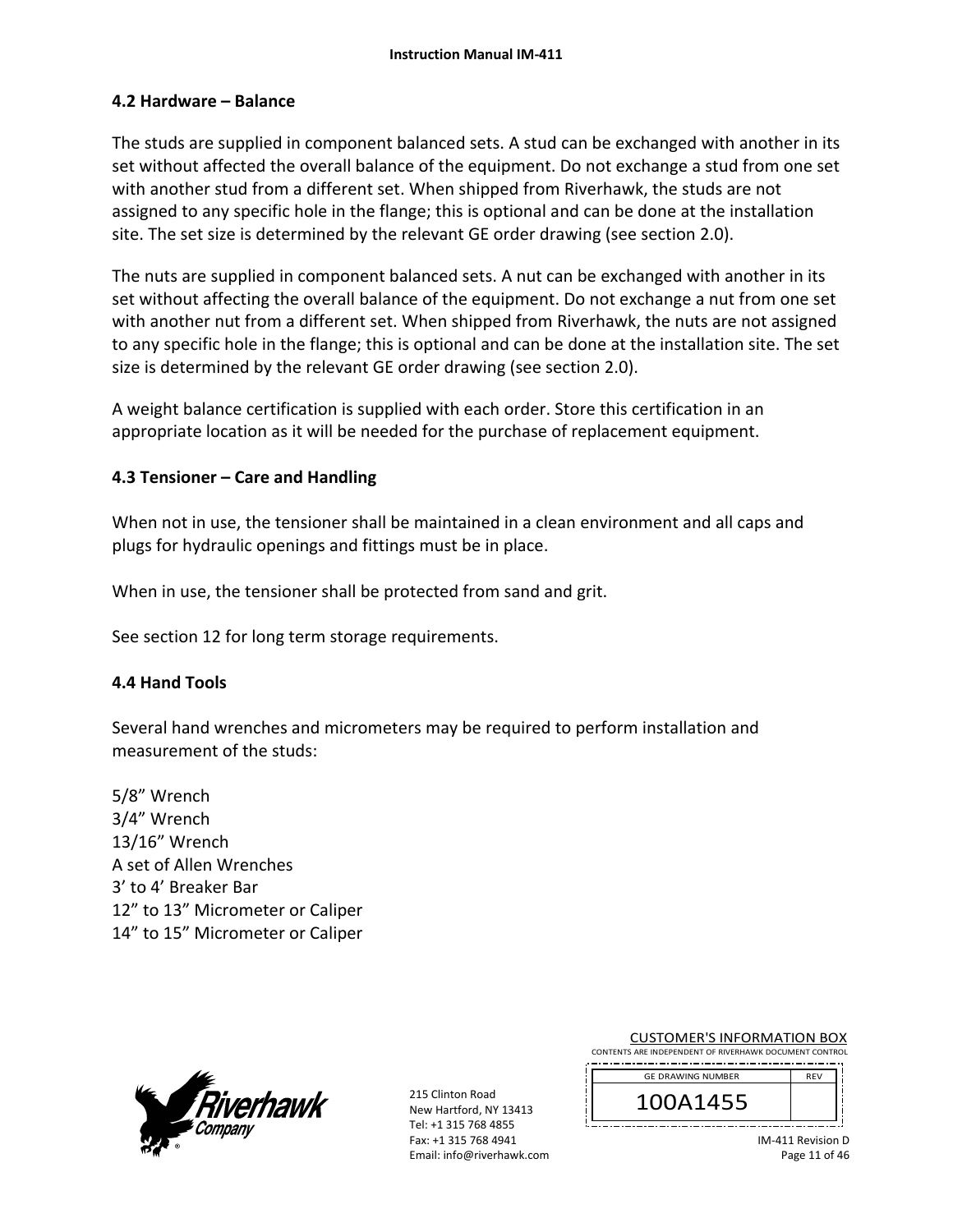## **4.5 Special Tools**

Hydraulic Tensioner Kit: HT‐7707 Hydraulic Tensioner, 2‐3/4" & 3" (reference GE VENDOC 101B0697)

> HT‐8209 Hydraulic Tensioner, 3" (reference GE VENDOC 101B0736)

Hydraulic Pump Kit: 
and the Manus AP-6048 Air-Operated Hydraulic Pump (reference GE VENDOC 269B8768)

## **CAUTION**

**Riverhawk recommends that the tensioners be returned to Riverhawk for periodic inspections. Replacement of obsolete tensioners is recommended. Functional upgrades are also recommended. The Riverhawk Service Returns Coordinator should be notified 3‐6 months prior to a planned outage to schedule an inspection service.** 

## **5.0 Hardware Set Preparations**

## **5.1 Nut Preparation**



**Picture 5A** ‐ Riverhawk Locknut

If there is any visible damage on a nut, do not use the part and contact the General Electric or Riverhawk Company for a replacement part. Please be prepared to supply the turbine number, weight certification, and digital photographs for evaluation.



| <b>CUSTOMER'S INFORMATION BOX</b>                      |            |  |  |
|--------------------------------------------------------|------------|--|--|
| CONTENTS ARE INDEPENDENT OF RIVERHAWK DOCUMENT CONTROL |            |  |  |
| <b>GE DRAWING NUMBER</b>                               | <b>REV</b> |  |  |
|                                                        |            |  |  |
| 100A1455                                               |            |  |  |
|                                                        |            |  |  |
|                                                        |            |  |  |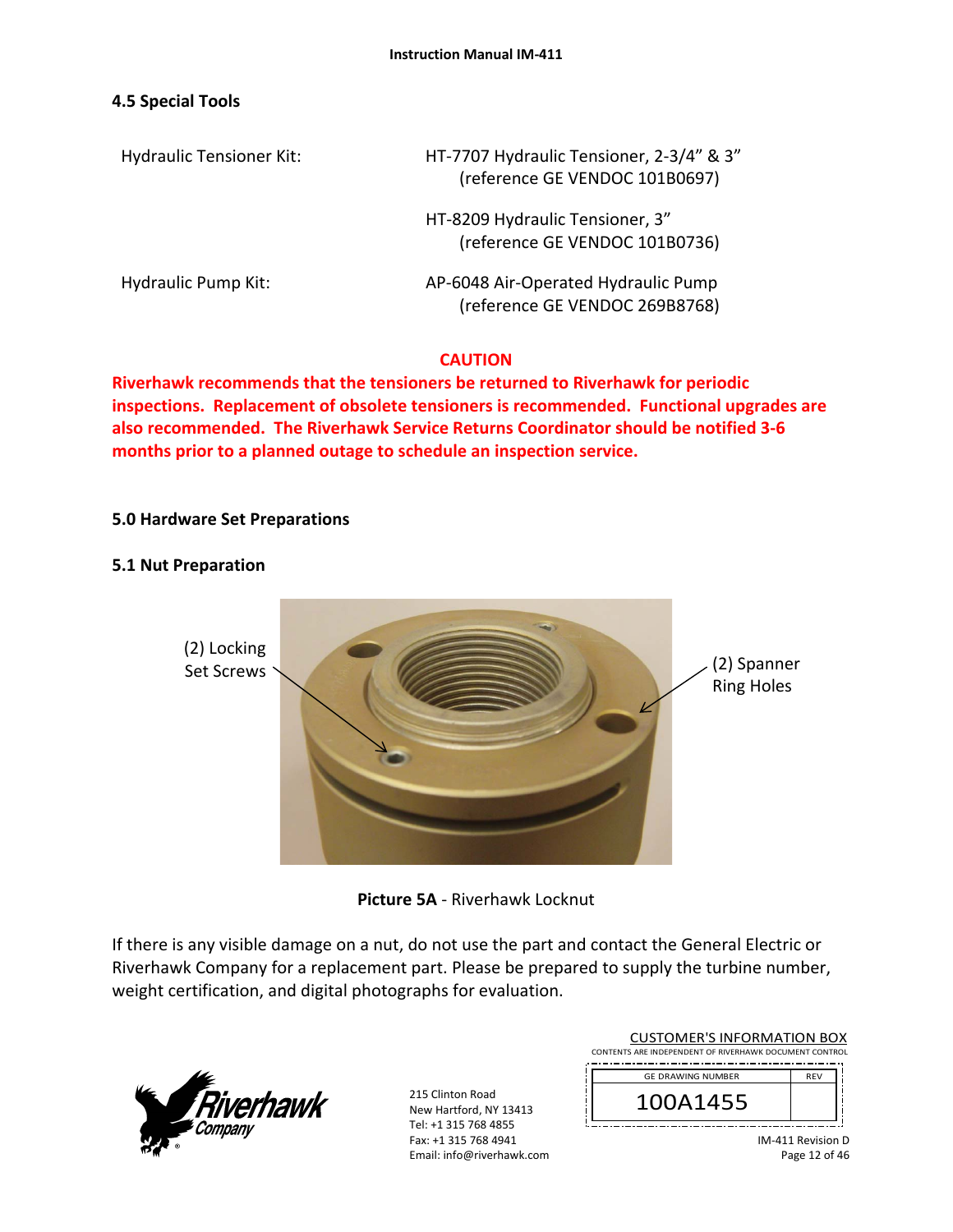# **5.1.1 Nut Cleaning ‐ New Installations**

For new installations, the nuts should come sealed from the factory and will need no cleaning.

# **5.1.2 Nut Cleaning ‐ Old Installations**

Previously installed nuts require cleaning as follows: Wire brush using a petroleum‐based solvent to remove any foreign material on the threads. Clean mating faces with a petroleum based solvent to remove any foreign material.

## **5.2 Stud Preparation**

Check the stud for any visible damage. If there is any visible damage, do not use the stud and contact the Riverhawk Company for a replacement stud. Please be prepared to supply the turbine number, weight certification, and digital photographs for evaluation.

# **CAUTION**

**It is especially important to check the condition of the conical thread used to tension the stud. Thread damage from previous abuse can lead to failure of the stud or tensioning equipment.**

The conical threads of each stud must be clean of grit and dirt before installation or removal. This ensures the proper seating of the puller screw.

# **5.2.1 Stud Cleaning ‐ New Installations**

For new installations, the studs should come sealed from the factory and will need no cleaning.

# **5.2.2 Stud Cleaning ‐ Old Installations**

Previously installed studs may require cleaning. Clean internal conical threads should have a bright and shiny appearance.

If cleaning is required, follow these steps:

- 1. Blow out the threads with compressed air to remove loose debris and dry conical threads. Do not apply a solvent or other cleaning solution to the threads as this may chemically attack the stud.
- 2. Use Stud Cleaning Kit, GT‐4253 or a similar 1" diameter Brass power brush.



215 Clinton Road New Hartford, NY 13413 Tel: +1 315 768 4855 Fax: +1 315 768 4941 Email: info@riverhawk.com

| CONTENTS ARE INDEPENDENT OF RIVERHAWK DOCUMENT CONTROL |
|--------------------------------------------------------|
| <b>RFV</b>                                             |
|                                                        |
|                                                        |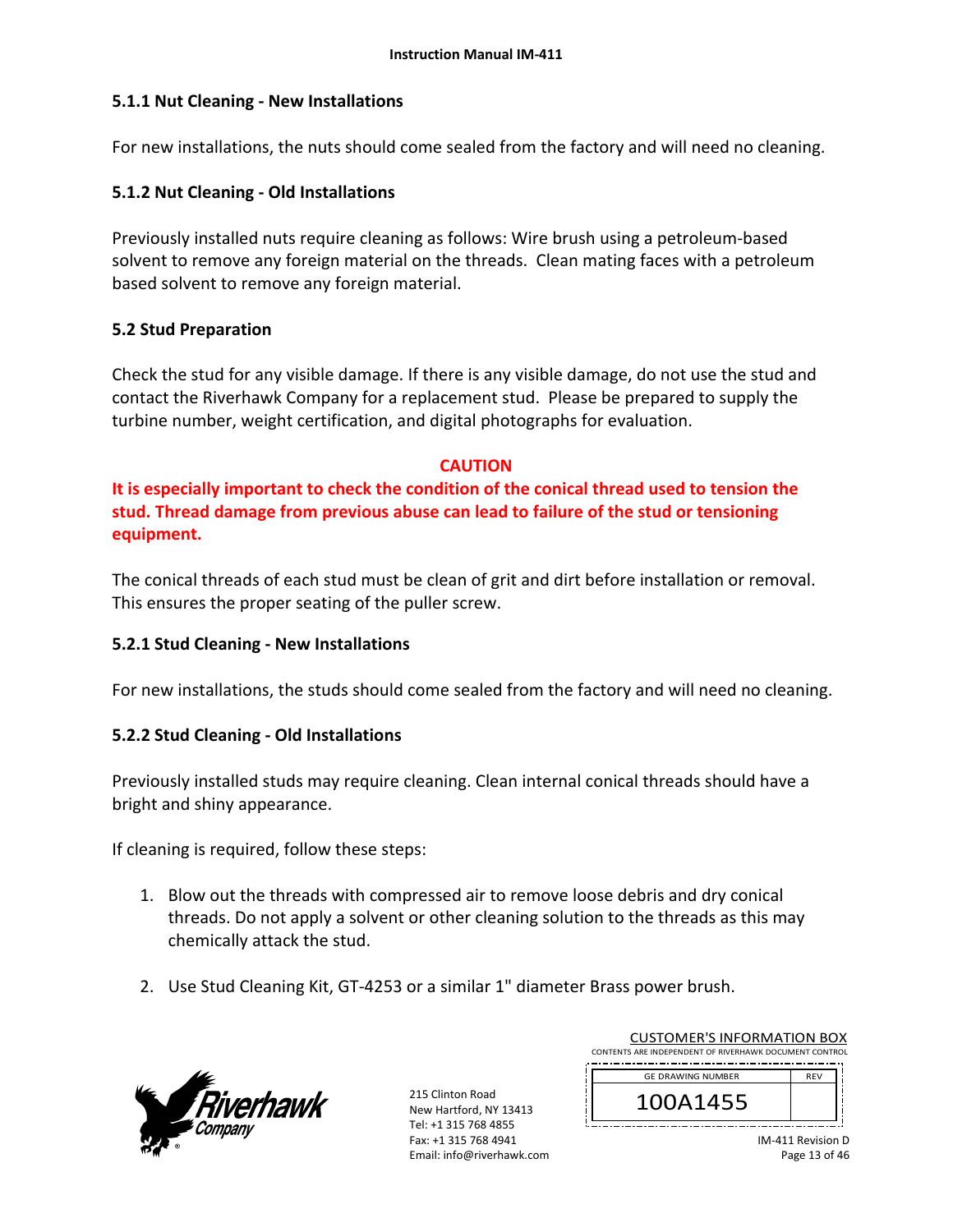

**Picture 5B ‐** Brass Power Brush

- 3. Insert the brush into an electric drill and set drill to run in a counterclockwise direction at high speed.
- 4. Work the drill in a circular motion while moving the brush in and out to clean all of the threads. Try not to hold the brush in one place too long, so as not to remove the stud's protective coating.
- 5. Blow out the threads with compressed air to remove loosened debris.
- 6. Visually inspect threads for cleanliness. Threads should be bright and shiny.
- 7. Repeat if any dirt can be seen in the threads.
- 8. Verify threads are clean by using a dental pick to lightly scrape the root of the thread. If additional material comes loose, repeat cleaning process.
- 9. Inspect threads for any damage that may have been caused by previous installation.
- 10. Do **not** apply "Never Seize" to the stud's threads.
- 11. Finish the cleaning process by rinsing in a volatile solvent such as acetone and allow the stud to dry.

## **5.3 Stud Length Measurement**

Measure and record the initial lengths of the studs. The following suggestions will improve your results.

- **Plan to start and finish any flange in the same day.**
- **Studs and flange must be at the same temperature.**
- **Number each stud with a marker for later stretch measurement tracking.**
- **Mark the location of measurement on stud end with a permanent marker.**
- **Measure each stud to nearest 0.001 inch (.01 mm).**
- **Record each measurement on the supplied record sheets.**
- **Do not allow the measuring instruments to sit in the sun.**



215 Clinton Road New Hartford, NY 13413 Tel: +1 315 768 4855 Fax: +1 315 768 4941 Email: info@riverhawk.com

| <b>CUSTOMER'S INFORMATION BOX</b>                      |            |  |
|--------------------------------------------------------|------------|--|
| CONTENTS ARE INDEPENDENT OF RIVERHAWK DOCUMENT CONTROL |            |  |
| <b>GE DRAWING NUMBER</b>                               | <b>RFV</b> |  |
| 100A1455                                               |            |  |
|                                                        |            |  |

IM‐411 Revision D Page 14 of 46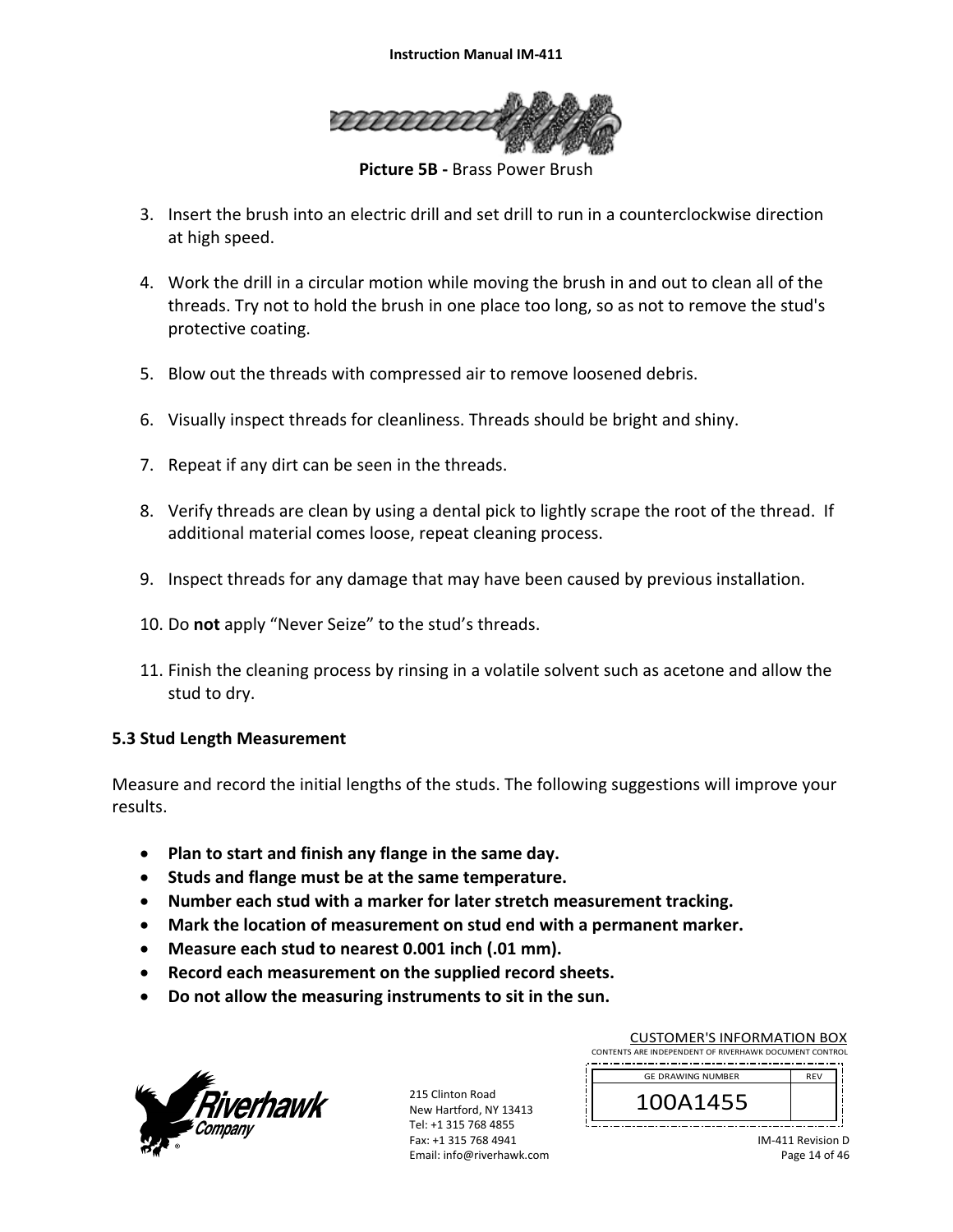**The same person should make all measurements.** 

## **6.0 Stud and Nut Assembly**

Refer to the hardware assembly drawing (HF‐xxxx) listed in Section 2.0 of the manual.

- 1. Assemble the cylindrical nut to the internal, conical thread end of the stud.
- 2. Lubricate the stud's threads with clean turbine oil or spray lubricant.
- 3. Lubricate the nut's threads and nut face with clean turbine oil or spray lubricant.
- 4. Slide the stud, and nut into the flange as shown in Figures 6A and 6B.
- 5. Install the other nut on the backside.



**Figure 6A** – Cross‐section View of D604 HP/IP to LPA



215 Clinton Road New Hartford, NY 13413 Tel: +1 315 768 4855 Fax: +1 315 768 4941 Email: info@riverhawk.com

| <b>CUSTOMER'S INFORMATION BOX</b>                      |                   |
|--------------------------------------------------------|-------------------|
| CONTENTS ARE INDEPENDENT OF RIVERHAWK DOCUMENT CONTROL |                   |
| <b>GE DRAWING NUMBER</b>                               | <b>RFV</b>        |
| 100A1455                                               |                   |
|                                                        | IM-411 Revision D |

IM‐411 Revision D Page 15 of 46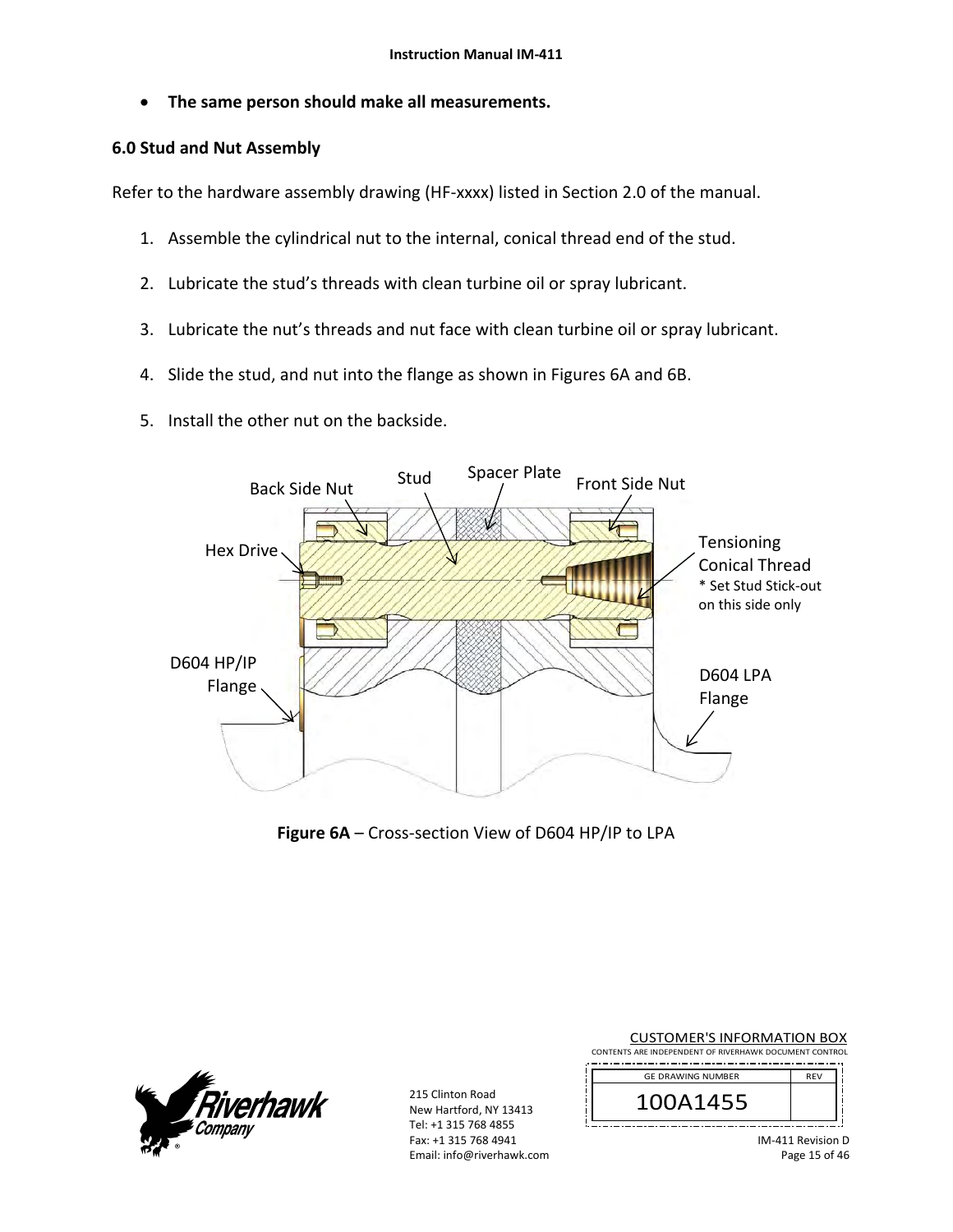#### **Instruction Manual IM‐411**



Figure 6B – Cross-section View of D604 LPA to LPB Flange Connection



Figure 6C – Cross-Section View of D602 HPIP to LP Flange Connection



| <b>CUSTOMER'S INFORMATION BOX</b>                      |                     |
|--------------------------------------------------------|---------------------|
| CONTENTS ARE INDEPENDENT OF RIVERHAWK DOCUMENT CONTROL |                     |
| <b>GE DRAWING NUMBER</b>                               | <b>RFV</b>          |
| 100A1455                                               |                     |
|                                                        | $IM-411$ Revision D |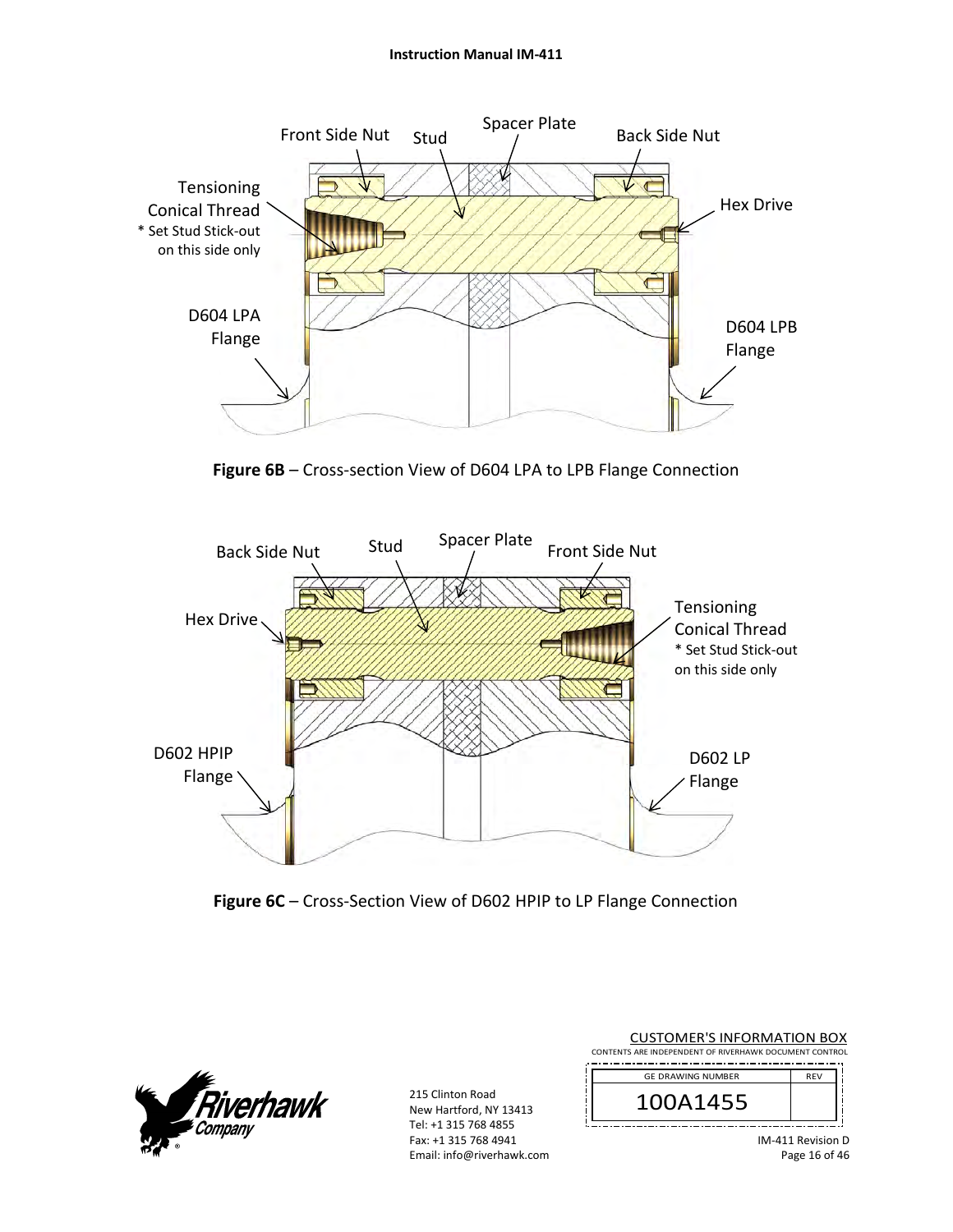#### **Instruction Manual IM‐411**





**Picture 6D** – Use of D604 Stick‐Out Gage on HP/IP‐LPA Flange

**Picture 6E** – Use of D604 Stick‐Out Gage on LPA‐LPB Flange



**Picture 6F** – Use of D602 Stick‐Out Gage on HPIP‐LP Flange



**Picture 6G** – Use of Drop Gage to measure stick‐out



**Picture 6H** – Use of Calipers to measure stick‐out

**6.** Adjust the nut/stud assembly so that the stud protrudes (or sticks out) from the face of the cylindrical nut the distance specified on the hardware drawing (HF‐xxxx). **SETTING** 



| <b>CUSTOMER'S INFORMATION BOX</b>                      |            |  |  |
|--------------------------------------------------------|------------|--|--|
| CONTENTS ARE INDEPENDENT OF RIVERHAWK DOCUMENT CONTROL |            |  |  |
|                                                        |            |  |  |
| <b>GE DRAWING NUMBER</b>                               | <b>RFV</b> |  |  |
| 100A1455                                               |            |  |  |
|                                                        |            |  |  |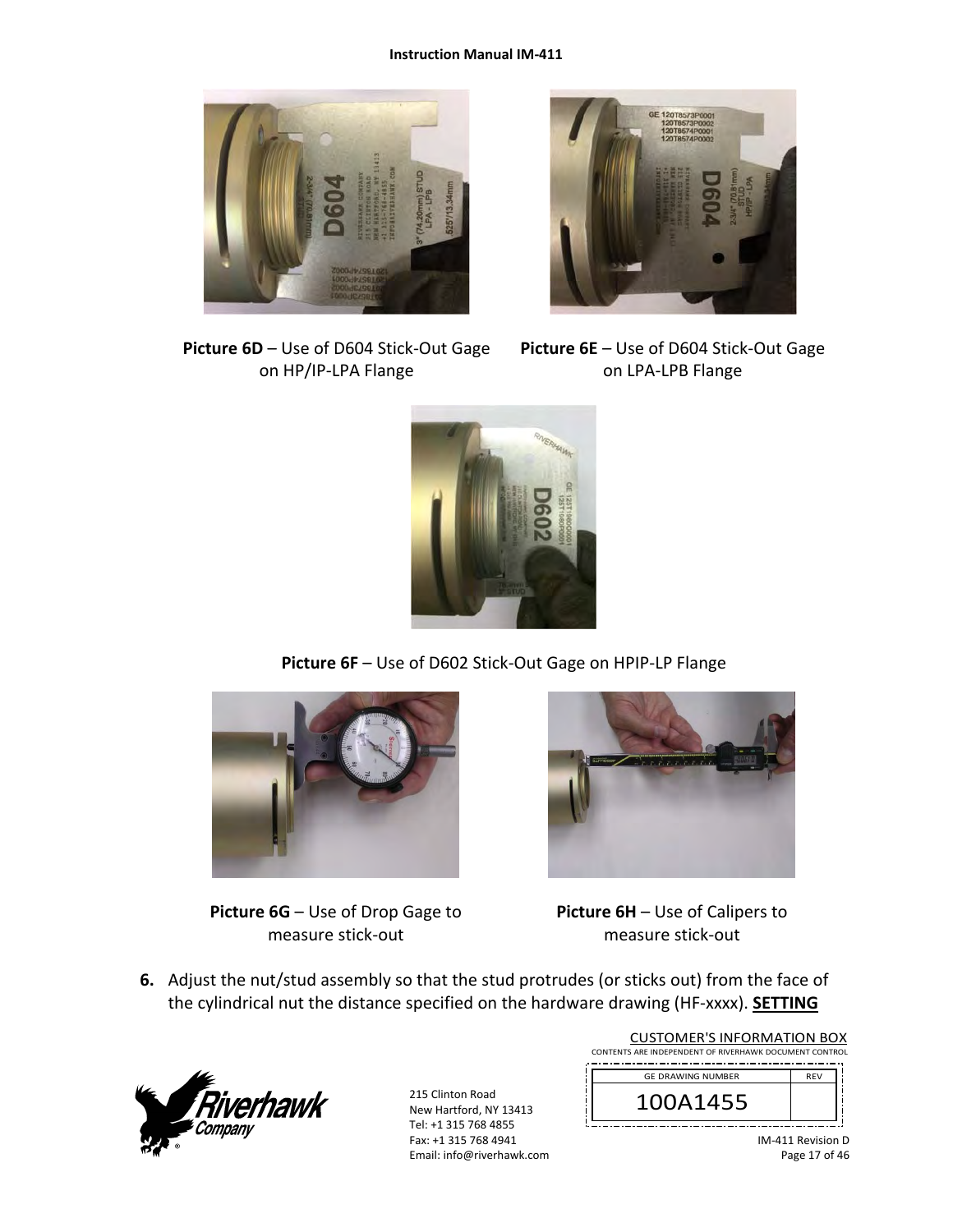# **THIS PROTRUSION OF STUD TO NUT IS CRITICAL FOR PROPER TENSIONER OPERATION.**

A metal stick‐out gage is provided with the tensioner to assist the operator in setting the protrusion dimension. The gage provided has two sides, one for the HPIP to LP flange connection and one side for the LP to Generator Connection. **Be sure to use the correct end of the gage for the connection you are working on.** 

- 7. With Allen wrench in backside of stud, firmly seat backside nut using spanner ring and pin wrench.
- 8. Recheck the stud stick-out length. If the stick-out length does not match the hardware drawing, adjust the nuts as necessary.
- 9. Measure and record starting stud installation gage readings.

# **7.0 Hydraulic Tensioner Equipment Assembly**

- **7.1 Hydraulic Equipment Inspection**
- **7.1.1 Hydraulic Tensioner Inspection**

# **CAUTION**

**Riverhawk recommends that the tensioner be returned to Riverhawk for periodic inspections. Replacement of obsolete tensioners is recommended. Functional upgrades are also recommended. The Riverhawk Service Returns Coordinator should be notified 3‐6 months prior to a planned outage to schedule an inspection service.** 

This tensioner does not require bleeding. See section 8.3

# **WARNING**

**To avoid failure, ensure safety, and proper operation, the tensioner assembly must be installed on a stud in the flange before pressurizing the tensioner. Do not use the tensioner at any pressure unless the tool is installed on a stud in a flange.** 

Clean puller screw and check for any debris and dents.

Inspect the tensioner guard for any signs of damage including cracked welds. Any guards modified in the field should be replaced. Bent guards should be replaced. Also, be sure the rubber pad is in place on the back side guard, if missing, replace.



215 Clinton Road New Hartford, NY 13413 Tel: +1 315 768 4855 Fax: +1 315 768 4941 Email: info@riverhawk.com

| CONTENTS ARE INDEPENDENT OF RIVERHAWK DOCUMENT CONTROL |            |
|--------------------------------------------------------|------------|
| <b>GE DRAWING NUMBER</b>                               | <b>RFV</b> |
| 100A1455                                               |            |
|                                                        |            |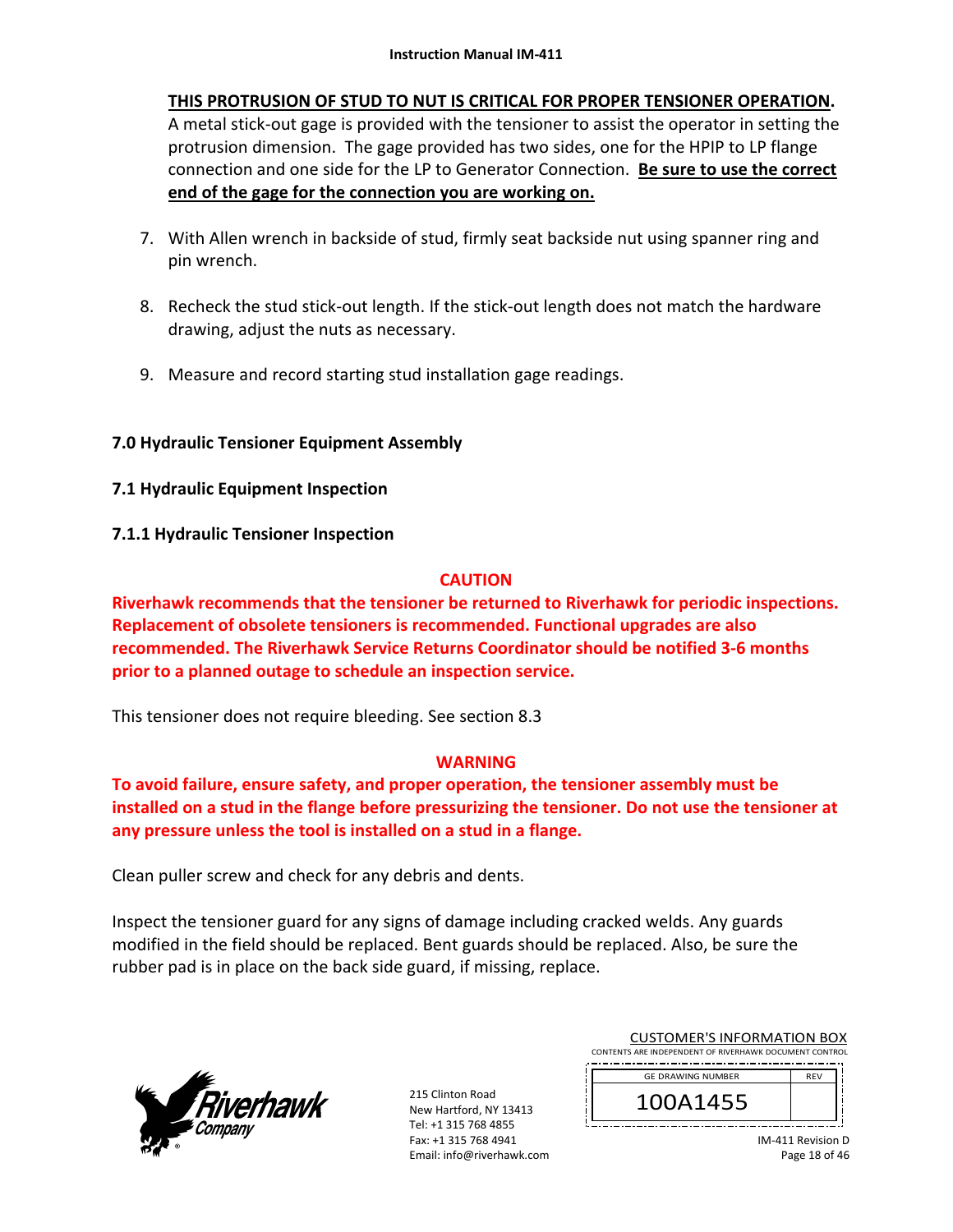Inspect the outside of the tensioner for discoloration patterns that may indicate submersion and internal damage.

Perform an inventory of the loose equipment supplied with the tensioner. An inventory list is provided on the tensioner's technical drawing (Riverhawk HT‐xxxx listed in section 2.0 and 4.5). Replacement parts are available from Riverhawk.

# **7.1.1.1 Hydraulic Tensioner's Burst Disc Replacement**

The hydraulic tensioner's burst disc is a key element in the overall safe use of the hydraulic tensioner. The burst disc's location is shown on the tensioner's technical drawing (Riverhawk HT‐7108 listed in section 2.0 and 4.5).

Each tensioner is shipped from our factory with one burst disc already installed in the tensioner and with another spare disc for field replacement. Extra burst discs are available from Riverhawk for replacement purposes.

To replace a damaged burst disc:

- 1. Remove the hydraulic port's dispersion nut, compression ring, and damaged burst disc.
- 2. Discard the damaged burst disc.
- 3. Clean the dispersion nut, compression ring, new burst disc, and the hydraulic port with a solvent to ensure a dirt‐free installation.
- 4. Reassemble new burst disc, compression ring, and dispersion nut into the same hydraulic port.

# **Warning**

**A damaged burst disc must be replaced with a burst disc of the same design and pressure rating. Do not substitute a damaged burst disc with a different disc type, a different pressure rating, or a foreign object.**

# **7.1.2 Hydraulic Pump Kit Inspection**

Refer to the Hydraulic Pump Kit Instruction Manual, IM‐293 (GE VENDOC 373A4058). The latest revision may be obtained by contacting Riverhawk Company or from www.riverhawk.com.



215 Clinton Road New Hartford, NY 13413 Tel: +1 315 768 4855 Fax: +1 315 768 4941 Email: info@riverhawk.com

| <b>CUSTOMER'S INFORMATION BOX</b>                      |
|--------------------------------------------------------|
| CONTENTS ARE INDEPENDENT OF RIVERHAWK DOCUMENT CONTROL |
|                                                        |

| <b>GE DRAWING NUMBER</b> | <b>RFV</b> |
|--------------------------|------------|
| JA1455                   |            |
|                          |            |

IM‐411 Revision D Page 19 of 46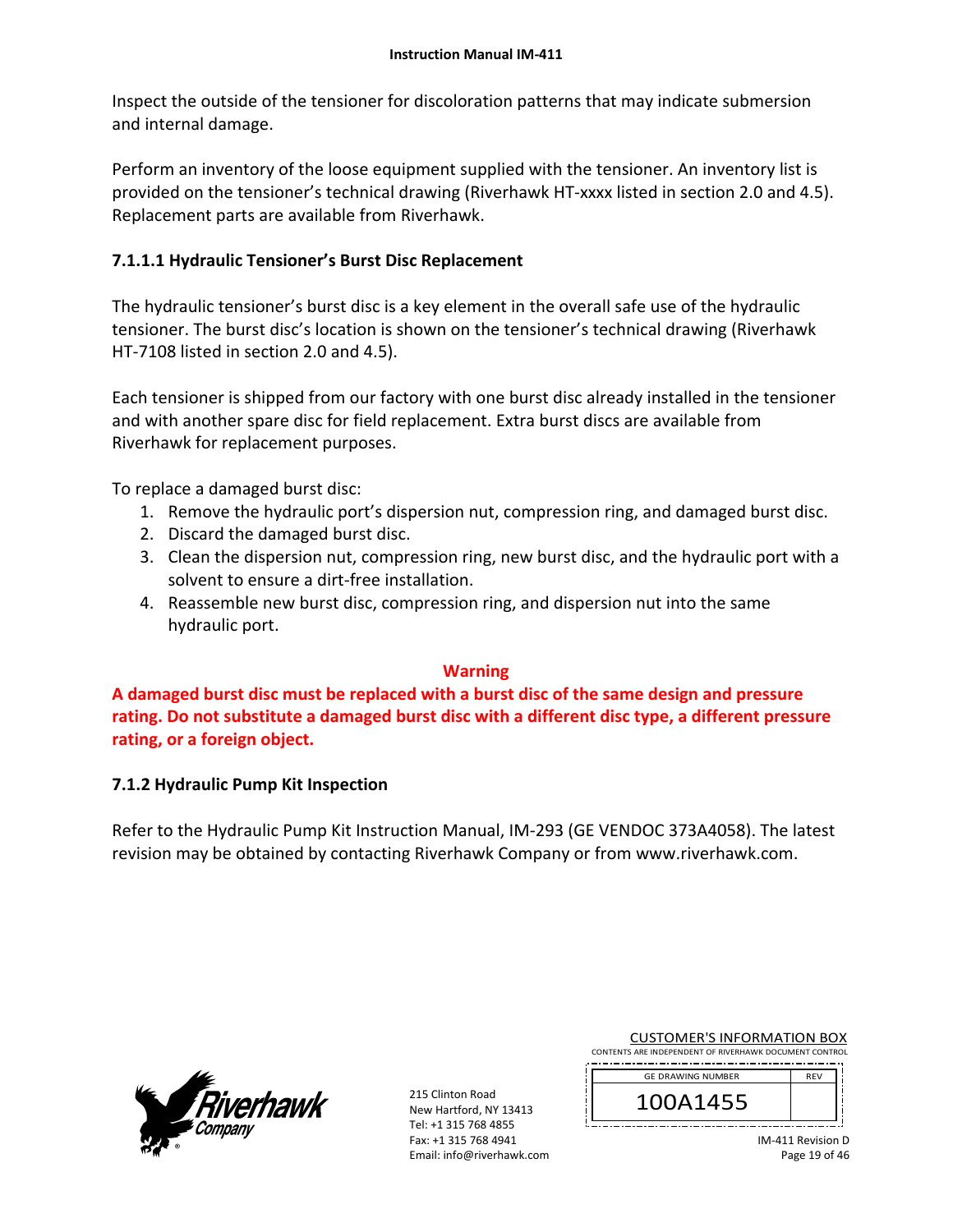## **7.2 The 3/8" High Pressure Fitting Assembly**



**Illustration 2** 

The Riverhawk hydraulic hose may use a 3/8" High Pressure Fitting to connect to a tensioner. The hose connector is made from a three piece assembly: a gland nut, a collar, and a 3/8" tube or 3/8" hose end. (See Illustration 1)

To assembly the fitting, slide the gland nut over the 3/8" tube or 3/8" hose end. Turn the collar counter‐clockwise (**left hand** thread) on to the tube or hose end as shown in Illustration 1.

The collar should be placed .250" (6.4 mm) from the tip of the cone. (See Illustration 2) It may be necessary to adjust this collar with a set of vise‐ grip pliers. Be careful to not strip the threads off the tube or hose end.



215 Clinton Road New Hartford, NY 13413 Tel: +1 315 768 4855 Fax: +1 315 768 4941 Email: info@riverhawk.com CUSTOMER'S INFORMATION BOX

CONTENTS ARE INDEPENDENT OF RIVERHAWK DOCUMENT CONTROL 

| <b>GE DRAWING NUMBER</b> | <b>RFV</b> |
|--------------------------|------------|
| 100A1455                 |            |
|                          |            |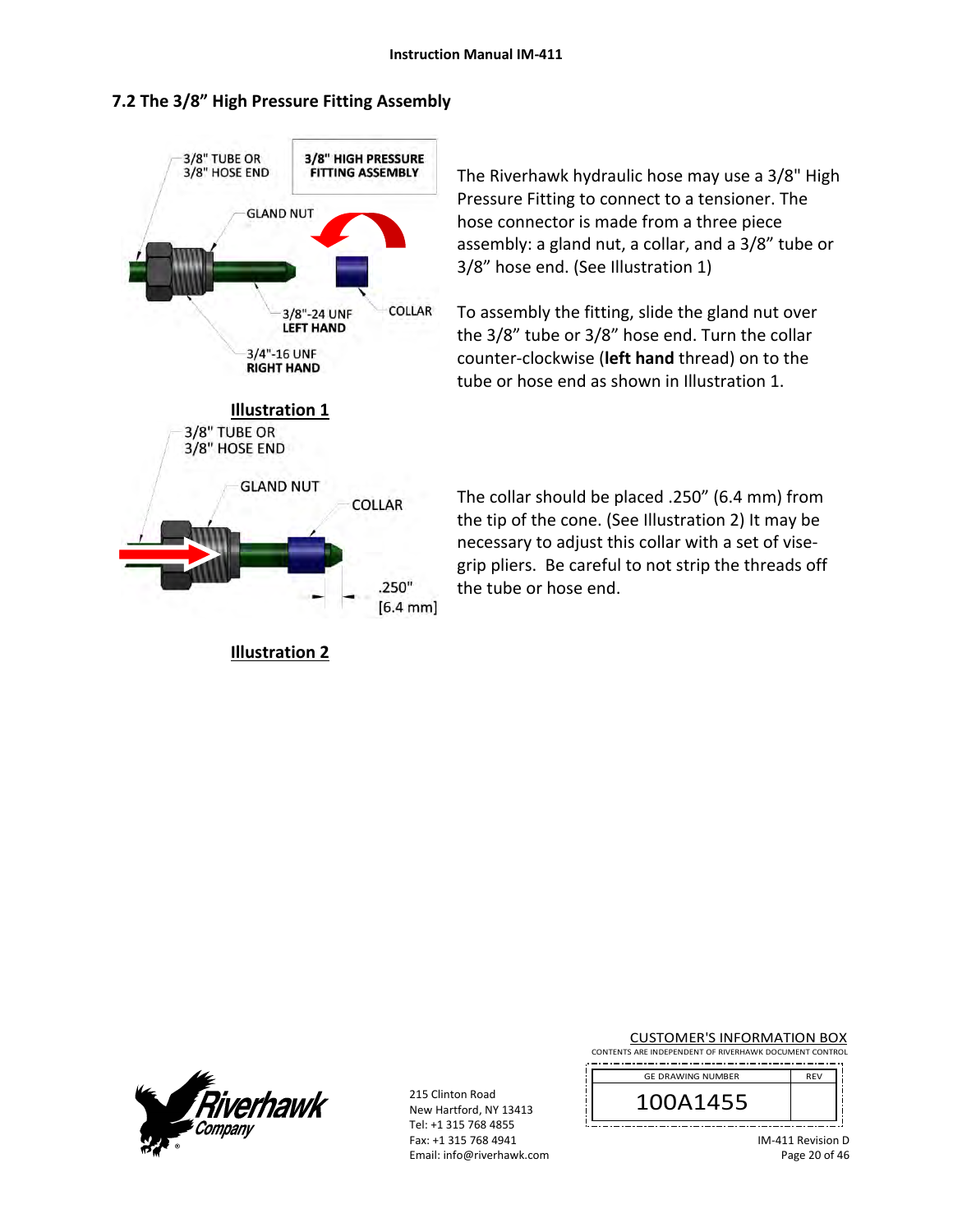

Slide the gland nut down over the collar. (See Illustration 3) Insert the 3/8" tube or 3/8" hose end into tensioner or hydraulic pump. While firmly holding the tube or hose end to stop it from rotating, turn the gland nut clockwise (**right hand** thread) and torque the gland nut to 50 FT‐LBS (68 N‐m).

# Tips:

- Make sure all parts are clean and free from debris.
- **Protect the cone on the end of the 3/8" tube** or 3/8" hose end from scratches as this is the sealing surface.
- Replace red plastic caps when finished to protect the threads and cone.

# **8.0 Assembly of Tensioner on a Stud**

The tensioner used in this application can be identified by its ORANGE safety guard. If the tensioner's safety guard is YELLOW, a different set of instructions are required. Consult the Riverhawk factory for assistance.

Check tensioner drawing for correct parts and part numbers. **The D604 HP/IP‐LPA and D604 LPB‐LPA tooling use different combinations of spanner rings, feet, and safety guards.** Contact Riverhawk if you do not have the Riverhawk tensioner drawing.

# **8.1 Handling of the Tensioner**

The tensioner used in this application is designed to require no special lifting instructions. Do not drop any part of the tensioner on the operator or other nearby personnel.

# **8.2 Kit Assembly**

Connect the hydraulic hose from the hydraulic pump to the tensioner.

Refer to the hardware assembly drawing (HF-xxxx) listed in Section 2.0 of this manual and the tensioner assembly drawing (HT‐xxxx) listed in Section 4.5 of this manual to determine how the tensioner must be assembled on the flange for its correct operation.



| <b>GE DRAWING NUMBER</b> | <b>RFV</b> |
|--------------------------|------------|
| 100A1455                 |            |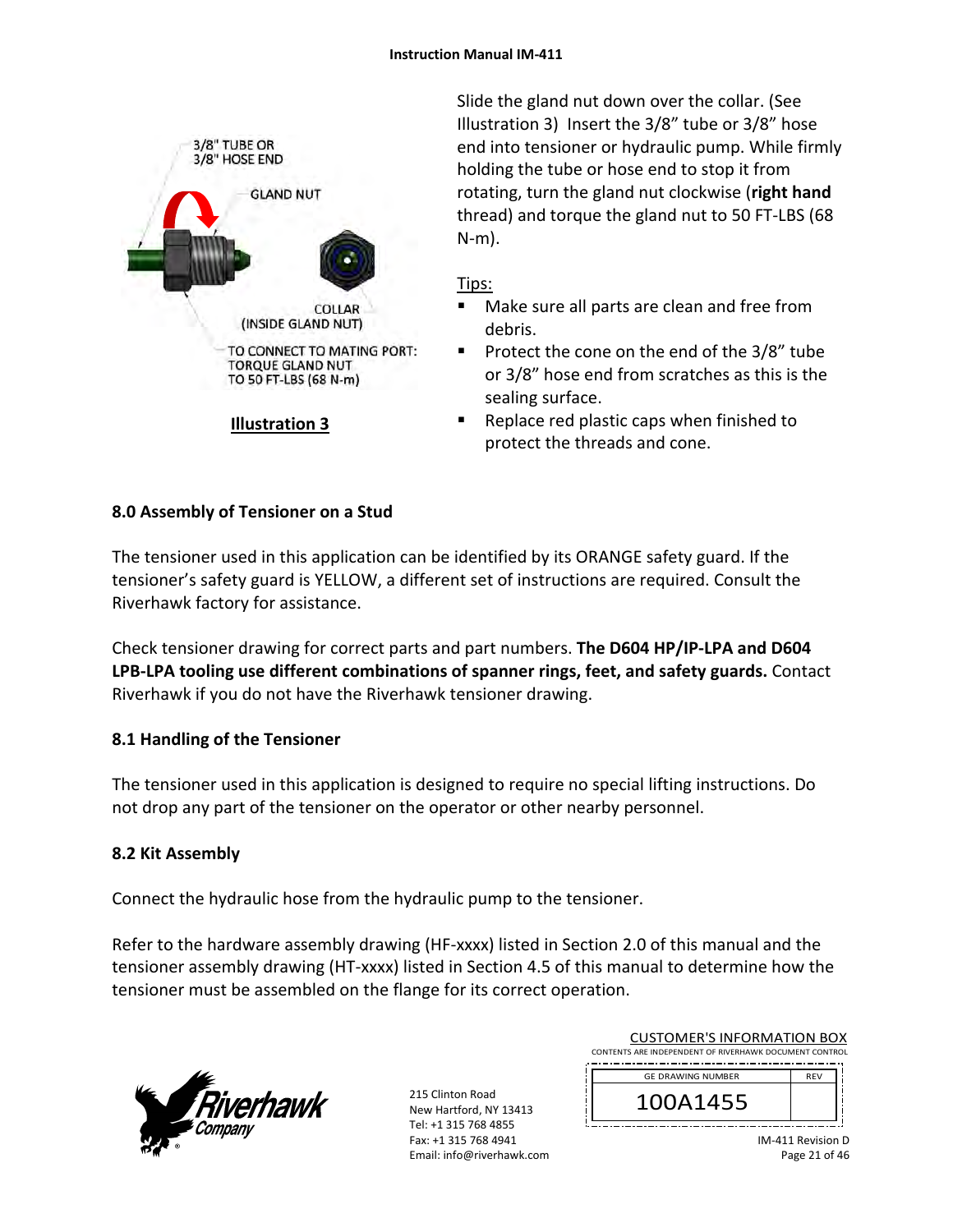





| <b>CUSTOMER'S INFORMATION BOX</b>                      |                             |  |
|--------------------------------------------------------|-----------------------------|--|
| CONTENTS ARE INDEPENDENT OF RIVERHAWK DOCUMENT CONTROL |                             |  |
| <b>GE DRAWING NUMBER</b>                               | <b>REV</b>                  |  |
|                                                        |                             |  |
| 100A1455                                               |                             |  |
|                                                        |                             |  |
|                                                        | $10.0.0140$ Decorations $P$ |  |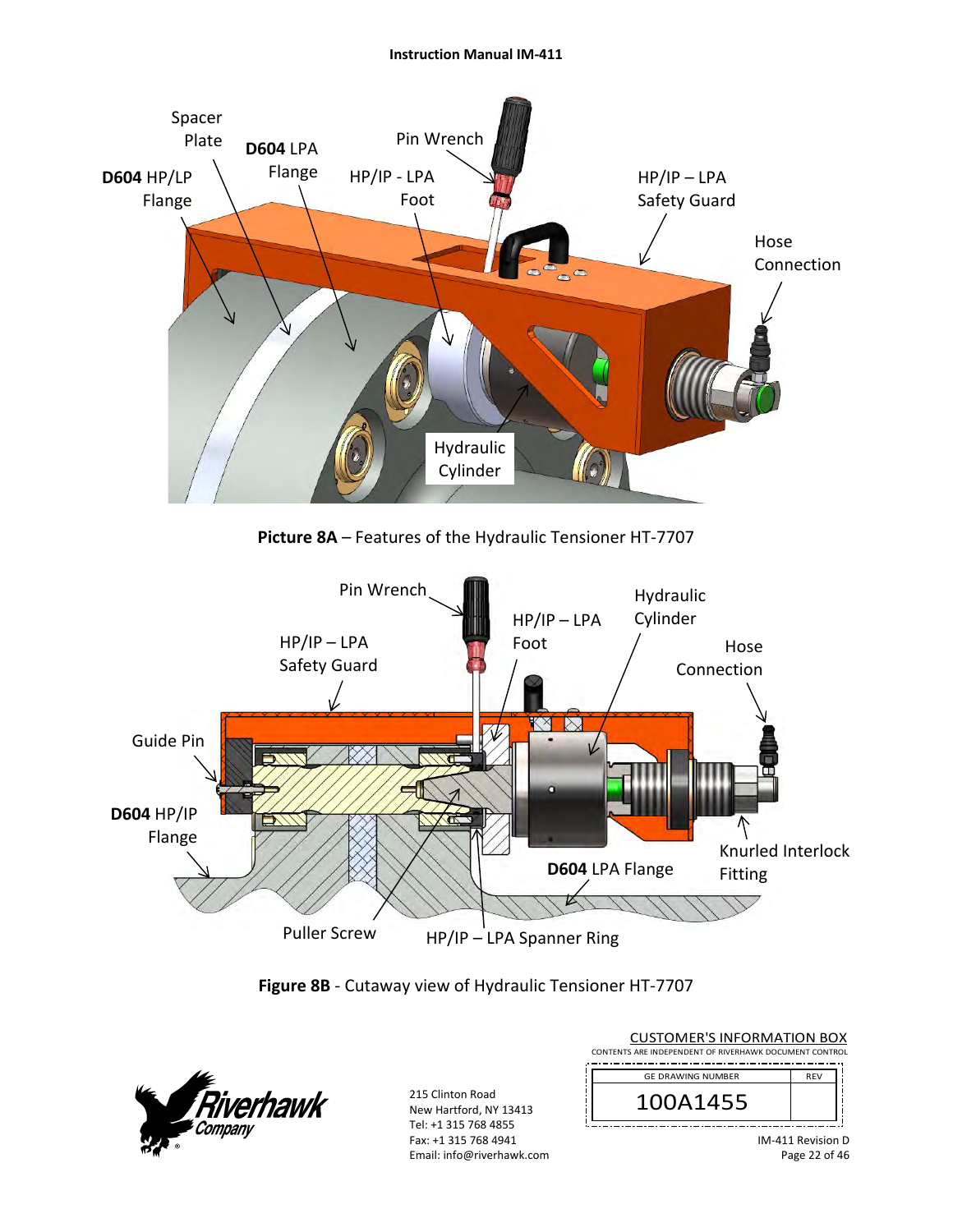### **Instruction Manual IM‐411**



**Picture 8C** – Features of the Hydraulic Tensioner HT‐7707



**Figure 8D** ‐ Cutaway view of Hydraulic Tensioner HT‐7707



| <b>CUSTOMER'S INFORMATION BOX</b><br>CONTENTS ARE INDEPENDENT OF RIVERHAWK DOCUMENT CONTROL |                               |
|---------------------------------------------------------------------------------------------|-------------------------------|
| <b>GE DRAWING NUMBER</b>                                                                    | <b>RFV</b>                    |
| 100A1455                                                                                    |                               |
|                                                                                             | $10.4$ $111$ Doubles $\Gamma$ |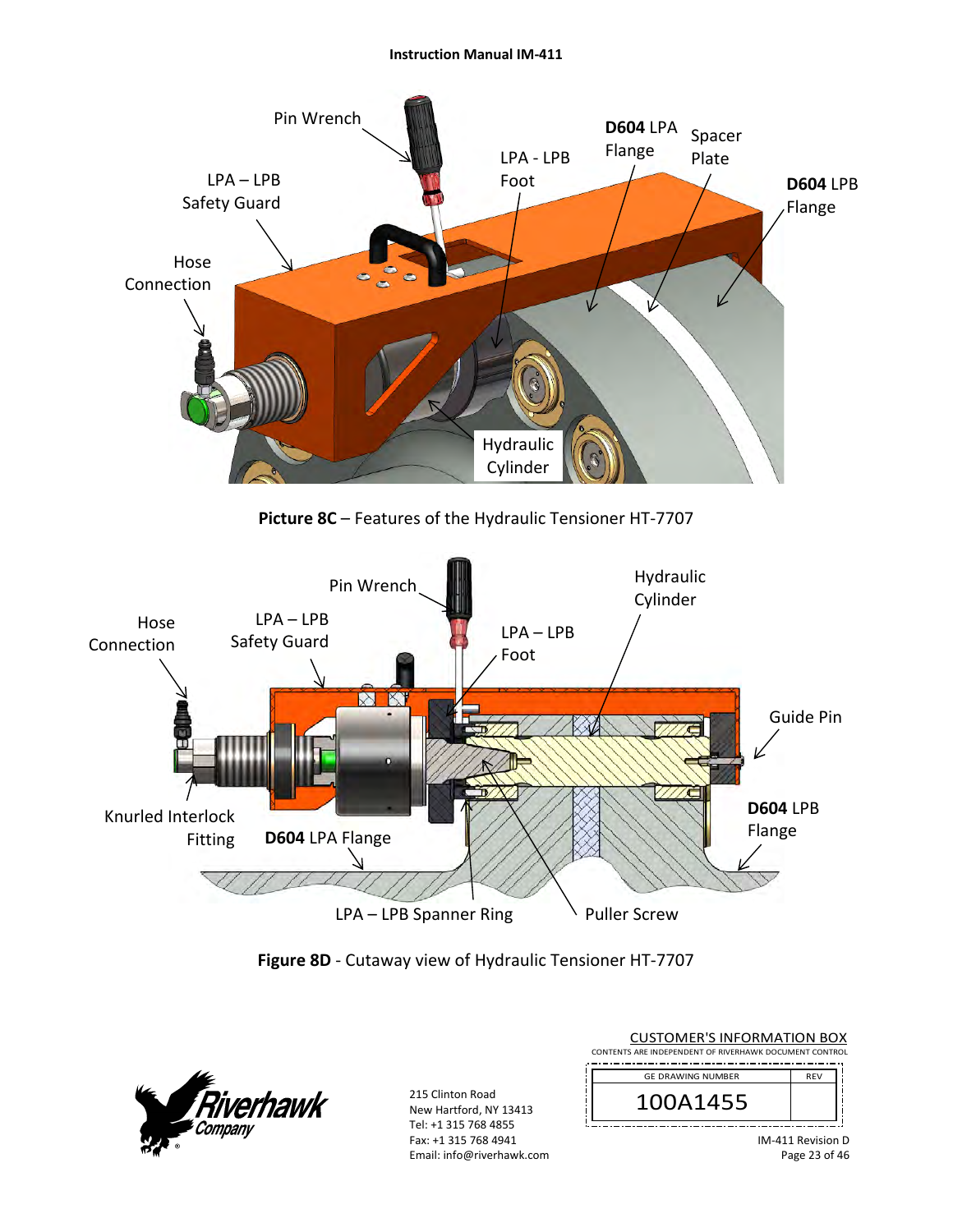#### **Instruction Manual IM‐411**



**Picture 8E** – Features of the Hydraulic Tensioner HT‐8209



**Figure 8F** ‐ Cutaway view of Hydraulic Tensioner HT‐8209



215 Clinton Road New Hartford, NY 13413 Tel: +1 315 768 4855 Fax: +1 315 768 4941 Email: info@riverhawk.com

| <b>CUSTOMER'S INFORMATION BOX</b>                      |            |  |  |
|--------------------------------------------------------|------------|--|--|
| CONTENTS ARE INDEPENDENT OF RIVERHAWK DOCUMENT CONTROL |            |  |  |
| <b>GE DRAWING NUMBER</b>                               | <b>RFV</b> |  |  |
| 100A1455                                               |            |  |  |
|                                                        |            |  |  |

IM‐411 Revision D Page 24 of 46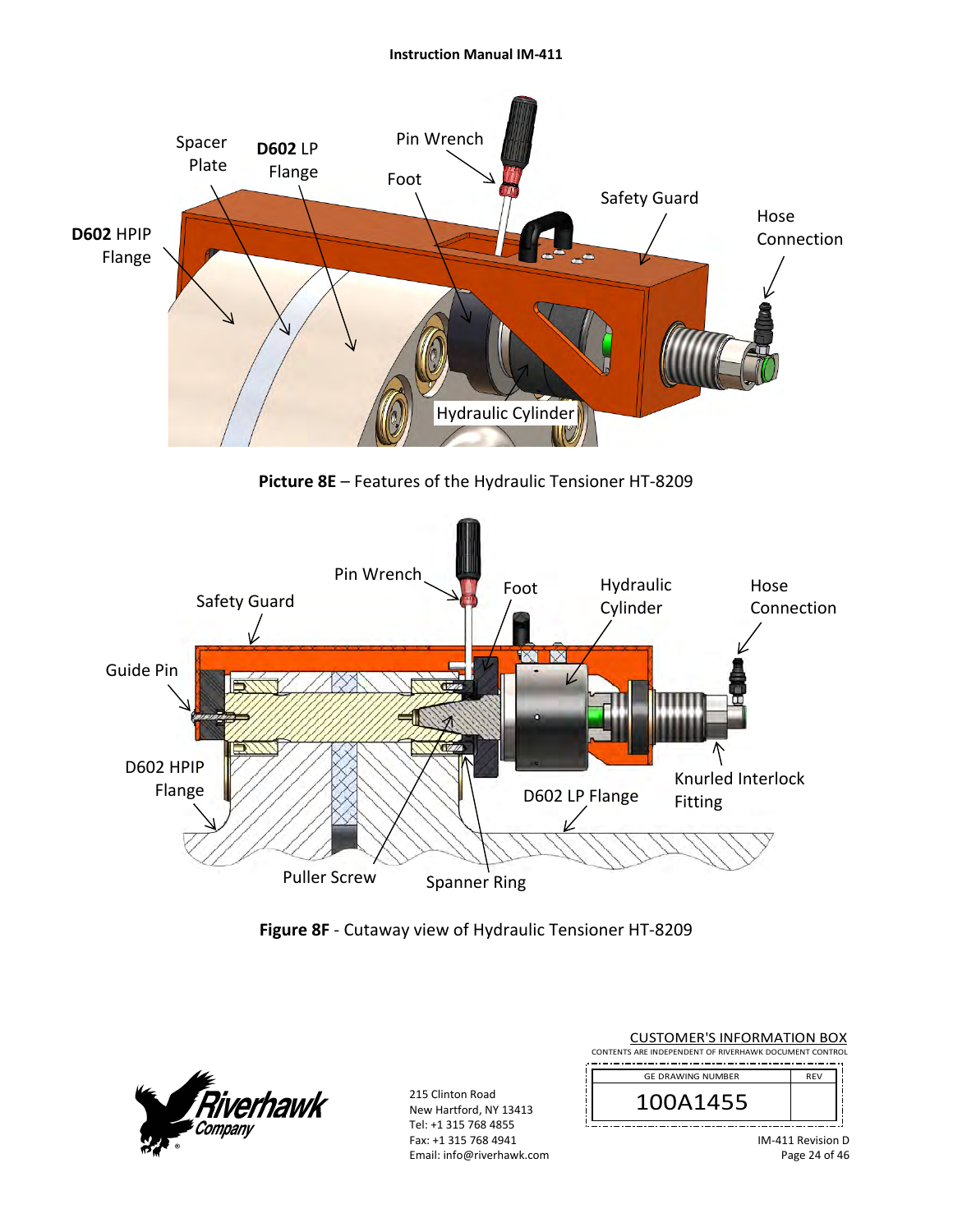**Note: Before threading the puller screw into the stud, carefully check the cleanliness of both the stud's and the puller screw's conical threads. Apply a light coat of clean turbine oil or a spray lubricant to the puller screw. Do not use "Never Seize" on the conical threads. This procedure will ease assembly and assure positive mating of the threads before tightening.** 

Assembly sequence is as follows:

- 1. Check tensioner drawing for correct parts and part numbers. **The D604 HP/IP‐LPA and D604 LPB‐LPA tooling use different combinations of spanner rings, feet, and safety guards.**  Contact Riverhawk if you do not have the Riverhawk tensioner drawing.
- 2. Open the hydraulic return valve on the pump to allow hydraulic fluid to be pushed back from the puller tool into the pump reservoir. (This is automatic on the air‐operated hydraulic pump)
- 3. Place the spanner ring on the nut. Insert the puller screw into the tapered thread of the stud and hand tighten. **Be sure not to cross‐thread the puller screw.**
- 4. Using an Allen wrench, tighten the puller screw and then back off the puller screw 1/2 a turn. Retighten the puller screw by hand until it is fully inserted. **DO NOT BACK OFF THE PULLER SCREW.**
- 5. Place the foot over the puller screw and orientate it into position. Align the foot so that it is in full contact with the flange face. It should not overhang the flange's outer diameter or contact any blend radii on the shaft.
- 6. Thread the tensioner onto the puller screw until it stops. Please note that the internal stop inside the tensioner will cause a gap in between the foot and tensioner. The gap should be 1/16"[1.6mm] to 3/16"[4.8mm]. **DO NOT ATTEMPT TO TIGHTEN THE TENSIONER AGAINST THE FOOT.**
- 7. Place the guard over the tensioner and position the guide pin into the hole in the backside of the stud.
- 8. Tighten the knurled interlock fitting by hand until it firmly presses against the tensioner. There should be no gap between the tensioner the interlock fitting.
- 9. Activate the custom connector from the rear of guard by pushing on the center with your thumb and pulling the tabs with your fore finger and middle finger. Push the assembly forward until it locks into the tensioner. Release fingers from the tabs and then remove



215 Clinton Road New Hartford, NY 13413 Tel: +1 315 768 4855 Fax: +1 315 768 4941 Email: info@riverhawk.com

| COSTOIVIEI\ 9 II\I OI\IVII \I IOI\ DOM                 |            |  |
|--------------------------------------------------------|------------|--|
| CONTENTS ARE INDEPENDENT OF RIVERHAWK DOCUMENT CONTROL |            |  |
| <b>GE DRAWING NUMBER</b>                               | <b>RFV</b> |  |
| 100A1455                                               |            |  |
|                                                        |            |  |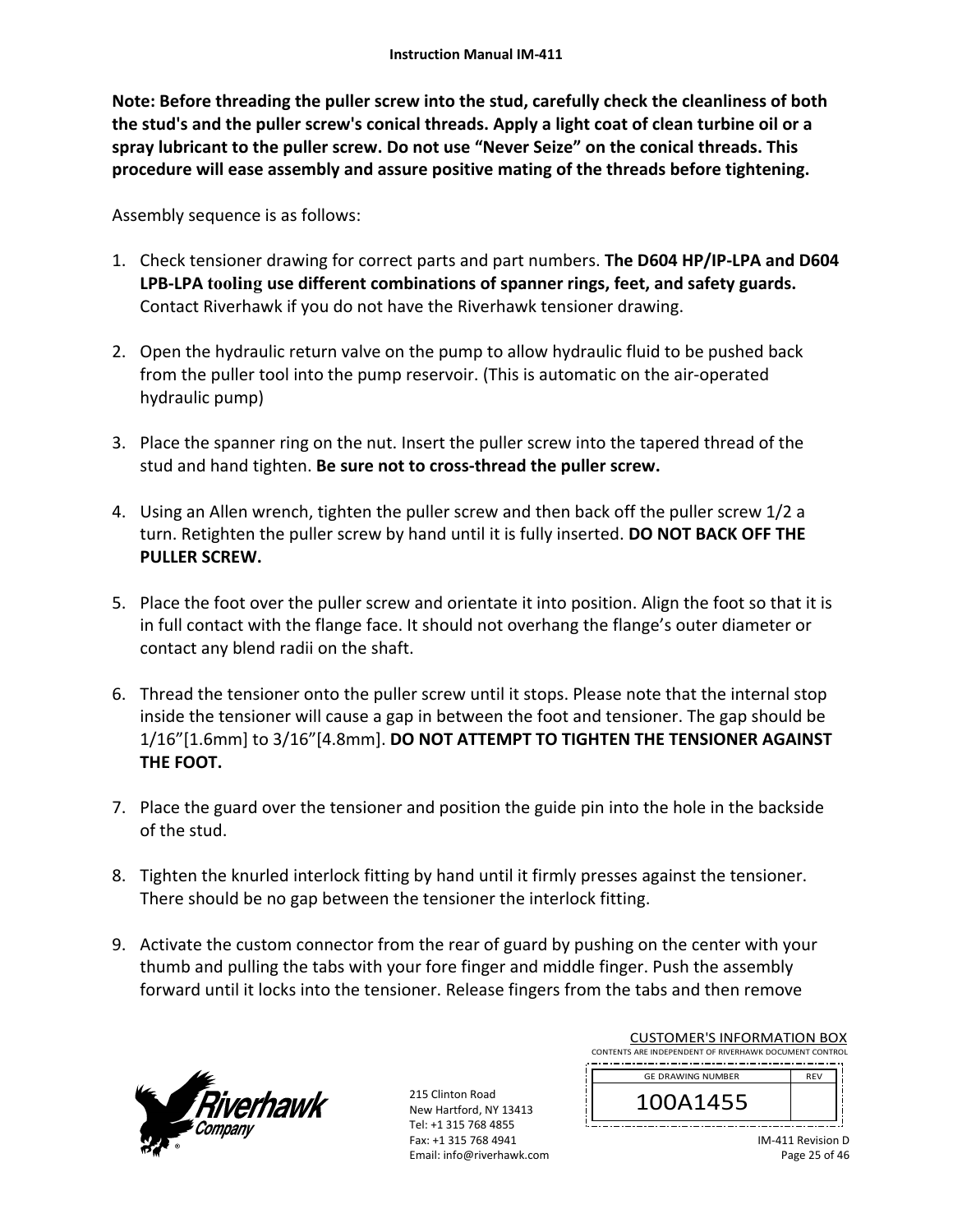#### **Instruction Manual IM‐411**

thumb, Ensure connection is firmly engaged or else the tensioner will not be connected to the pump.



**Picture 8G** ‐ Activation of the safety interlock

10. Connect the hydraulic pump to the tensioner. The tensioner should now be completely assembled and ready for use.

# **8.3 Bleeding Hydraulic System**

Bleeding of the hydraulic system is not necessary with this tensioner design.

# **9.0 Stud Tensioning**

The studs will be tensioned in two steps, at 50% pressure and at final pressure. Follow the tensioning sequence for each flange joint as defined on the record sheets found at the end of this manual.

# **9.1 Tensioning at 50% pressure**

After the tensioner is properly installed apply hydraulic pressure to the tool. Bring the pressure to the 50% level in accordance with the following table.



215 Clinton Road New Hartford, NY 13413 Tel: +1 315 768 4855 Fax: +1 315 768 4941 Email: info@riverhawk.com

| <b>GE DRAWING NUMBER</b> | <b>RFV</b>                                             |
|--------------------------|--------------------------------------------------------|
| 100A1455                 |                                                        |
|                          | CONTENTS ARE INDEPENDENT OF RIVERHAWK DOCUMENT CONTROL |

CUSTOMER'S INFORMATION BOX

IM‐411 Revision D Page 26 of 46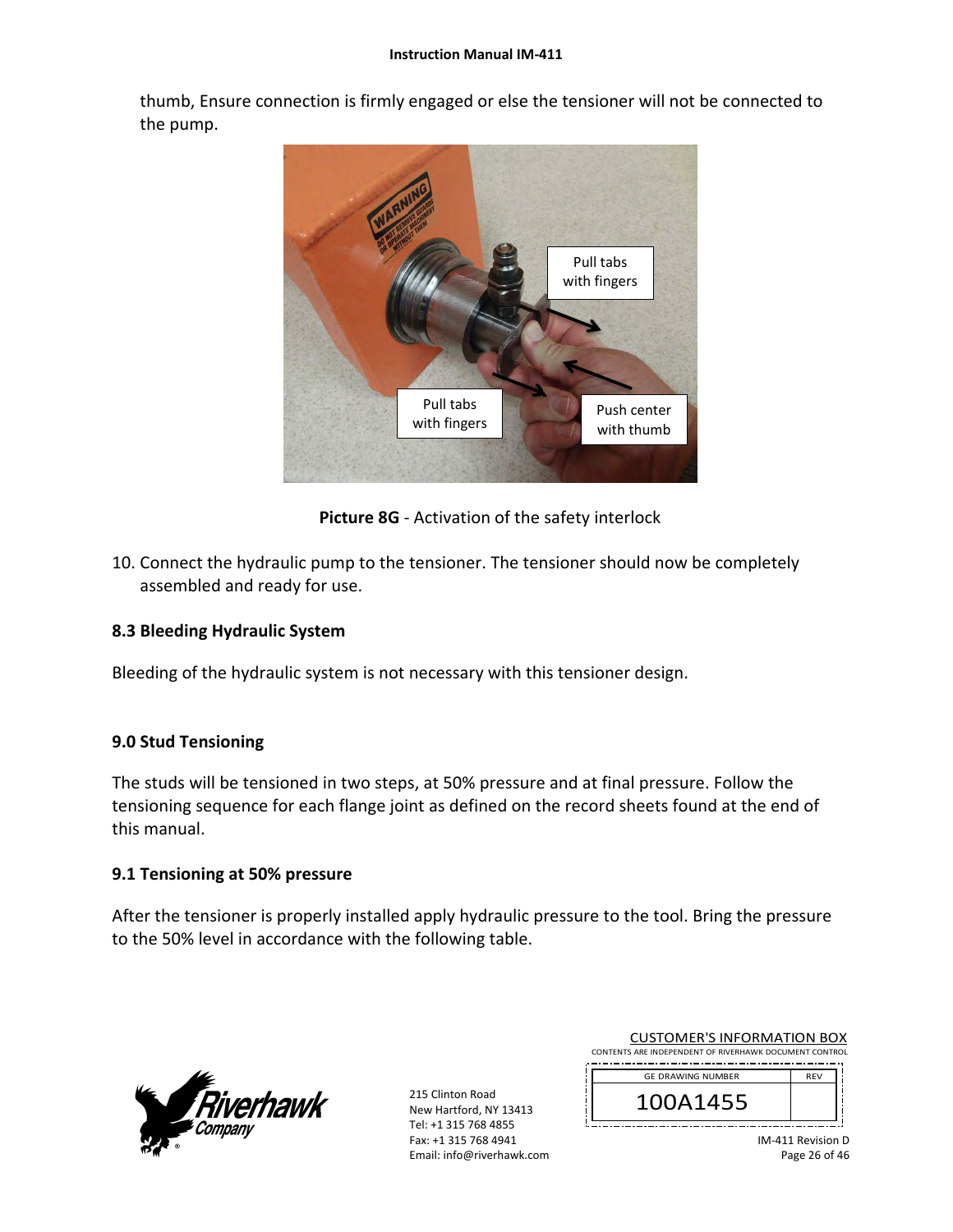# **WARNING**

**The safety cage must be in place at all times. Keep hands out of designated areas at all times when the tensioner is pressurized otherwise personal injury can occur.** 

# **CAUTION**

**Before threading the puller screw into the stud, carefully check the cleanliness of both the stud's and the puller screw's conical threads. Apply a light coat of clean turbine oil or a spray lubricant to the puller screw. This procedure will ease assembly and assure positive mating of the threads before tightening. Do not use "Never Seize" on the conical threads.** 

# **CAUTION**

**Do not exceed the maximum pressure marked on the tensioner. Excessive pressure can damage the stud and puller screw.** 

# **CAUTION**

**Do not tighten the nut while the tool is coming up to pressure; wait until pressure is achieved before attempting to tighten the nut with the spanner ring. If the tool is not properly installed, the tool could jump off the stud while coming up to pressure.** 

| <b>Flange Position</b> | <b>Stud Size</b> | 50% Pressure | 50% Stretch    |
|------------------------|------------------|--------------|----------------|
| D604 HP/IP to LPA      | $2 - 3/4"$       | 11500 psi    | Do not measure |
| Flange                 | $[71$ mm]        | [800 bar]    | Do not use     |
| D604 LPA to LPB        | 3"               | 13000 psi    | Do not measure |
| Flange                 | $[76.3$ mm]      | [900 bar]    | Do not use     |
| D602 HPIP to LP        | 3"               | 13000 psi    | Do not measure |
| Flange                 | $[76.3$ mm       | [900 bar]    | Do not use     |

Firmly tighten the cylindrical nuts with approximately 20 ft∙lbs [27 N∙m] of torque using the pin wrench and spanner ring.

## **9.2 Removing the Tensioner from an Installed Stud**

The tensioner removal is accomplished by the follows steps:

1. Release the hydraulic pressure by either releasing the hand switch on the AP‐6048 Pump Kit or by opening the valve on the Manual Pump Kit and leave the valve open.



| <b>CUSTOMER'S INFORMATION BOX</b><br>CONTENTS ARE INDEPENDENT OF RIVERHAWK DOCUMENT CONTROL |            |
|---------------------------------------------------------------------------------------------|------------|
| <b>GE DRAWING NUMBER</b>                                                                    | <b>RFV</b> |
| 100A1455                                                                                    |            |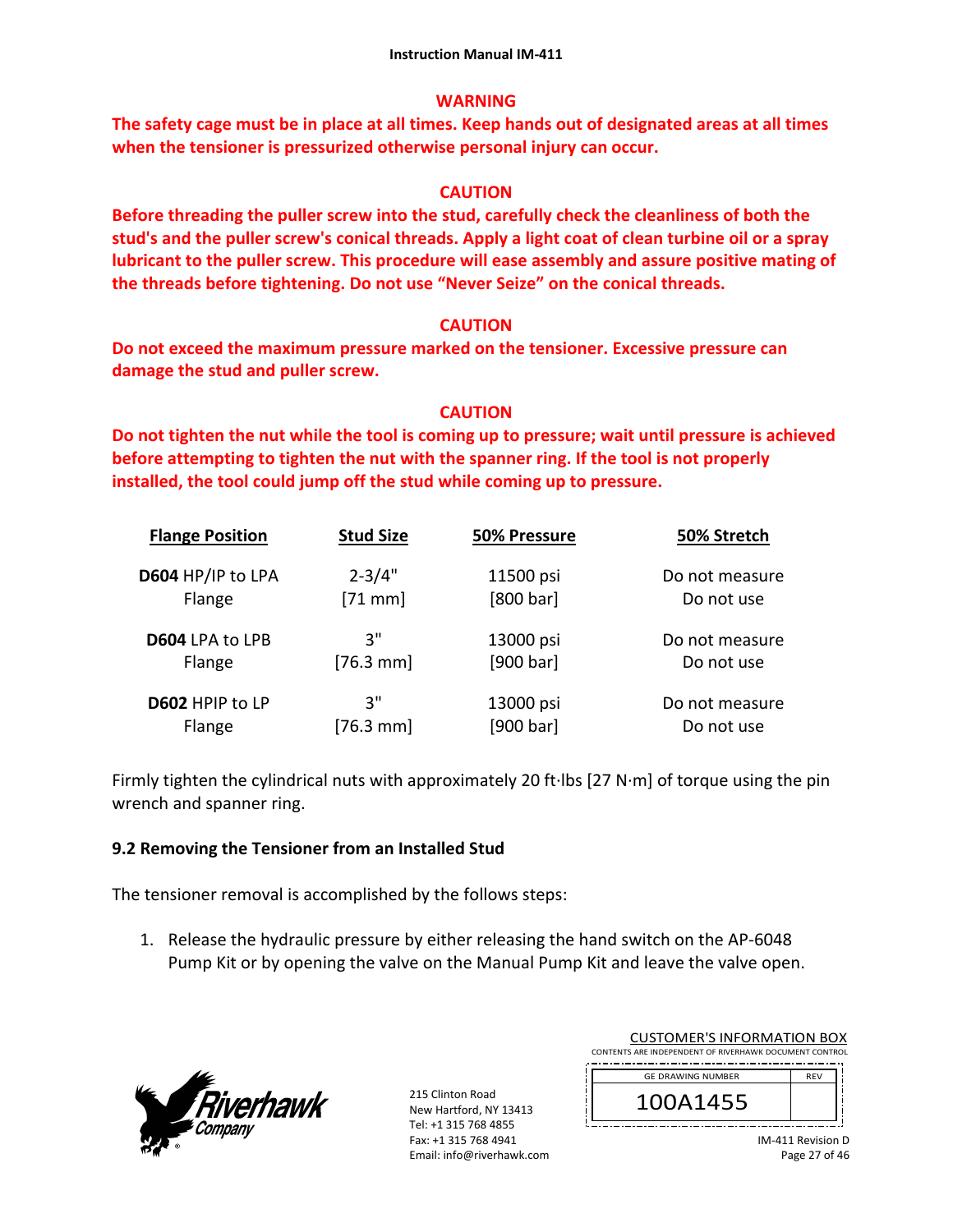- 2. Unscrew the knurled interlock fitting at the end of the guard and remove the guard from the tensioner.
- 3. Unscrew the tensioner from puller screw.
- 4. Remove the foot from the puller screw.
- 5. Unscrew the puller screw using an Allen wrench. Tapping the Allen wrench with a hammer or the use of a 3-4' breaker bar may be necessary to loosen the puller screw. Do not use an impact wrench as this can damage the puller screw.
- 6. Remove the spanner ring from the nut.
- 7. Move the tool to the next bolt hole following the tensioning pattern from the stretched record sheets at the end of this manual.

## **9.3 Tensioning at Final Pressure**

Repeat the pulling and tightening procedure stated above at full pressure. After all of the studs have been tensioned, measure the final stud length. The final pressure and required stretch values are listed in the following table.

## **WARNING**

**The safety cage must be in place at all times. Keep hands out of designated areas at all times when the tensioner is pressurized otherwise personal injury can occur.** 

## **CAUTION**

**Before threading the puller screw into the stud, carefully check the cleanliness of both the stud's and the puller screw's conical threads. Apply a light coat of clean turbine oil or a spray lubricant to the puller screw. This procedure will ease assembly and assure positive mating of the threads before tightening. Do not use "Never Seize" on the conical threads.** 

## **CAUTION**

**Do not exceed the maximum pressure marked on the tensioner. Excessive pressure can damage the stud and puller screw.** 

## **CAUTION**

**Do not tighten the nut while the tool is coming up to pressure; wait until pressure is achieved before attempting to tighten the nut with the spanner ring. If the tool is not properly installed, the tool could jump off the stud while coming up to pressure.**



215 Clinton Road New Hartford, NY 13413 Tel: +1 315 768 4855 Fax: +1 315 768 4941 Email: info@riverhawk.com

| ________________________________                       |            |  |
|--------------------------------------------------------|------------|--|
| CONTENTS ARE INDEPENDENT OF RIVERHAWK DOCUMENT CONTROL |            |  |
| <b>GE DRAWING NUMBER</b>                               | <b>RFV</b> |  |
| 100A1455                                               |            |  |
|                                                        |            |  |

CUSTOMER'S INFORMATION BOX

IM‐411 Revision D Page 28 of 46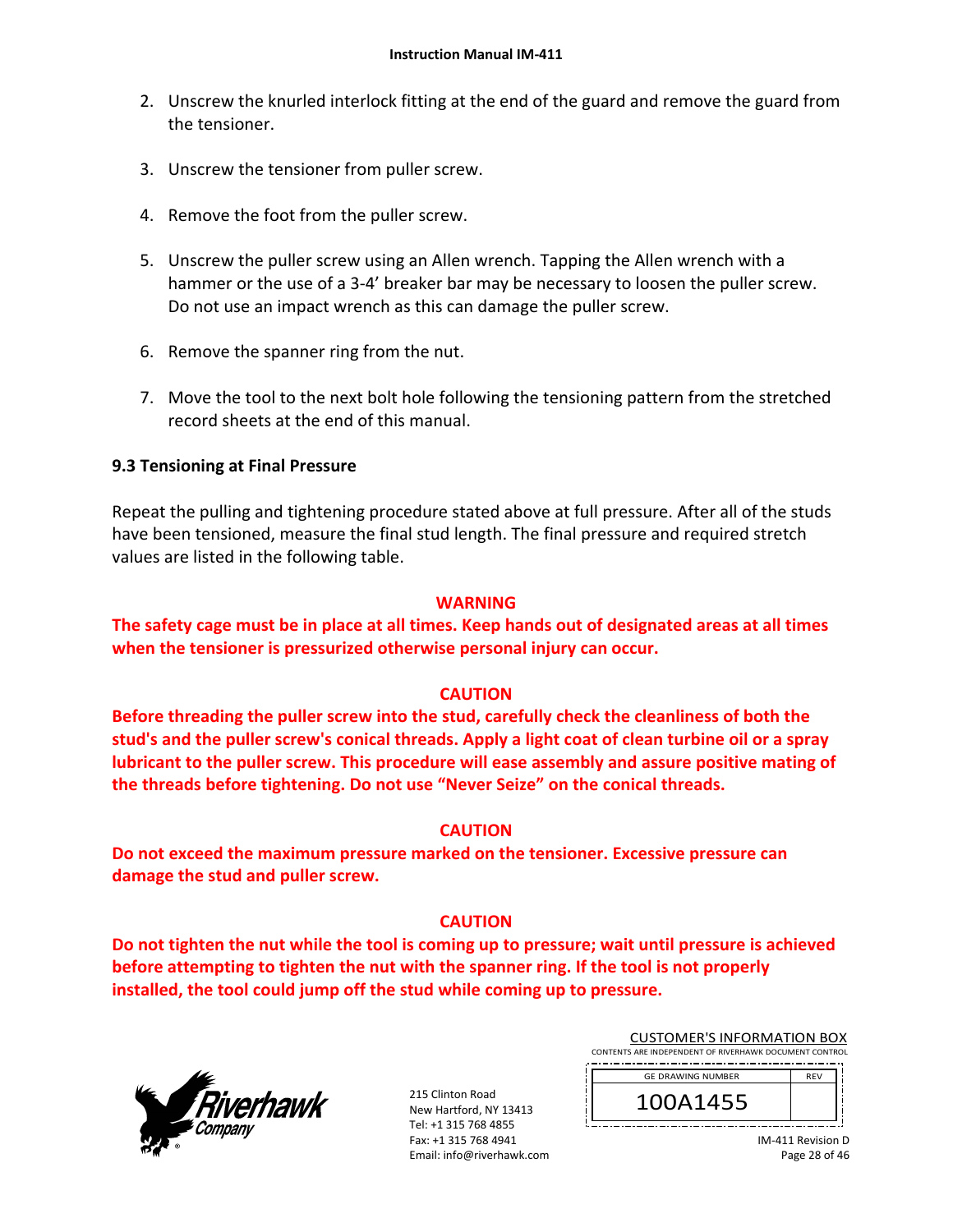#### **Instruction Manual IM‐411**

| <b>Flange Position</b> | <b>Stud Size</b> | <b>Final Pressure</b> | <b>Final Stretch</b>                  |
|------------------------|------------------|-----------------------|---------------------------------------|
| D604 HP/IP to LPA      | $2 - 3/4"$       | 23000 psi             | $0.019'' - 0.022''$                   |
| Flange                 | $[71$ mm]        | [1590 bar]            | $[0.48 \text{ mm} - 0.56 \text{ mm}]$ |
| <b>D604 LPA to LPB</b> | 3"               | 25500 psi             | $0.019'' - 0.023''$                   |
| Flange                 | [76.3mm]         | [1760 bar]            | $[0.48 \text{ mm} - 0.58 \text{ mm}]$ |
| D602 HPIP to LP        | 3"               | 25500 psi             | $0.019'' - 0.023''$                   |
| Flange                 | [76.3mm]         | [1760 bar]            | $[0.48$ mm $-0.58$ mm                 |

Firmly tighten the cylindrical nuts with approximately 20 ft∙lbs [27 N∙m] of torque using the pin wrench and spanner ring.

Failure to achieve the correct final stretch values may result in an incorrectly tensioned stud.

Incorrect stretch values can be corrected by uninstalling some or all of the selected studs. Re‐ measure the initial length of the studs and repeat the installation instructions studs. Excessive stretch variations can also be corrected by the same method.

Have final stretch values approved by the supervisor responsible for the installation.

# **10.0 Thread Locking and Windage Plug Installation**

## **10.1 Nut Locking Feature**



**Picture 10A** ‐ Riverhawk Locknut



| <b>CUSTOMER'S INFORMATION BOX</b>                      |            |
|--------------------------------------------------------|------------|
| CONTENTS ARE INDEPENDENT OF RIVERHAWK DOCUMENT CONTROL |            |
| <b>GE DRAWING NUMBER</b>                               | <b>REV</b> |
| 100A1455                                               |            |
|                                                        |            |

IM‐411 Revision D Page 29 of 46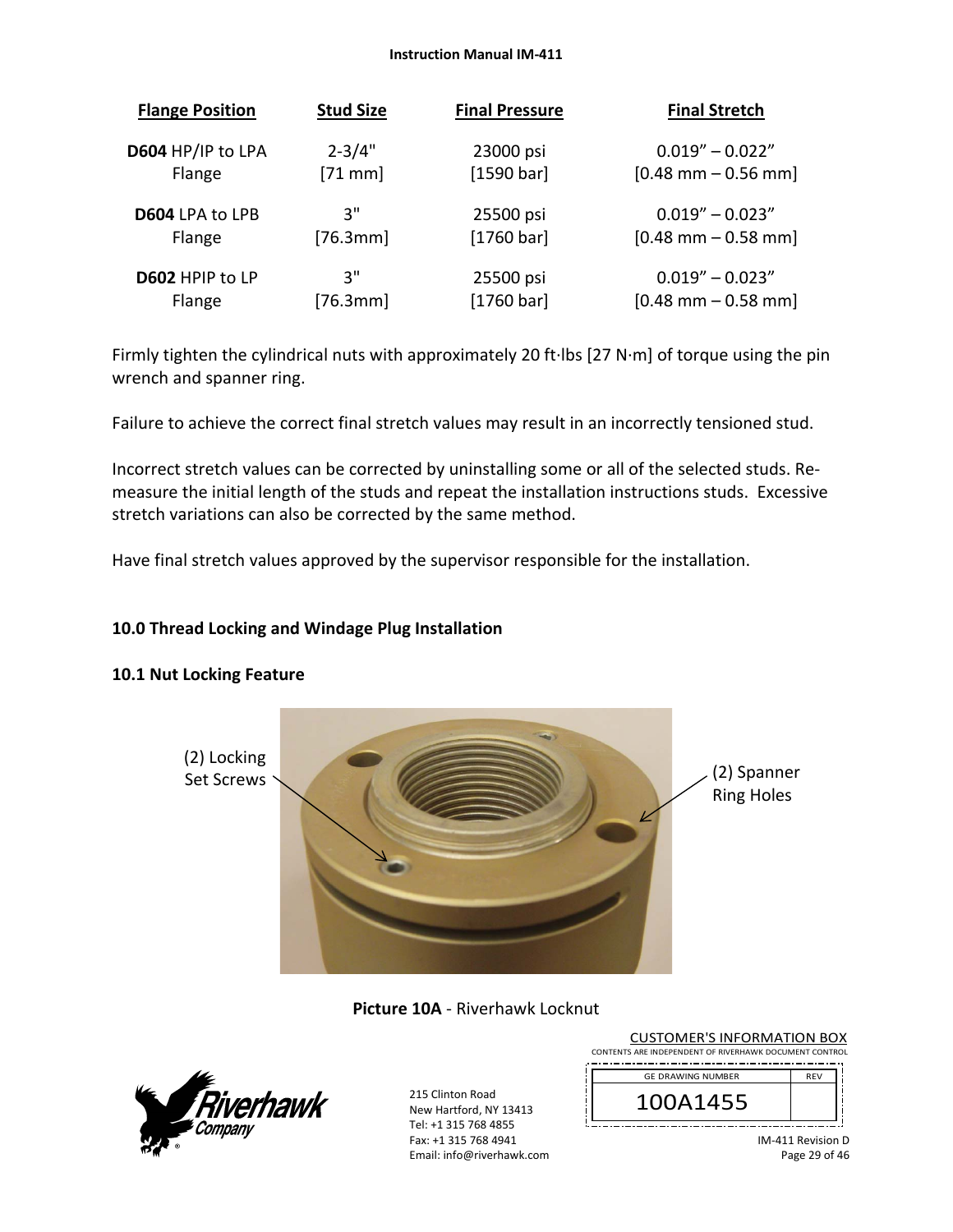Mechanical lock nuts have two set screws located in the top face. Before threading the nut onto the stud, check to be certain the set screws are free to turn. Once the nut is seated torque the set screws to the values specified in the following table. When seated and torqued to the values specified, the load created by the set screw displaces the thread of the nut in the area of the web thereby creating the desired locking action.

| <b>Stud Size</b>       | <b>Set Screw Size</b> | <b>Torque</b>                                        |
|------------------------|-----------------------|------------------------------------------------------|
| $2 - 3/4"$<br>$[71$ mm | $3/8$ "-24 UN         | 200 in lbs - 250 in lbs<br>$[22.6 N·m - 28.2 N·m]$   |
| יי ג<br>$[76.3$ mm     | $3/8$ "-24 UN         | $200$ in Ibs - 250 in Ibs<br>$[22.6 N·m - 28.2 N·m]$ |

# **10.2 Windage Plug Installation**

Refer to the hardware assembly drawing (HF-xxxx) listed in Section 2.0 of this manual to determine if windage plugs are required for the installation. Along with other identifying markings, the windage plug's part number can be found on the plug's top surface as shown in the picture below.



**Picture 10B** – Windage Plug's Markings

To install the windage plug, use the following instructions:

1. Inspect the stud's conical thread. It should have a bright and shiny appearance. The threads should be visually checked for any damage. Refer to Section 5.2 or Riverhawk Instruction Manual IM‐220 (GE Vendoc 373A4025) for assistance.



| <b>CUSTOMER'S INFORMATION BOX</b>                      |            |
|--------------------------------------------------------|------------|
| CONTENTS ARE INDEPENDENT OF RIVERHAWK DOCUMENT CONTROL |            |
| <b>GE DRAWING NUMBER</b>                               | <b>RFV</b> |
| 100A1455                                               |            |
|                                                        |            |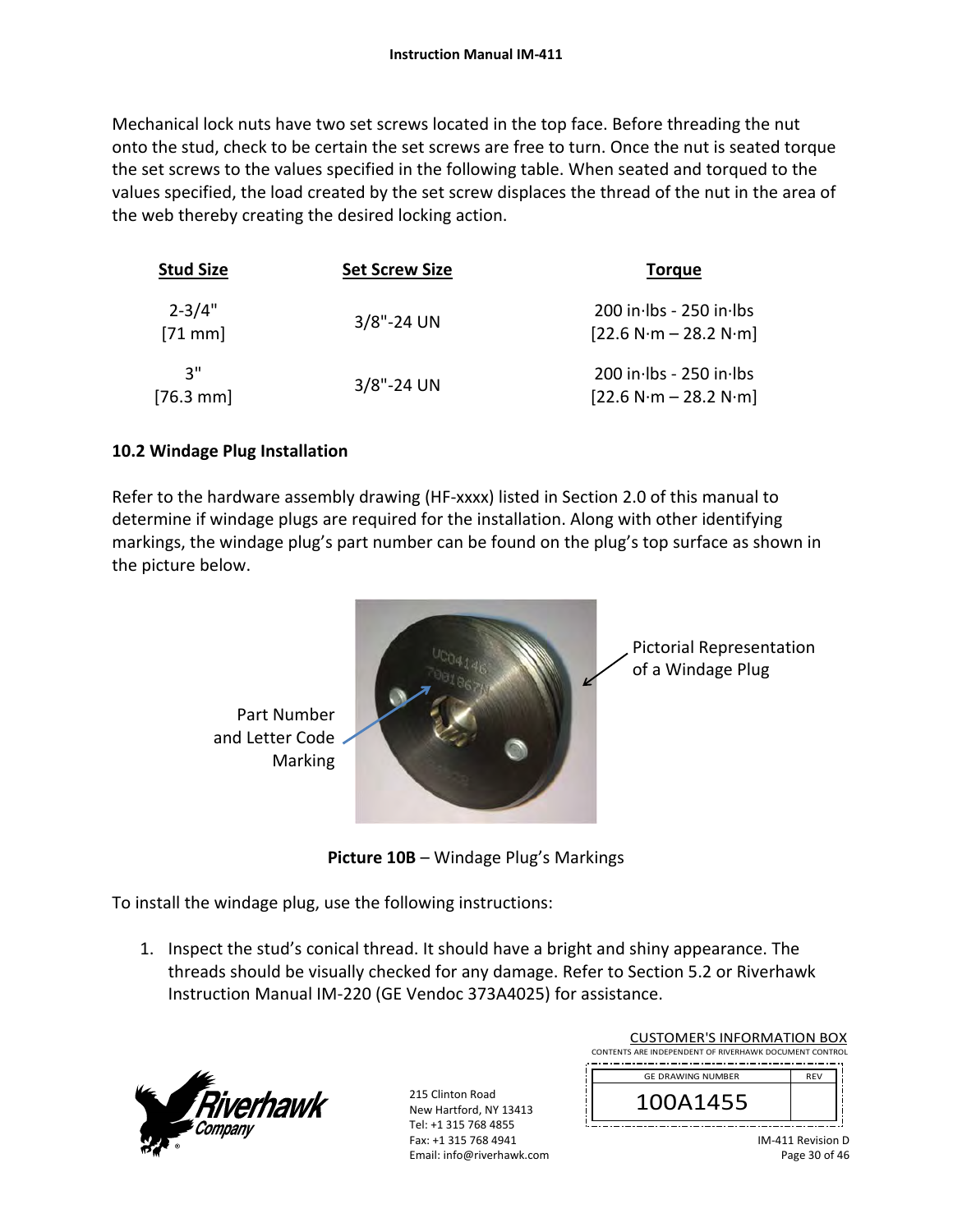2. Apply a light coat of clean turbine oil to the stud.

# **CAUTION**

Before installation, carefully check the cleanliness of the windage plug's and the stud's threads. Apply a light coat of clean turbine oil to the stud's conical thread. This procedure will ease assembly before tightening. Do not use "Never Seize" on any surface or thread.

3. Thread the windage plug into the conical thread of the stud. The windage plug must not be cross‐ threaded when installed. Apply the following torque to seat the windage plug into the stud.

| Windage Plug P/N | <b>Installation Torque</b> |
|------------------|----------------------------|
| 7002590          | 350-450 in-lbs.            |
| 7003292          | $[39.5 - 50.8 Nm]$         |



t Hex Wrench used to tighten Windage Plug

> \* Smaller plugs may use a screwdriver to turn a slot

**Figure 10C** 



215 Clinton Road New Hartford, NY 13413 Tel: +1 315 768 4855 Fax: +1 315 768 4941 Email: info@riverhawk.com CUSTOMER'S INFORMATION BOX

CONTENTS ARE INDEPENDENT OF RIVERHAWK DOCUMENT CONTROL 

| <b>GE DRAWING NUMBER</b> | <b>RFV</b> |
|--------------------------|------------|
| 100A1455                 |            |
|                          |            |

IM‐411 Revision D Page 31 of 46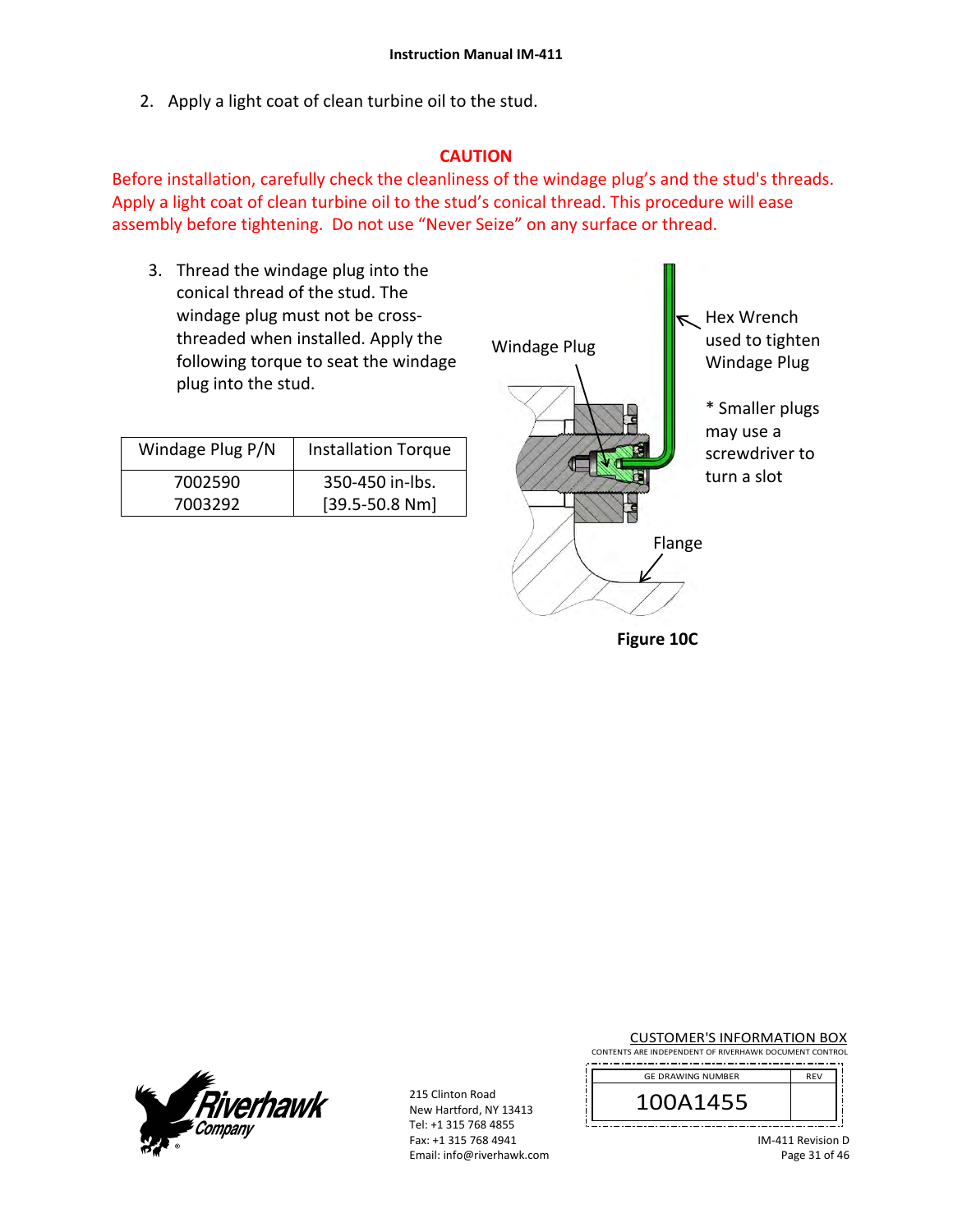4. The windage plug includes a locking feature similar to the locking feature of the cylindrical nuts. The set screws must be torqued to the following amount. These set screws will cause the top section of the windage plug to lock onto the stud's threads.

| Windage Plug P/N | <b>Installation Torque</b> |
|------------------|----------------------------|
|                  | 80-90 in-lbs.              |
| 7002590          | $[9.0 - 10.1 Nm]$          |
| 7003292          | 145-155 in-lbs.            |
|                  | $[16.4 - 17.5 Nm]$         |



# **WARNING**

Do not use lock-tite on any of the threads and do not stake any component of this assembly.

- 5. The windage plug should be at least 0.060" [1.5 mm] below the face of the stud for the locking feature to work correctly. If not, loosen set screws and reexamine the stud's and plug's threads for debris or damage. It may be necessary to replace the plug.
- 6. The set screws should flush to slightly below the top of the windage plug. The set screw should also press against the slot's opposite surface.



**Wrong Installation Position Correct Installation Position** 



Partially Loose Set screw | Ressed against Opposite Surface. No Gap.

# **Picture 10E –** Set Screw Position



215 Clinton Road New Hartford, NY 13413 Tel: +1 315 768 4855 Fax: +1 315 768 4941 Email: info@riverhawk.com

| CONTENTS ARE INDEPENDENT OF RIVERHAWK DOCUMENT CONTROL |            |
|--------------------------------------------------------|------------|
| <b>GE DRAWING NUMBER</b>                               | <b>RFV</b> |
| 100A1455                                               |            |
|                                                        |            |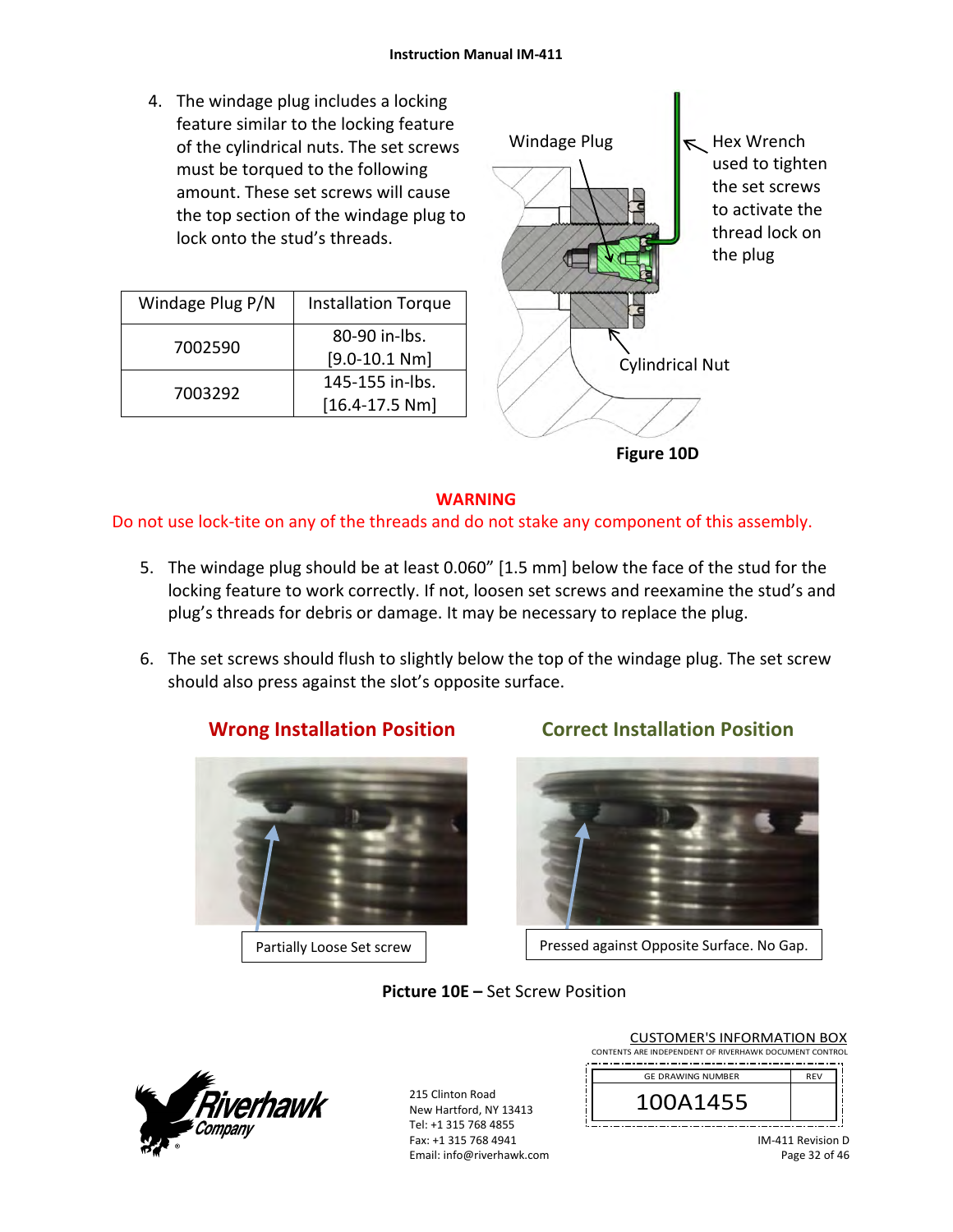## **11.0 Stud and Nut Removal**

## **11.1 Handling of the Tensioner**

The tensioner used in this application is designed for no special lifting instructions. Do not drop any part of the tensioner on the operator or other nearby personnel.

## **11.2 Stud and Nut Removal**

## **WARNING**

**The safety cage must be in place at all times. Keep hands out of designated areas at all times when the tensioner is pressurized otherwise personal injury can occur.** 

## **CAUTION**

**Before threading the puller screw into the stud, carefully check the cleanliness of both the stud's and the puller screw's conical threads. Apply a light coat of clean turbine oil or a spray lubricant to the puller screw. This procedure will ease assembly and assure positive mating of the threads before tightening. Do not use "Never Seize" on the conical threads.** 

## **CAUTION**

**Do not exceed the maximum pressure marked on the tensioner. Excessive pressure can damage the stud and puller screw.** 

## **CAUTION**

**Do not tighten the nut while the tool is coming up to pressure; wait until pressure is achieved before attempting to tighten the nut with the spanner ring. If the tool is not properly installed, the tool could jump off the stud while coming up to pressure.** 

Refer to the hardware assembly drawing (HF-xxxx) listed in Section 2.0 of this manual and the tensioner assembly drawing (HT‐xxxx) listed in Section 4.5 of this manual to determine how the tensioner must be assembled on the flange for its correct operation.

Section 8.0 contains diagrams of the tensioner equipment.

**Note: Before threading the puller screw into the stud, carefully check the cleanliness of both the stud's and the puller screw's conical threads. Apply a light coat of clean turbine oil or a spray lubricant to the puller screw. Do not use "Never Seize" on the conical threads. This procedure will ease assembly and assure positive mating of the threads before tightening.** 

Disassembly sequence is as follows:



215 Clinton Road New Hartford, NY 13413 Tel: +1 315 768 4855 Fax: +1 315 768 4941 Email: info@riverhawk.com

| CONTENTS ARE INDEPENDENT OF RIVERHAWK DOCUMENT CONTROL |            |
|--------------------------------------------------------|------------|
|                                                        |            |
| <b>GE DRAWING NUMBER</b>                               | <b>REV</b> |
|                                                        |            |
| 100A1455                                               |            |
|                                                        |            |
|                                                        |            |
|                                                        |            |

CUSTOMER'S INFORMATION BOX

IM‐411 Revision D Page 33 of 46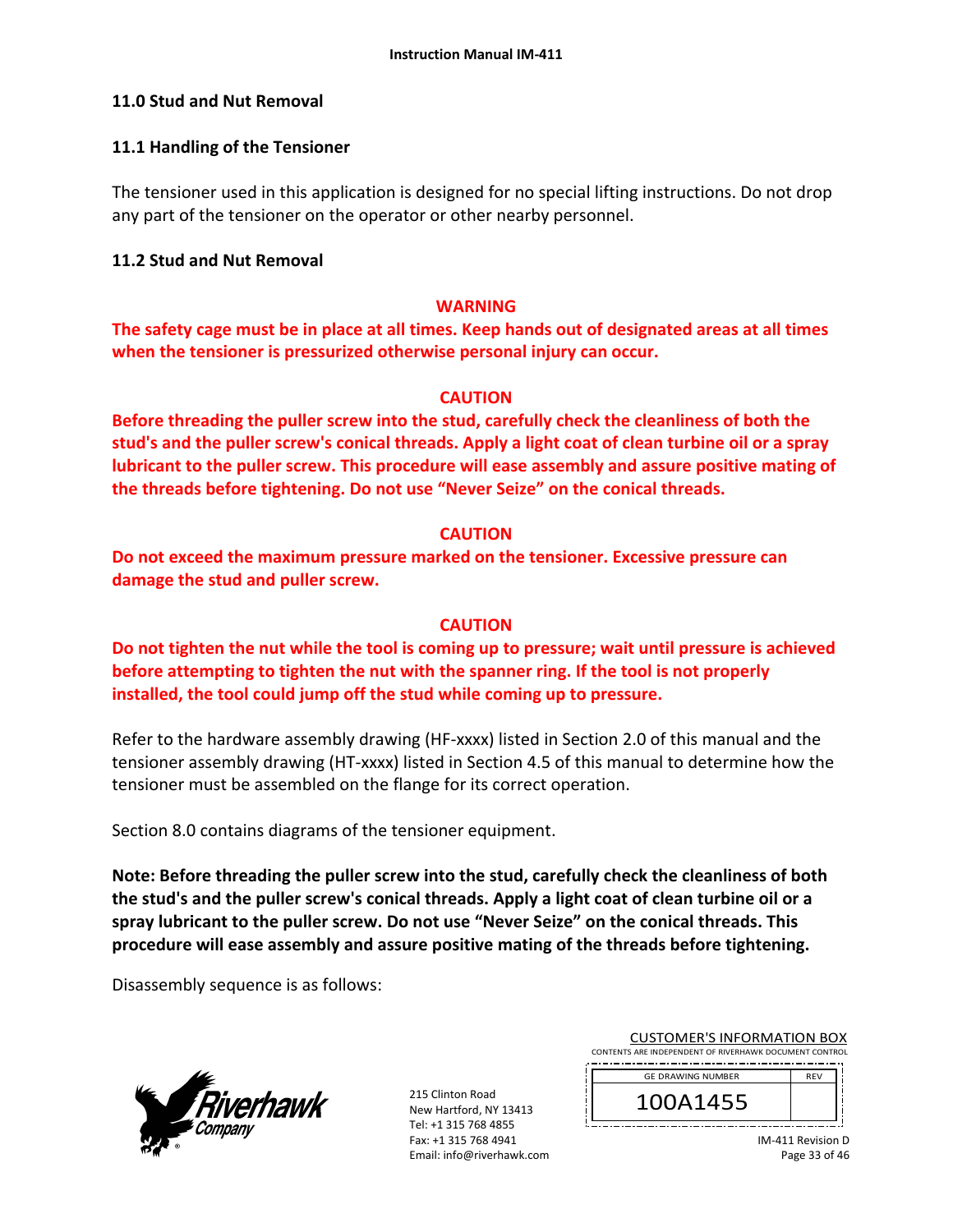- 1. If present, remove the windage plugs from the studs by reversing the installation instructions from section 10.2. It may be necessary to use two Allen wrenches: one to stop the windage plug from rotating, one to remove the set screws. Do not misplace the set screws.
- 2. Using a wire brush (GT‐4253) and shop air, clean the internal tapered thread of the stud to remove any debris/deposits which may have accumulated during service as described in section 5.2.2. Do not continue until ALL debris is removed from the threads.

# **WARNING**

# **Do not use a hydraulic tensioner to remove a stud with damaged conical threads.**

3. With an Allen‐wrench loosen the two locking set screws but do not remove from the nut.



**Picture 11A** ‐ Loosening of a nut's set screws

- 4. Check tensioner drawing for correct parts and part numbers. **The D604 HP/IP‐LPA and D604 LPB‐LPA tooling use different combinations of spanner rings, feet, and safety guards.** Contact Riverhawk if you do not have the Riverhawk tensioner drawing.
- 5. Connect the hydraulic hose from the hydraulic pump to the tensioner.
- 6. Open the hydraulic return valve on the pump to allow hydraulic fluid to be pushed back from the puller tool into the pump reservoir. (This is automatic on the air‐operated hydraulic pump)
- 7. Place the spanner ring on the nut.



215 Clinton Road New Hartford, NY 13413 Tel: +1 315 768 4855 Fax: +1 315 768 4941 Email: info@riverhawk.com

| CONTENTS ARE INDEPENDENT OF RIVERHAWK DOCUMENT CONTROL |            |
|--------------------------------------------------------|------------|
| <b>GE DRAWING NUMBER</b>                               | <b>RFV</b> |
| 100A1455                                               |            |
|                                                        |            |

CUSTOMER'S INFORMATION BOX

IM‐411 Revision D Page 34 of 46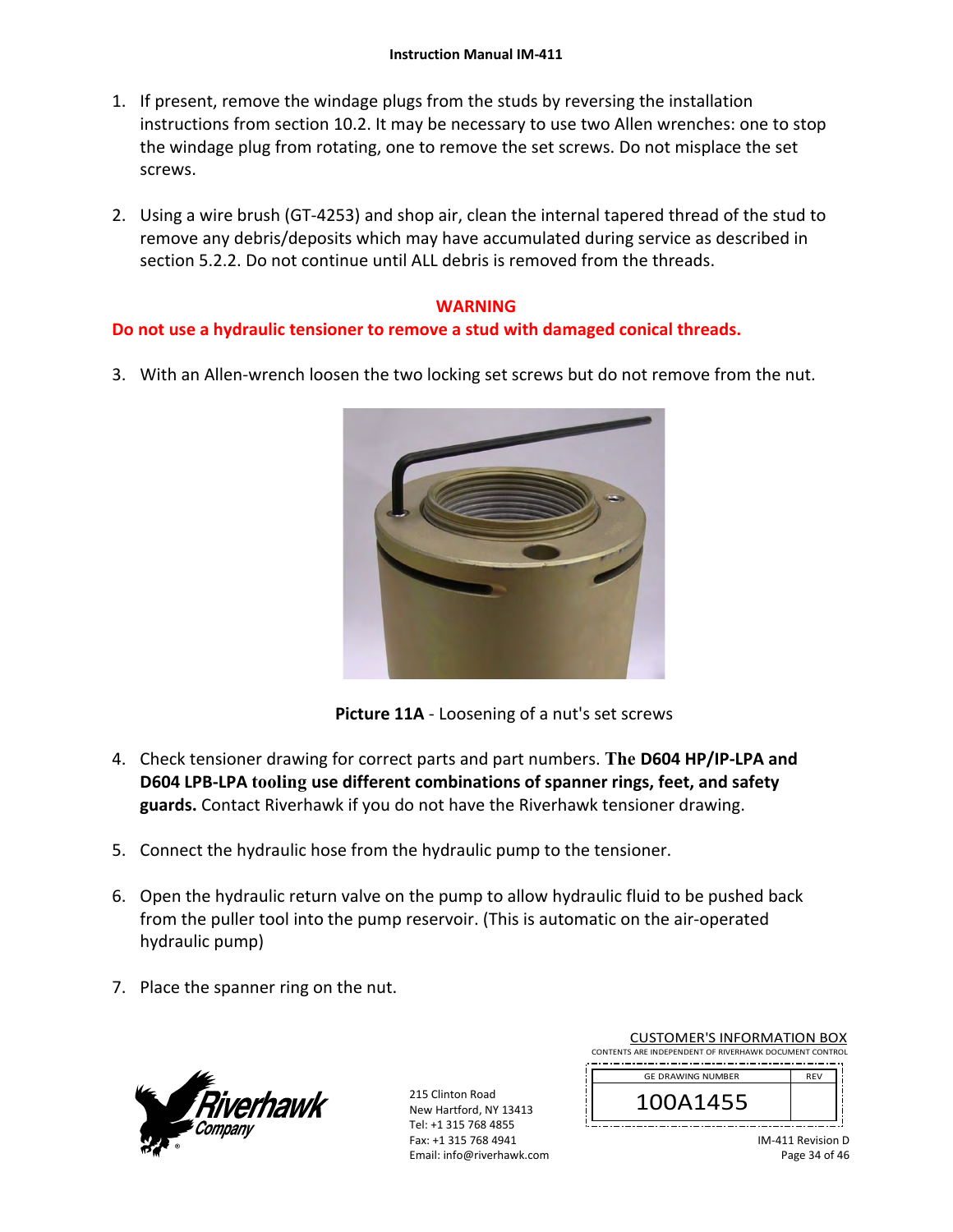- 8. Insert the puller screw into the tapered thread of the stud and hand tighten. **Be sure not to cross‐thread the puller screw.**
- 9. Using an Allen wrench, tighten the puller screw and then back off the puller screw 1/2 a turn. Retighten the puller screw by hand until it is fully inserted. **DO NOT BACK OFF THE PULLER SCREW.**
- 10. Place the foot over the puller screw and orientate it into position. Align the foot so that it is in full contact with the flange face. It should not overhang the flange's outer diameter or contact any blend radii on the shaft.
- 11. Thread the tensioner onto the puller screw until it stops. Please note that the internal stop inside the tensioner will cause a gap in between the foot and tensioner. The gap should be 1/16" [1.6mm] to 3/16"[4.8mm]. **DO NOT ATTEMPT TO TIGHTEN THE TENSIONER AGAINST THE FOOT.**
- 12. Place the guard over the tensioner and position the guide pin into the hole in the backside of the stud.
- 13. Tighten the knurled interlock fitting by hand until it firmly presses against the tensioner. There should be no gap between the tensioner the interlock fitting.
- 14. Activate the custom connector from the rear of guard by pushing on the center with your thumb and pulling the tabs with your fore finger and middle finger. Push the assembly forward until it locks into the tensioner. Release fingers from the tabs and then remove thumb, Ensure connection is firmly engaged or else the tensioner will not be connected to the pump.



215 Clinton Road New Hartford, NY 13413 Tel: +1 315 768 4855 Fax: +1 315 768 4941 Email: info@riverhawk.com

|  | <b>CUSTOMER'S INFORMATION BOX</b>                        |  |  |  |  |  |  |
|--|----------------------------------------------------------|--|--|--|--|--|--|
|  | $170.185$ in BEREVISEUT OF BUSERILIUS BOOD LIFLY CONTROL |  |  |  |  |  |  |

CONTENTS ARE INDEPENDENT OF RIVERHAWK DOCUMENT CONTROL 

| <b>GE DRAWING NUMBER</b> | <b>REV</b> |  |
|--------------------------|------------|--|
| 1455،                    |            |  |
|                          |            |  |

IM‐411 Revision D Page 35 of 46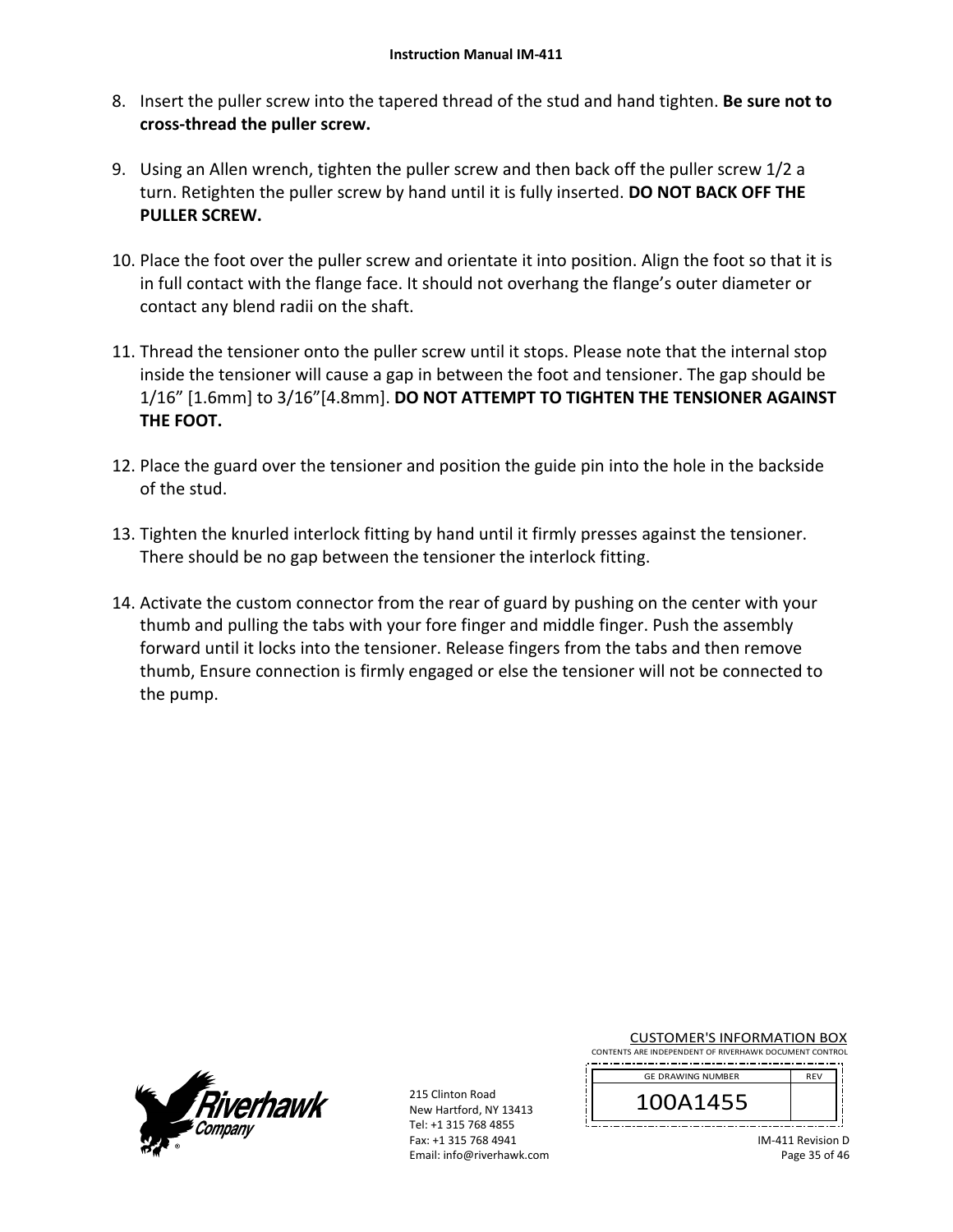#### **Instruction Manual IM‐411**



**Picture 11B** ‐ Activation of the safety interlock

15. Connect the hydraulic pump to the tensioner and apply the appropriate hydraulic pressure per this table.

| <b>Flange Position</b>      | <b>Stud Size</b>        | <b>Final Pressure</b>   |
|-----------------------------|-------------------------|-------------------------|
| D604 HP/IP to LPA<br>Flange | $2 - 3/4"$<br>$[71$ mm] | 23000 psi<br>[1590 bar] |
| D604 LPA to LPB Flange      | יי 3<br>$[76.3$ mm      | 25500 psi<br>[1760 bar] |
| D602 HPIP to LP Flange      | יי 3<br>$[76.3$ mm]     | 25500 psi<br>[1760 bar] |

- 16. Turn the spanner ring with the pin wrench. Loosen and turn the nut approximately 3/4 of a turn.
- 17. Release the hydraulic pressure.



215 Clinton Road New Hartford, NY 13413 Tel: +1 315 768 4855 Fax: +1 315 768 4941 Email: info@riverhawk.com

| <b>CUSTOMER'S INFORMATION BOX</b>                      |            |  |  |  |  |
|--------------------------------------------------------|------------|--|--|--|--|
| CONTENTS ARE INDEPENDENT OF RIVERHAWK DOCUMENT CONTROL |            |  |  |  |  |
| <b>GE DRAWING NUMBER</b>                               | <b>REV</b> |  |  |  |  |
| 100A1455                                               |            |  |  |  |  |
|                                                        |            |  |  |  |  |

IM‐411 Revision D Page 36 of 46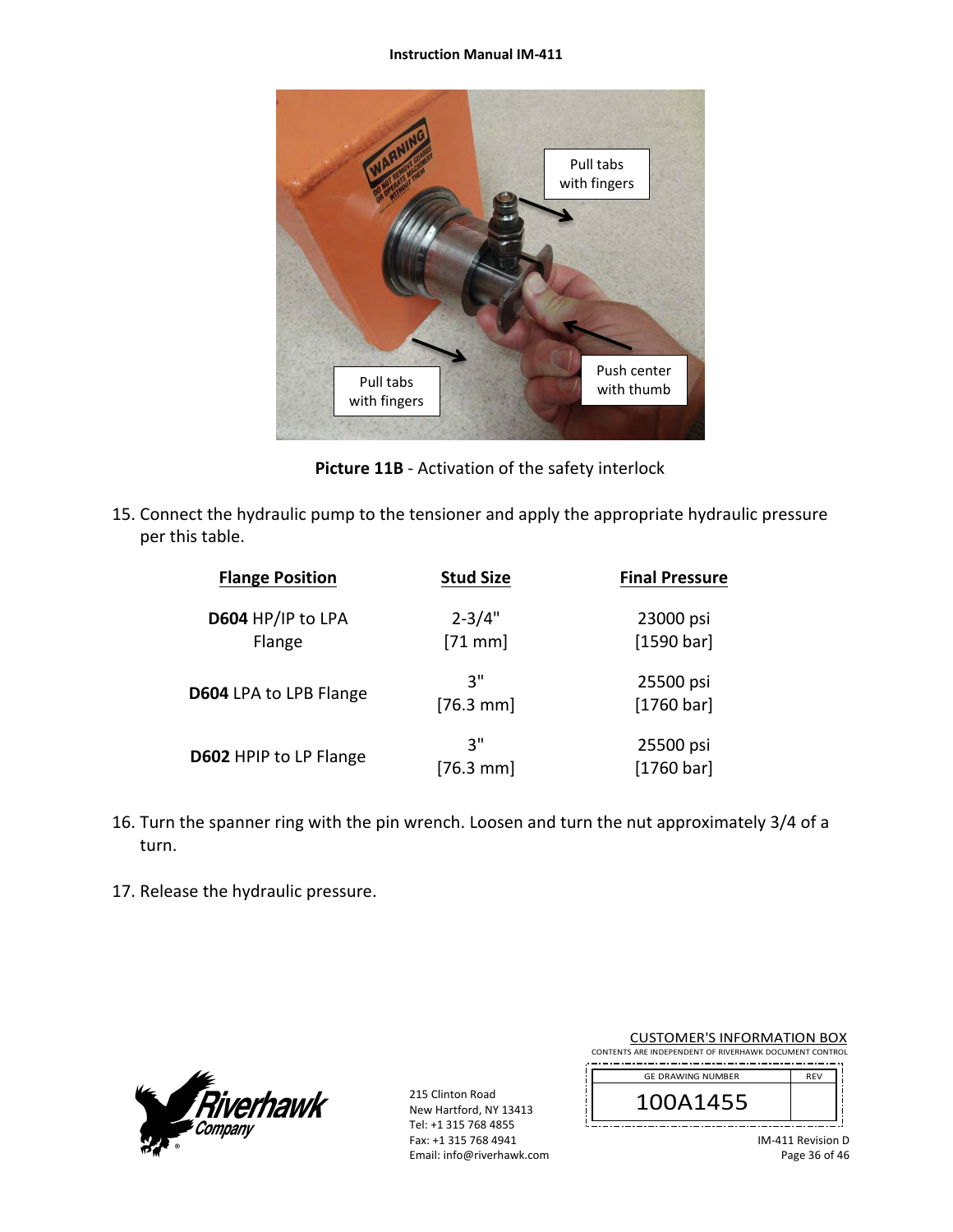## **11.3 Removing the Tensioner from a Stud**

The tensioner removal is accomplished by the follows steps:

- 1. Release the hydraulic pressure by either releasing the hand switch on the AP‐6048 Pump Kit or by opening the valve on the Manual Pump Kit and leave the valve open.
- 2. Unscrew the knurled interlock fitting at the end of the guard and remove the guard from the tensioner.
- 3. Unscrew the tensioner from puller screw.
- 4. Remove the foot the puller screw.
- 5. Unscrew the puller screw using an Allen wrench. Tapping the Allen wrench with a hammer or the use of a 3-4' breaker bar may be necessary to loosen the puller screw. Do not use an impact wrench as this can damage the puller screw.
- 6. Remove the spanner ring from the nut.
- 7. Move the tool to the next bolt hole following the tensioning pattern from the stretched record sheets at the end of this manual.

## **12.0 Storage Instructions**

Follow these directions to properly store your hydraulic tensioner and hydraulic pump kit for long term storage and shipment.

If any damage is observed, contact the Riverhawk Company to schedule a maintenance inspection.

## **12.1 Hydraulic Pump Kit Storage**

Refer to the Hydraulic Pump Kit Instruction Manual, IM‐293 (GE VENDOC 373A4058). The latest revision may be obtained by contacting Riverhawk Company or thru www.riverhawk.com.

## **12.2 Hydraulic Tensioner Storage**

Check the tensioner for any damage

1. Clean puller screw and check for any debris and dents.



| <b>CUSTOMER'S INFORMATION BOX</b>                      |            |  |  |  |
|--------------------------------------------------------|------------|--|--|--|
| CONTENTS ARE INDEPENDENT OF RIVERHAWK DOCUMENT CONTROL |            |  |  |  |
| <b>GE DRAWING NUMBER</b>                               | <b>REV</b> |  |  |  |
|                                                        |            |  |  |  |
| 100A1455                                               |            |  |  |  |
|                                                        |            |  |  |  |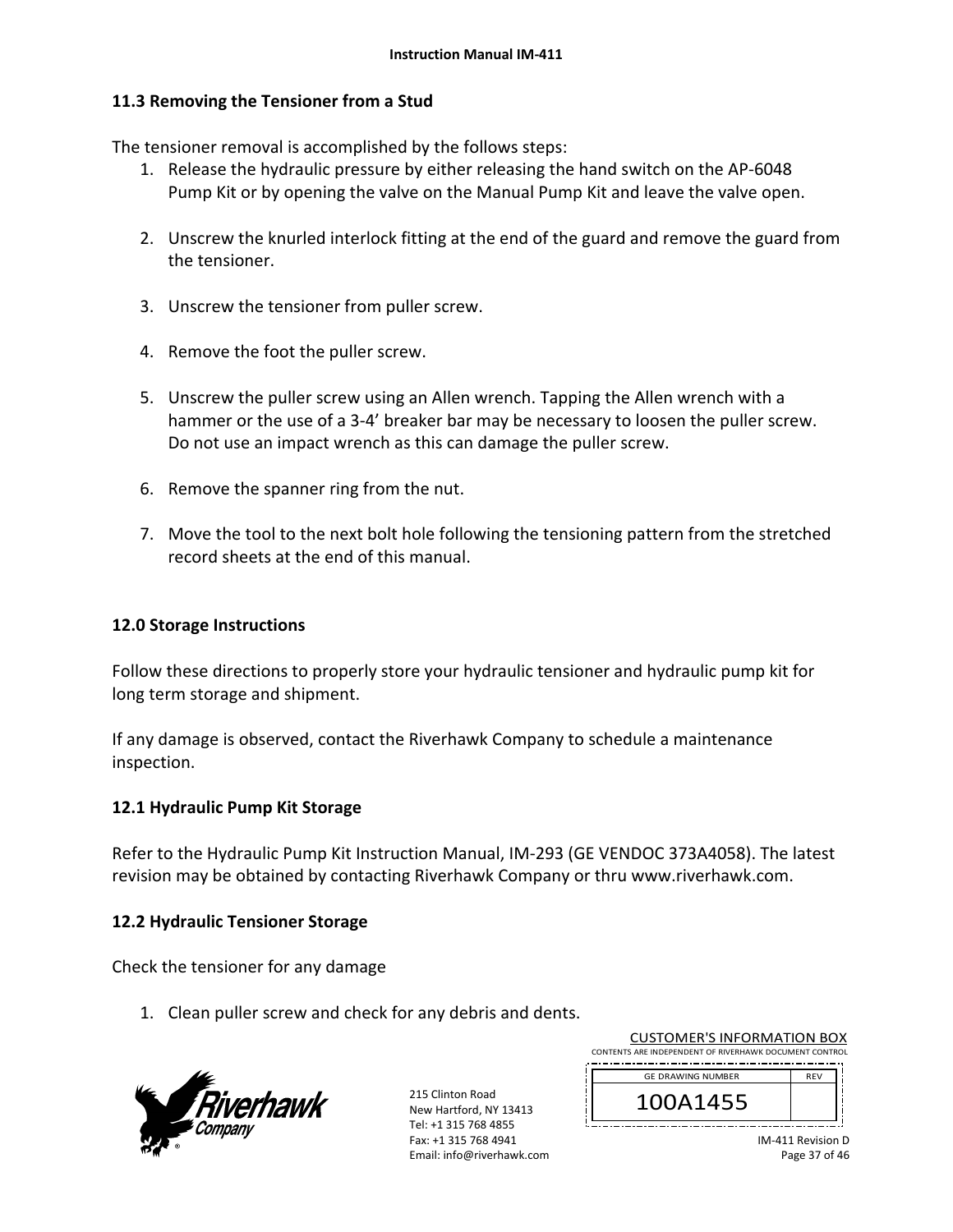- 2. Knurled interlock fitting should be clean and free to rotate.
- 3. Inspect the tensioner guard for any signs of damage. Bent guards must be replaced.

If any damage is observed, contact the Riverhawk Company to schedule a maintenance inspection.

Place the protective plastic cap on the guard's knurled interlock fitting.

Coat the hydraulic tensioner with a light coat of oil and place the tensioner into the original shipping container.

# **12.3 Store shipping container**

Secure the hydraulic pump and hydraulic tensioner into the original shipping containers using the supplied wood braces.

Seal the original shipping container and store under shelter and protected from moisture, sand, and grit.

# **13.0 Frequently Asked Questions**

This section contains some frequently asked questions and problems. If the steps listed here do not solve your problem, contact the Riverhawk Company thru our website, email, or phone call.

- **Q:**  Can I rent a hydraulic tensioner kit?
- **A:**  Yes, Riverhawk has rental tensioner kits available for most of our hydraulic tensioners.
- **Q:**  A tensioner has pulled itself out of the stud's conical threads. Can I continue using a tensioner on this stud?
- **A:**  No. Both the tensioner and the stud may have been damaged and must be removed from the work area. If the stud is tensioned, a Nut Buster repair kit, from Riverhawk, must be used to remove the damaged stud by drilling out the nut. Leaving a damaged stud in place will lead to a safety hazard on future outages.



215 Clinton Road New Hartford, NY 13413 Tel: +1 315 768 4855 Fax: +1 315 768 4941 Email: info@riverhawk.com

| CONTENTS ARE INDEPENDENT OF RIVERHAWK DOCUMENT CONTROL |            |
|--------------------------------------------------------|------------|
| <b>GE DRAWING NUMBER</b>                               | <b>RFV</b> |
| 100A1455                                               |            |
|                                                        |            |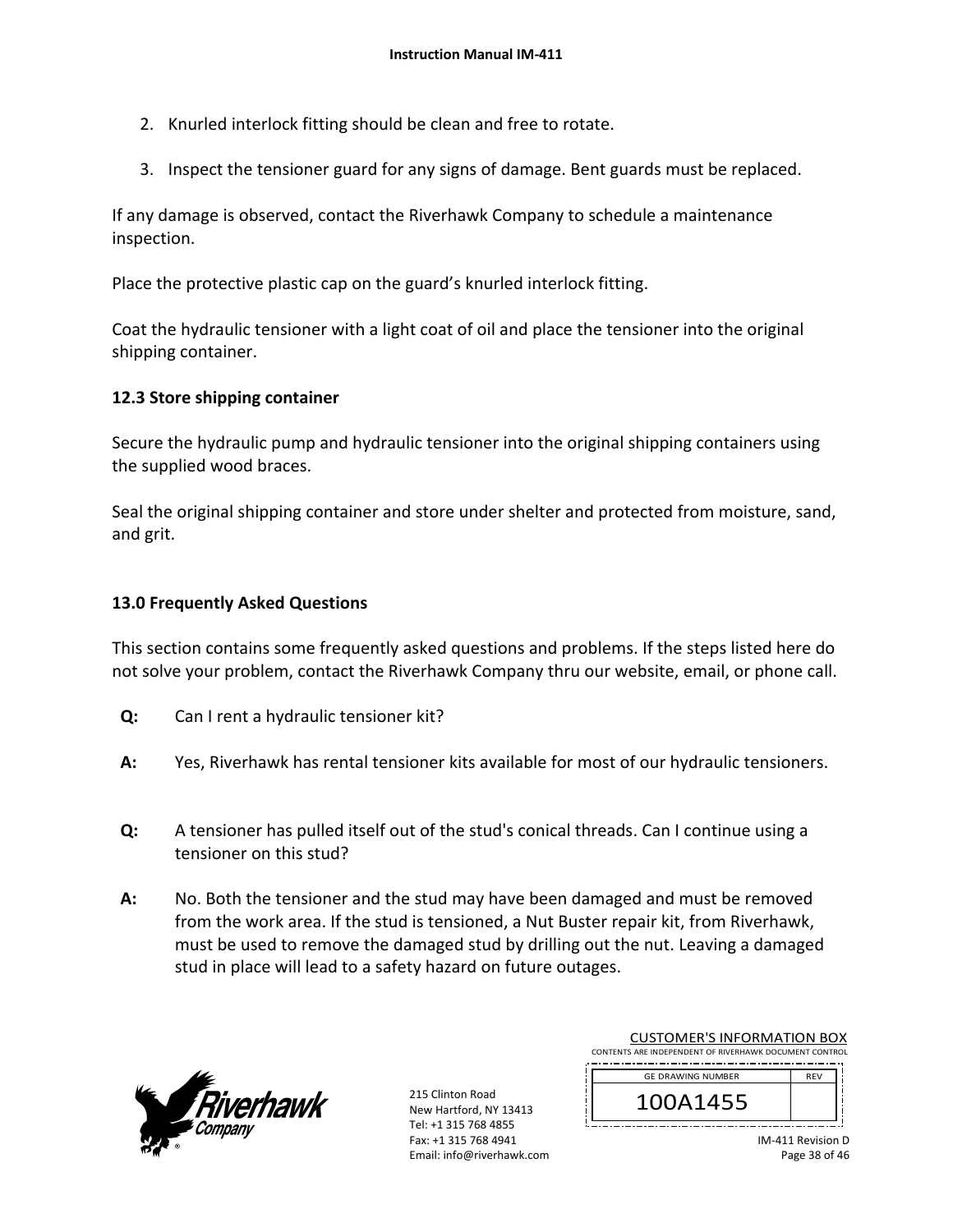Riverhawk can supply a replacement stud and nut based on the initial weight certification supplied with the hardware set (see section 4.2). The damaged tensioner should also be returned to Riverhawk for inspection and repair.

If a stud must be left in place, paint the damaged stud with a generous amount of indelible, bright‐colored paint. Notify the appropriate GE Safety and Service personnel. Note the location of the damaged stud in the services notes for the machine.

- **Q:**  The hydraulic tensioner has been taken up to its final pressure. The final stretch length is short of the final stretch target. What is the next step?
- **A:**  Do not increase the hydraulic pressure. Check if the hydraulic pump is set to the right pressure. Install the tensioner and re‐pressurize the tensioner to the final pressure then recheck the stretch measurement. If the stretch value is still short, remove the stud from the hole and re-measure the stud's initial length then try to install the stud again.
- **Q:**  The hydraulic tensioner has been taken up to its final pressure. The final stretch length is larger than the final stretch target. What is the next step?
- **A:**  Remove the stud from the bolt hole. Check if the hydraulic pump is set to the right pressure. Re‐measure the stud's initial length then try to install the stud again.
- **Q:**  The tensioner is at its final pressure, but the nut cannot be loosened.
- **A:**  If the nuts cannot be loosened at the final pressure, continually increasing the pressure will not help and can be dangerous and in some cases make it harder to remove the nut. Check the nut to see if its set screws have been loosened. Check for and remove any corrosion around the nut's threads. Apply penetrating oil between the stud and the nut.



215 Clinton Road New Hartford, NY 13413 Tel: +1 315 768 4855 Fax: +1 315 768 4941 Email: info@riverhawk.com

| CONTENTS ARE INDEPENDENT OF RIVERHAWK DOCUMENT CONTROL |            |  |
|--------------------------------------------------------|------------|--|
| <b>GE DRAWING NUMBER</b>                               | <b>RFV</b> |  |
| 100A1455                                               |            |  |

| IM-411 Revision D |
|-------------------|
| Page 39 of 46     |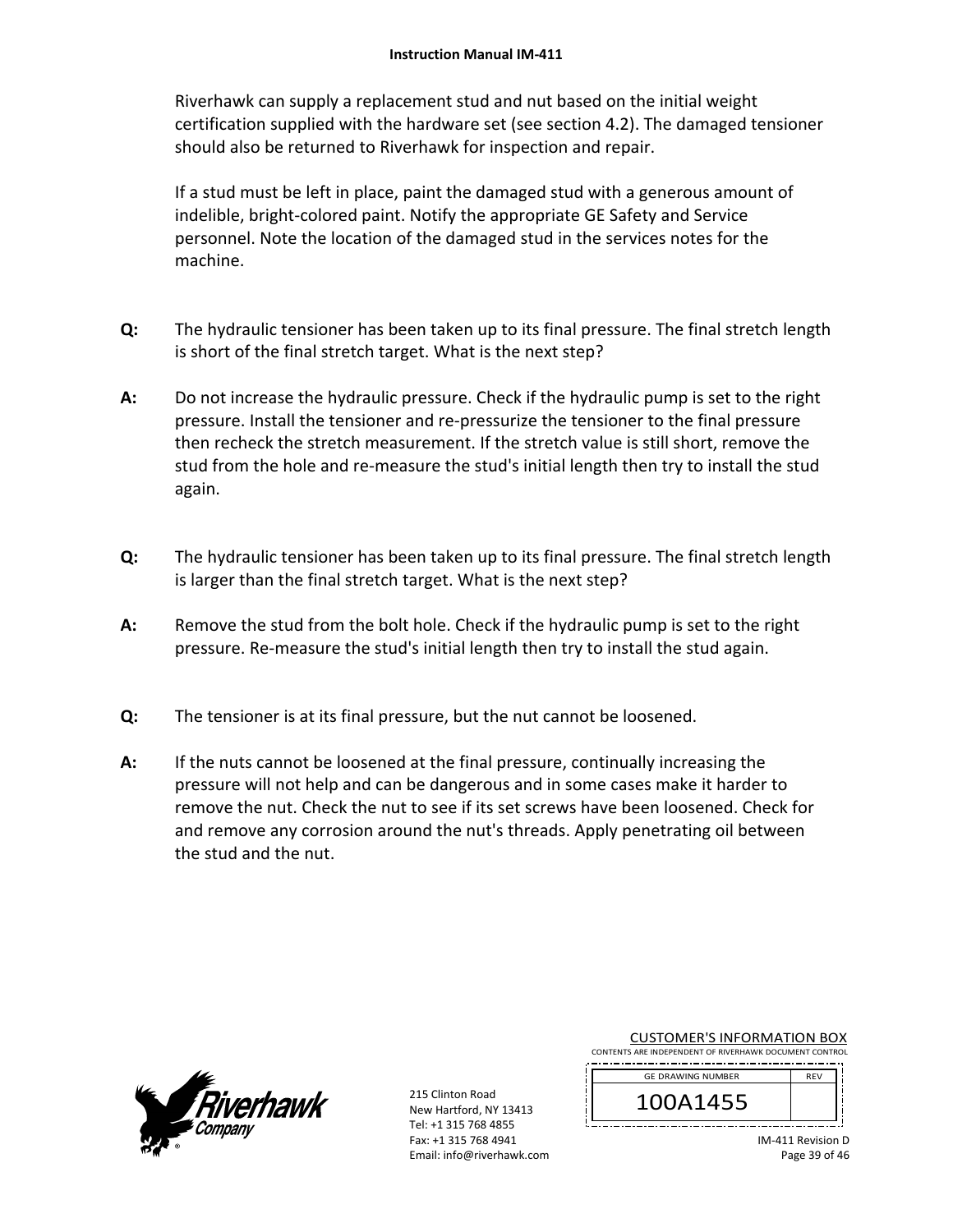- **Q:**  How do I clean the conical threads on a stud?
- **A:**  The conical threads are best cleaned using a spiral wound brass brush in a drill as described in section 5.2.2
- **Q:**  During the initial steps of removing a tensioned stud, the stick‐out length is found to be wrong.
- **A:**  Do not proceed. Contact Riverhawk for assistance. With the wrong stick-out length, the hydraulic tensioner has a limited stroke and may not work properly and can be damaged.
- **Q:**  The hydraulic pump appears to be leaking.
- **A:**  Check the hose connection to the hydraulic pump. If the 3/8" high pressure fitting is not assembled correctly as shown in section 7.2, it may look like the pump is leaking. If the problem continues, it may be necessary to open the pump kit. Contact Riverhawk for guidance.
- **Q:**  The hydraulic hose has a collar on it that can't be moved by hand
- **A:**  The hydraulic fitting is shown in section 7.2. The collar is sometimes held in place with a thread locking compound. This prevents the collar from moving too easily. It may be necessary to adjust this collar with a set of vise-grip pliers. Be careful to not strip the threads off the tube or hose end.

## **14.0 Revision History**

| Revision<br>Letter | <b>Effective Date</b> | Description                                                                          |
|--------------------|-----------------------|--------------------------------------------------------------------------------------|
| D                  | Apr 4, 2022           | Updated EC Declaration of Conformity; Added UKCA<br><b>Declaration of Conformity</b> |



215 Clinton Road New Hartford, NY 13413 Tel: +1 315 768 4855 Fax: +1 315 768 4941 Email: info@riverhawk.com

| CONTENTS ARE INDEPENDENT OF RIVERHAWK DOCUMENT CONTROL |            |
|--------------------------------------------------------|------------|
| <b>GE DRAWING NUMBER</b>                               | <b>REV</b> |
| 100A1455                                               |            |
|                                                        |            |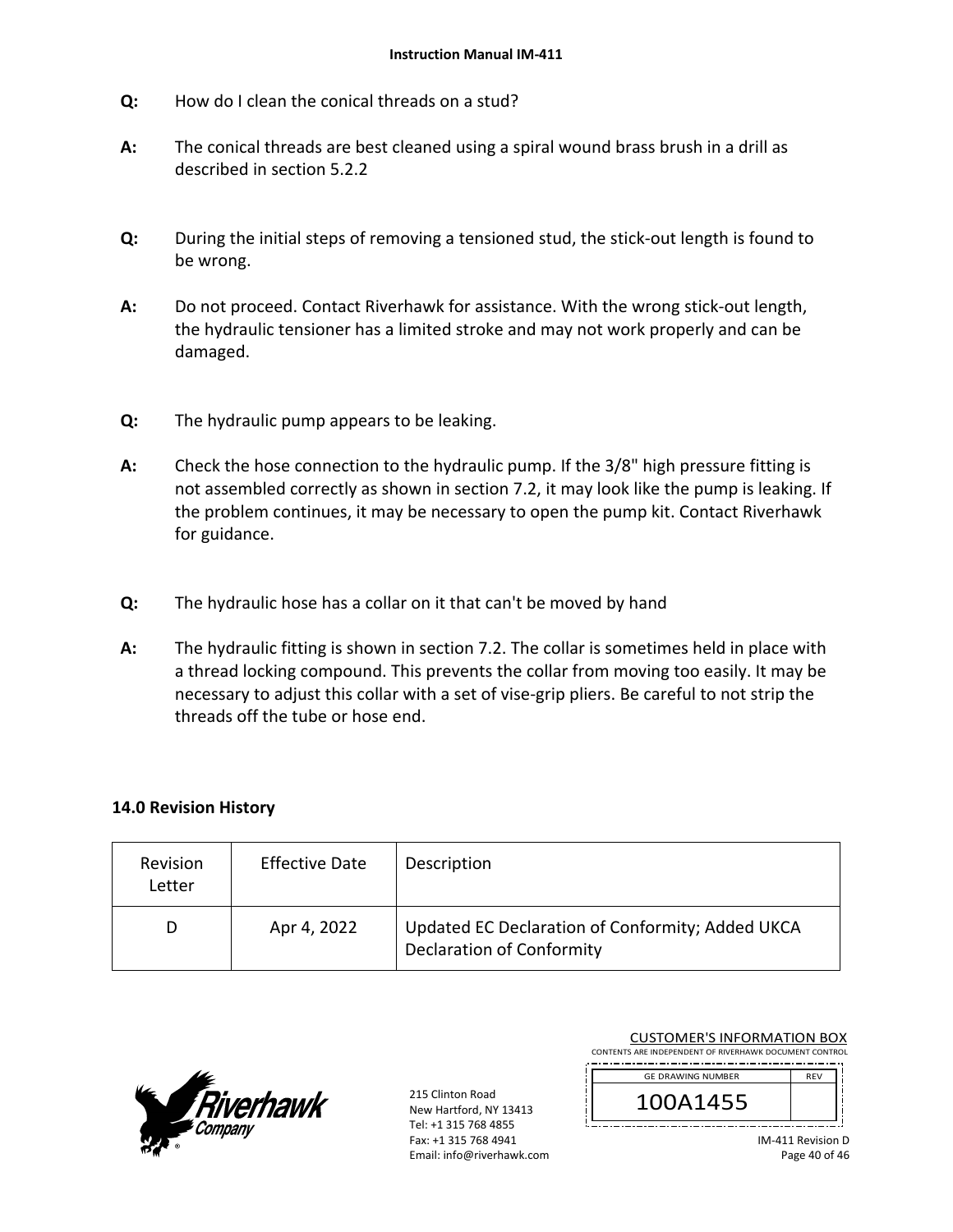| Revision<br>Letter | <b>Effective Date</b> | Description                                                                                                                                                                                          |
|--------------------|-----------------------|------------------------------------------------------------------------------------------------------------------------------------------------------------------------------------------------------|
| C                  | May 28, 2020          | Corrected metric conversion of stretch measurements<br>in section 9.3                                                                                                                                |
| B                  | Aug 9, 2018           | Revised section 10.2                                                                                                                                                                                 |
| A                  | Apr 12, 2018          | GE 125T1980 added to title page, section 2, and section<br>4.5; Added figures 6C and 6F; Added pictures 8E and 8F;<br>Added D602 HPIP-LP to sections 9.1, 9.3, and 11.2;<br><b>Added Appendix B3</b> |
|                    | May 25, 2017          | Released                                                                                                                                                                                             |



215 Clinton Road New Hartford, NY 13413 Tel: +1 315 768 4855 Fax: +1 315 768 4941 Email: info@riverhawk.com CUSTOMER'S INFORMATION BOX

CONTENTS ARE INDEPENDENT OF RIVERHAWK DOCUMENT CONTROL 

IM‐411 Revision D Page 41 of 46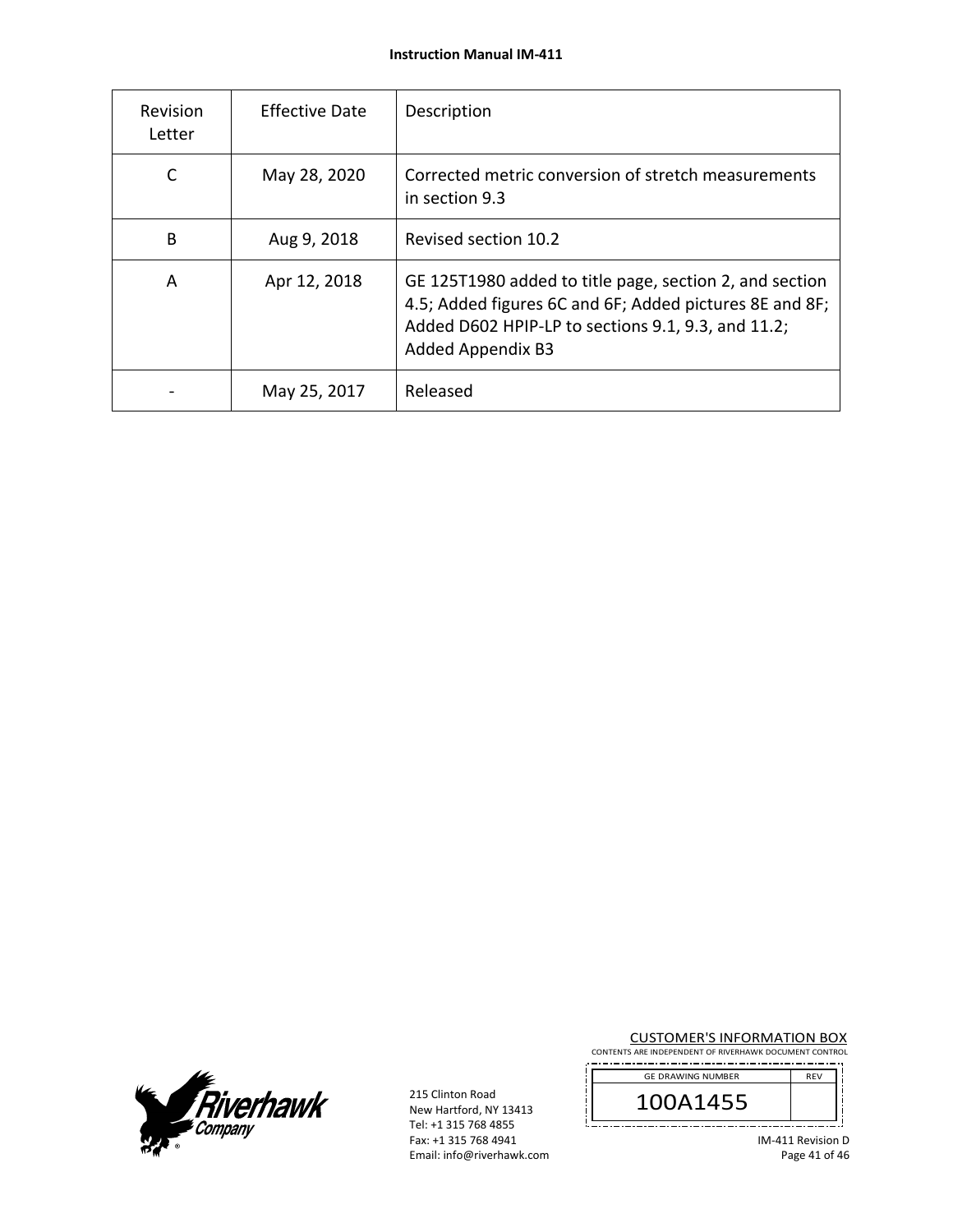**Appendix A1** 

# **EC Declaration of Conformity**

| Manufacturer: | Riverhawk Company           |
|---------------|-----------------------------|
| Address:      | 215 Clinton Road            |
|               | New Hartford, NY 13413, USA |

The hydraulic pump and bolt tensioning tool described in this manual are used for installing and applying tension to large bolts that are specifically designed by Riverhawk Company to be tensioned hydraulically.

All applicable sections of European Directive 2006/42/EC for machinery have been applied and fulfilled in the design and manufacture of the hydraulic pump and bolt tensioning tool described in this manual. Reference also ISO 12100:2010, ISO 4413:2010, and ISO 4414:2010.

Furthermore, this equipment has been manufactured under the Riverhawk quality system per EN ISO 9001:2015

Consult the Declaration of Conformance included with the shipment of this equipment that identifies the authorized Riverhawk representative, applicable serial numbers, and appropriate signature.



215 Clinton Road New Hartford, NY 13413 Tel: +1 315 768 4855 Fax: +1 315 768 4941 Email: info@riverhawk.com

CUSTOMER'S INFORMATION BOX CONTENTS ARE INDEPENDENT OF RIVERHAWK DOCUMENT CONTROL

| <b>GE DRAWING NUMBER</b> |  |
|--------------------------|--|
| 455<br>. .               |  |

IM‐411 Revision D Page 42 of 46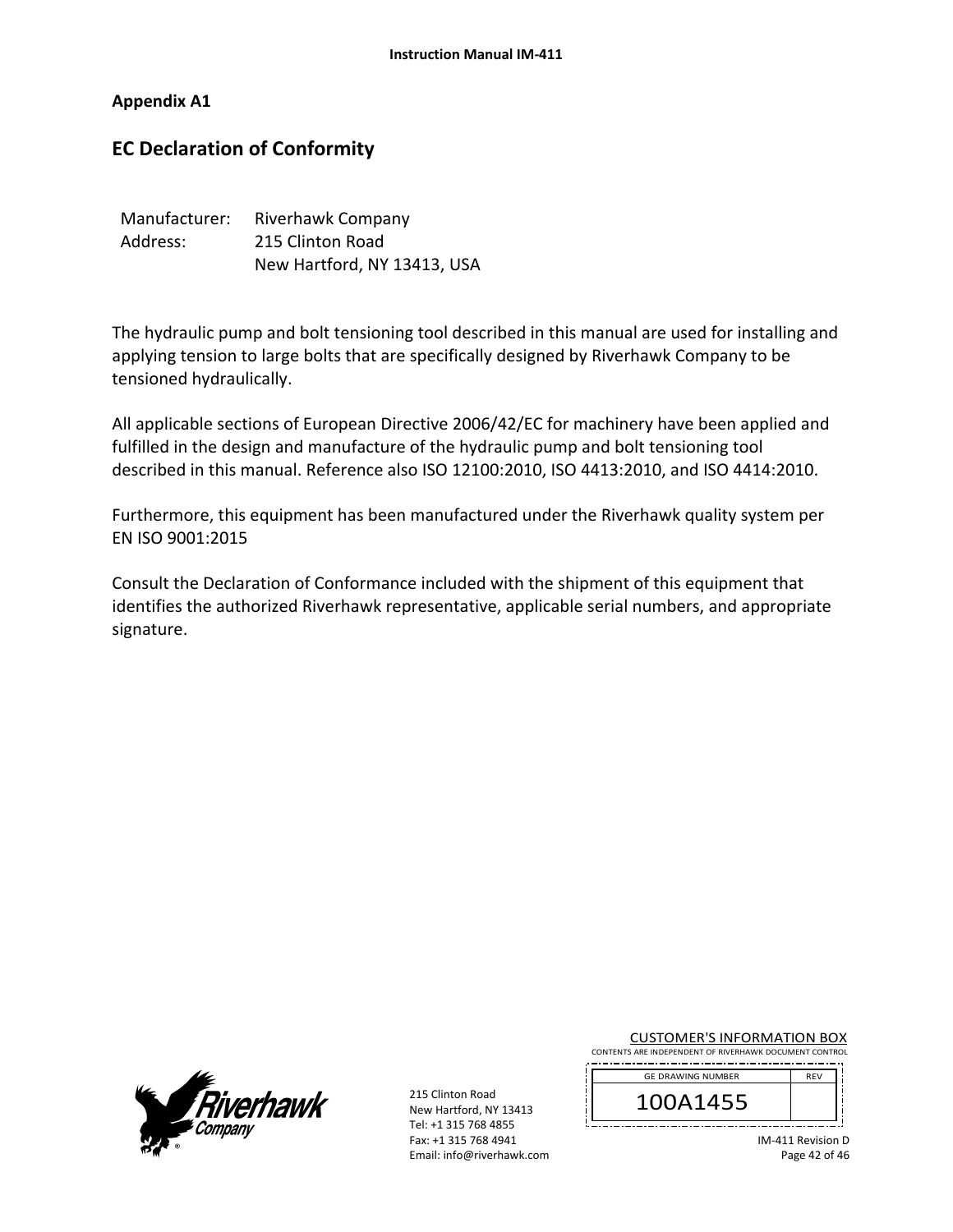## **Appendix A2**

# **UKCA Declaration of Conformity**

| Manufacturer: | Riverhawk Company           |
|---------------|-----------------------------|
| Address:      | 215 Clinton Road            |
|               | New Hartford, NY 13413, USA |

The hydraulic pump and bolt tensioning tool described in this manual are used for installing and applying tension to large bolts that are specifically designed by Riverhawk Company to be tensioned hydraulically.

All applicable sections of Supply of Machinery (Safety) 2008 have been applied and fulfilled in the design and manufacture of the hydraulic pump and bolt tensioning tool described in this manual. Reference also ISO 12100:2010, ISO 4413:2010, and ISO 4414:2010.

Furthermore, this equipment has been manufactured under the Riverhawk quality system per EN ISO 9001:2015

Consult the Declaration of Conformance included with the shipment of this equipment that identifies the authorized Riverhawk representative, applicable serial numbers, and appropriate signature.



215 Clinton Road New Hartford, NY 13413 Tel: +1 315 768 4855 Fax: +1 315 768 4941 Email: info@riverhawk.com

CUSTOMER'S INFORMATION BOX CONTENTS ARE INDEPENDENT OF RIVERHAWK DOCUMENT CONTROL

| $CF$ $DF$ $A1$ , $B1$ , $CF$ , $CF$ , $DF$ , $DF$ , $DF$ |  |
|----------------------------------------------------------|--|

| <b>GE DRAWING NUMBER</b> | <b>REV</b> |
|--------------------------|------------|
| 0A1455                   |            |
|                          |            |

IM‐411 Revision D Page 43 of 46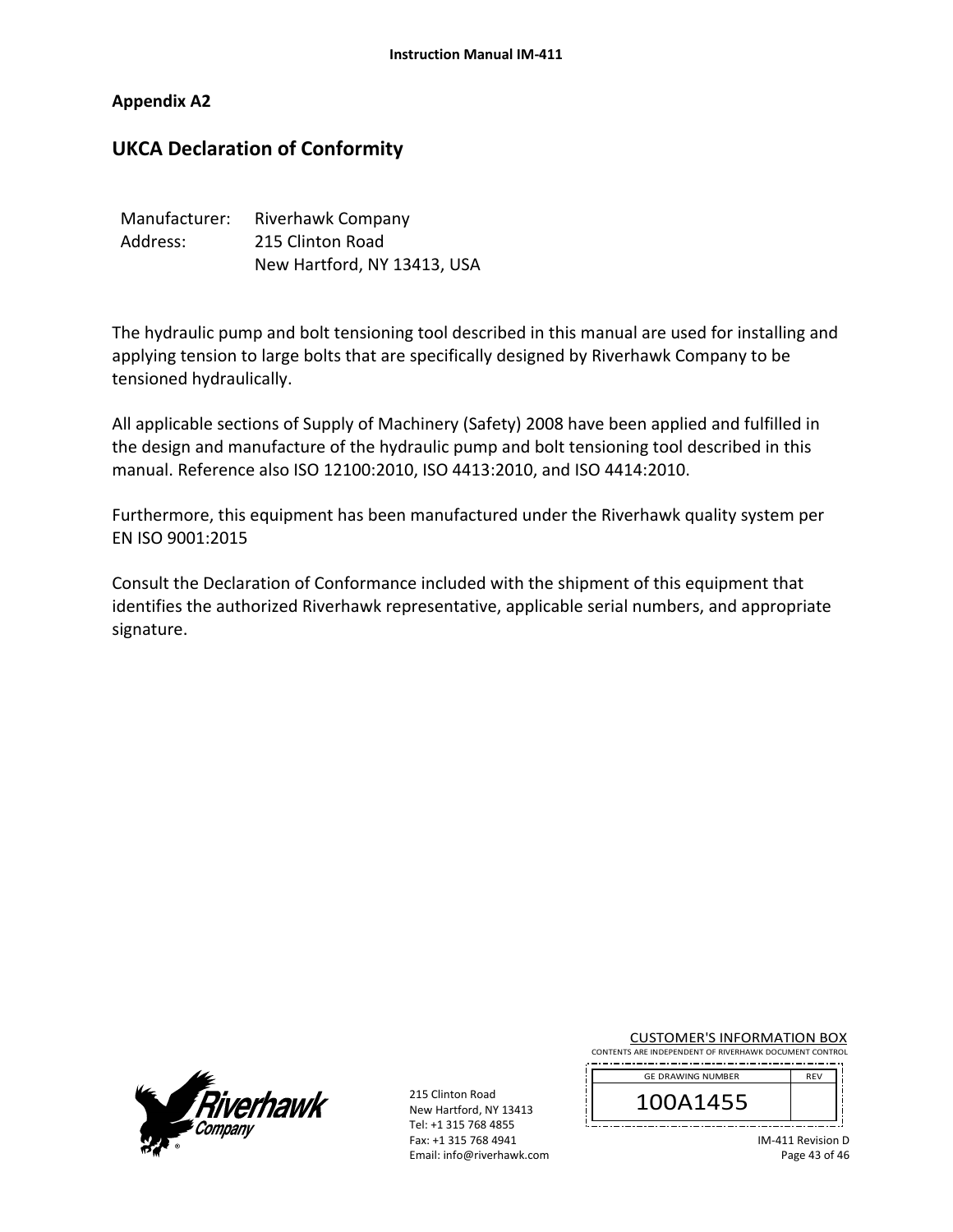# **Appendix B1**

STRETCH RECORD SHEET FOR THE D604 HP/IP - LPA FLANGE

TURBINE NUMBER:

DATE:

TECHNICIAN:

SUPERVISOR:



| <b>HOLE NUMBER</b> | <b>STARTING</b><br>MEASUREMENT | FINAL MEASUREMENT | FINAL GAUGE READING |
|--------------------|--------------------------------|-------------------|---------------------|
| $\mathbf 1$        |                                |                   |                     |
| $\boldsymbol{9}$   |                                |                   |                     |
| 5                  |                                |                   |                     |
| 13                 |                                |                   |                     |
| 15                 |                                |                   |                     |
| $\overline{7}$     |                                |                   |                     |
| $\overline{3}$     |                                |                   |                     |
| 11                 |                                |                   |                     |
| $\,8\,$            |                                |                   |                     |
| 16                 |                                |                   |                     |
| 12                 |                                |                   |                     |
| $\pmb{4}$          |                                |                   |                     |
| 10                 |                                |                   |                     |
| $\overline{2}$     |                                |                   |                     |
| $\boldsymbol{6}$   |                                |                   |                     |
| 14                 |                                |                   |                     |



215 Clinton Road New Hartford, NY 13413 Tel: +1 315 768 4855 Fax: +1 315 768 4941 Email: info@riverhawk.com CUSTOMER'S INFORMATION BOX

CONTENTS ARE INDEPENDENT OF RIVERHAWK DOCUMENT CONTROL 

| <b>GE DRAWING NUMBER</b> |  |
|--------------------------|--|
| JA1455                   |  |
|                          |  |

IM‐411 Revision D Page 44 of 46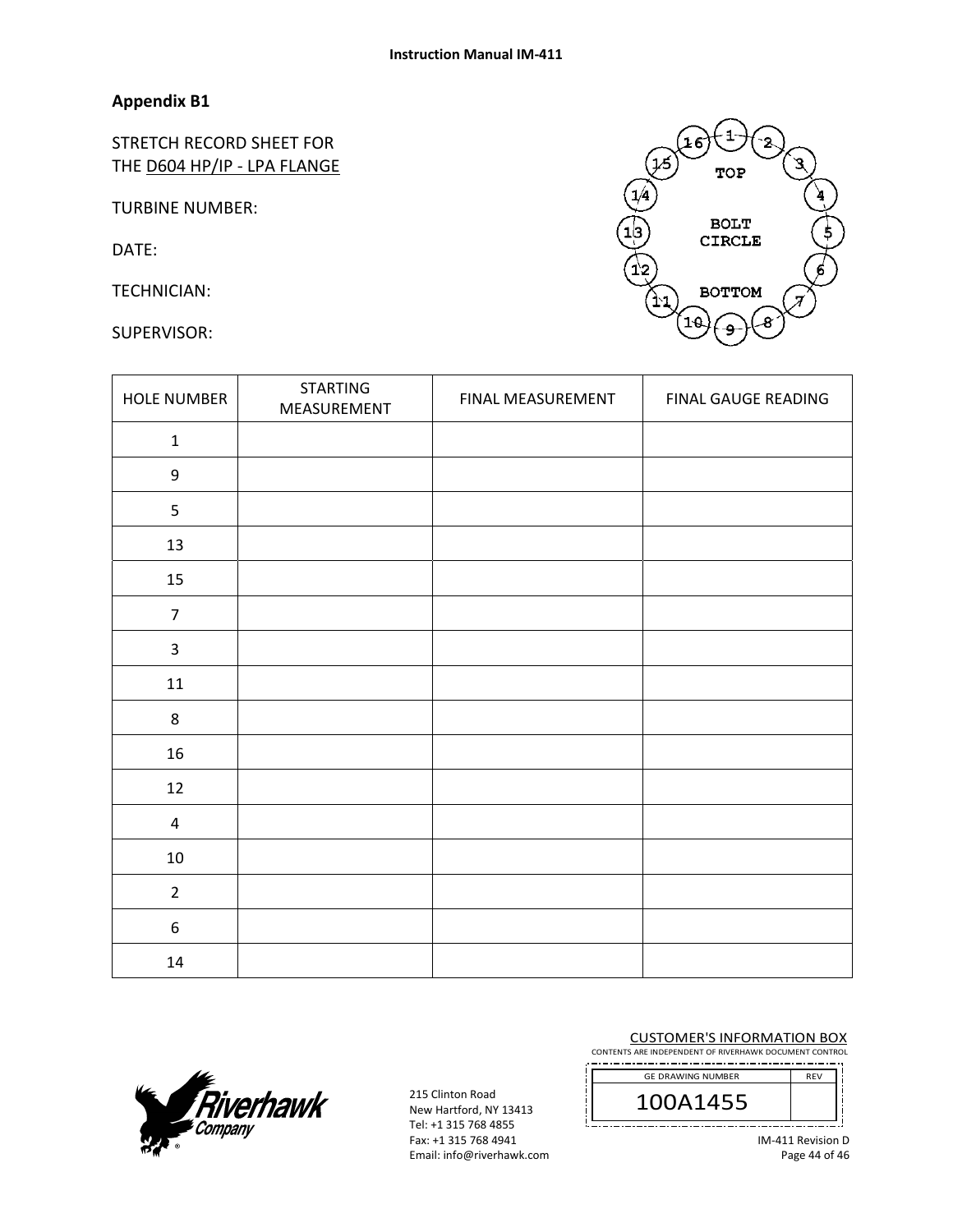# **Appendix B2**

STRETCH RECORD SHEET FOR THE D604 LPA TO LPB FLANGE

TURBINE NUMBER:

DATE:

TECHNICIAN:

## SUPERVISOR:



| HOLE NUMBER             | STARTING LENGTH | <b>FINAL LENGTH</b> | <b>FINAL STRETCH</b> |
|-------------------------|-----------------|---------------------|----------------------|
| $\mathbf 1$             |                 |                     |                      |
| $10\,$                  |                 |                     |                      |
| $\overline{2}$          |                 |                     |                      |
| $11\,$                  |                 |                     |                      |
| $\mathbf{3}$            |                 |                     |                      |
| $12\,$                  |                 |                     |                      |
| $\overline{\mathbf{4}}$ |                 |                     |                      |
| $13\,$                  |                 |                     |                      |
| 5                       |                 |                     |                      |
| $14\,$                  |                 |                     |                      |
| $\boldsymbol{6}$        |                 |                     |                      |
| 15                      |                 |                     |                      |
| $\overline{7}$          |                 |                     |                      |
| $16\,$                  |                 |                     |                      |
| $\,8\,$                 |                 |                     |                      |
| $17\,$                  |                 |                     |                      |
| $\boldsymbol{9}$        |                 |                     |                      |
| $18\,$                  |                 |                     |                      |



215 Clinton Road New Hartford, NY 13413 Tel: +1 315 768 4855 Fax: +1 315 768 4941 Email: info@riverhawk.com CUSTOMER'S INFORMATION BOX

CONTENTS ARE INDEPENDENT OF RIVERHAWK DOCUMENT CONTROL ----------------



IM‐411 Revision D Page 45 of 46